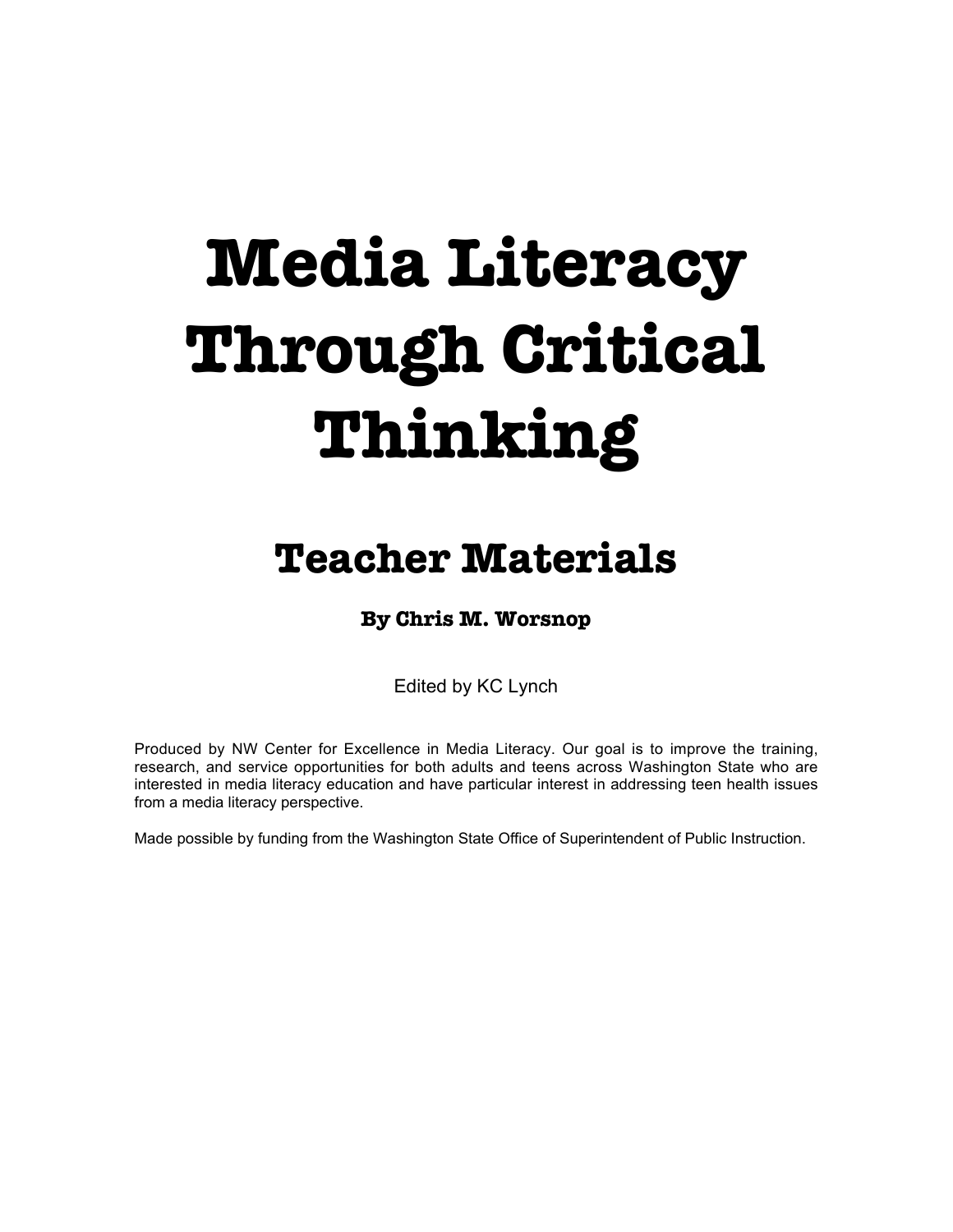### **Notices and Acknowledgements**

### **Your Use of This Document**

This document is provided strictly for educational purposes and as a public service by the NW Center for Excellence in Media Literacy, based in the College of Education at the University of Washington. You have the University's permission to use this document for your personal nonprofit educational purposes, and, if you are a teacher, you may use this document in your teaching. For other uses, you may contact us at www.nwmedialiteracy.org. Please remember that some of the copyrighted materials and trademarks in the teaching materials in this document may belong to other parties. Please respect those parties' rights. If you wish to use those materials or trademarks beyond merely accessing them as provided this document, please contact the copyright or trademark owner directly. The University is unable to give authorizations for the use of those materials and trademarks.

### **Copyrights and Trademarks**

This document includes images and photographs that may constitute or contain the copyrighted property or trademarks of entities other than the University of Washington. All such uses are strictly for educational, non-profit purposes of comment and criticism, and either are by permission or as allowed by law. In those instances where another party's trademark is displayed, no relationship of endorsement or affiliation between the University and that party is intended or implied. Any party concerned about the use of any material in this document may contact www.nwmedialiteracy.org. We will make every effort to address concerns promptly, and will remove material as reasonably requested.

### **Acknowledgements**

- *Media Literacy Resource Guide: Intermediate and Senior Divisions* by Ministry of Education. Copyright © 1989 by Queen's Printer for Ontario.
- *Political Cartoon* by Jeff Johnson. Copyright © 1999 by Jeff Johnson. Reprinted with permission.
- *The Camera Always Lies* by Chris M. Worsnop, from *Screening Images: Ideas for Media Education*, 1994. Reprinted with permission.
- *Women of the 90s: A Cyber Fantasy* by Linda A. Fox, from *Toronto Sun* newspaper, August 4, 1994. Reprinted with permission.
- *Hamburger Photo*, from *Adbusters* magazine. Reprinted with permission. www.adbusters.org.
- *Slice of Life: Ad Deficit* from *USA Today*, June 1999. Copyright " 1999 by *USA Today*. Reprinted with permission.
- *Battle of the Mind* by Dave Cravotta and David Ferman, from *Adbusters* magazine. Reprinted with permission. www.adbusters.org.
- *Cover Photo* from *Art of Vogue Photographic Covers* by Valerie Lloyd. Copyright © 1986 by Valerie Lloyd. Reprinted by permission of Harmony Books, a division of Crown Publishers, Inc.
- The Far Side by Gary Larson. Copyright © 1981 by FARWORKS, Inc. Used by permission. All rights reserved.
- *The Walk to Paradise Garden* by W. Eugene Smith, 1946. Permission granted by the Estate of W. Eugene Smith / Black Star.
- *West Seattle Street Festival* from *The Seattle Times* newspaper, July 4, 1999. Reprinted by permission of the West Seattle Junction Association.
- *Tuning in to Women* by Kay McFadden, art by Jeffrey Neuman from *The Seattle Times* newspaper, July 4, 1999. Reprinted with permission.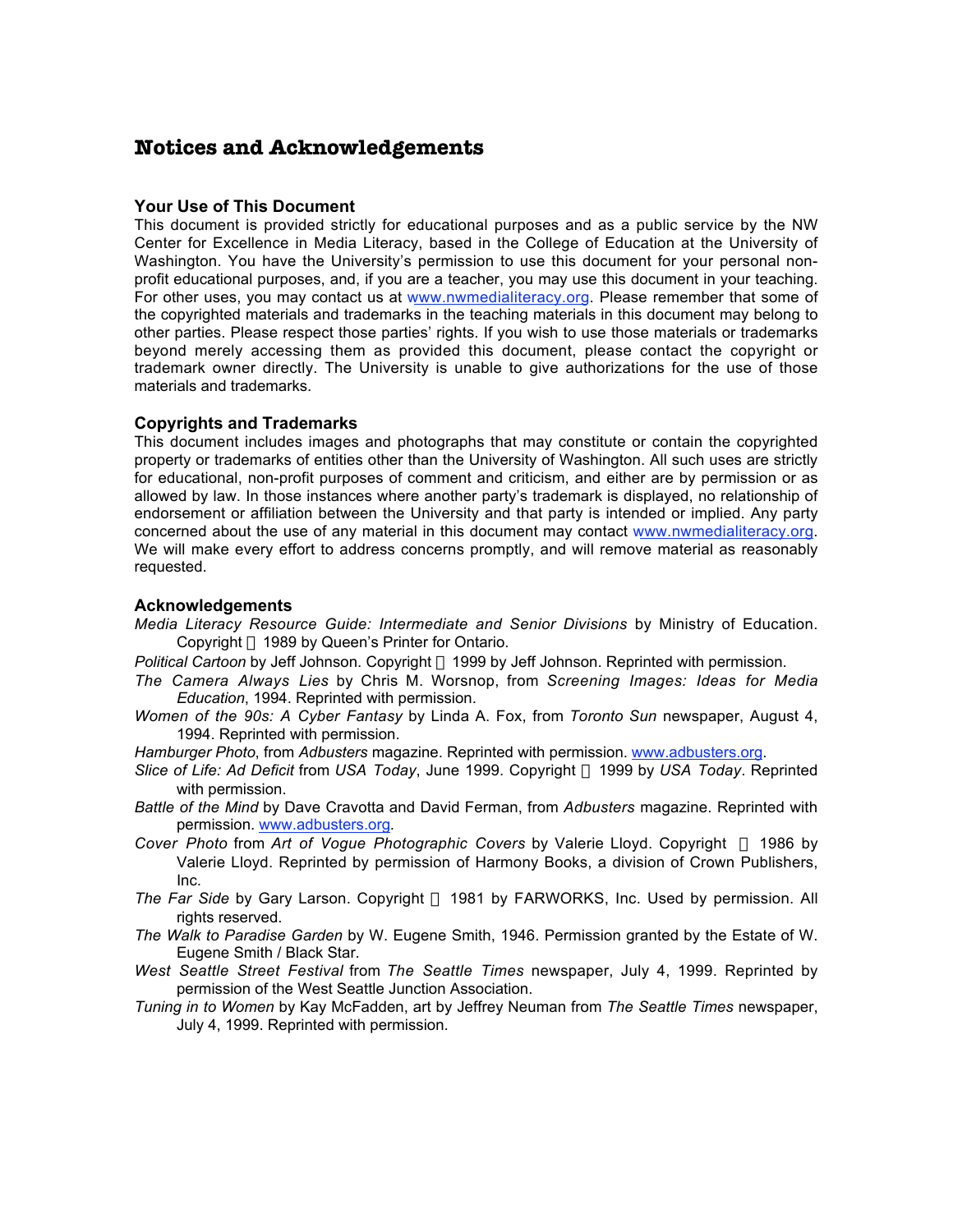# **Contents**

 $=$ 

| <b>Preface</b>                                                                                                                                                                                                                                                                                                                                                                                                                                                                                                                                                                                         |                                                                                                |
|--------------------------------------------------------------------------------------------------------------------------------------------------------------------------------------------------------------------------------------------------------------------------------------------------------------------------------------------------------------------------------------------------------------------------------------------------------------------------------------------------------------------------------------------------------------------------------------------------------|------------------------------------------------------------------------------------------------|
| What is Media Literacy?<br><b>Mass Communication Analysis</b><br>Media Education and Literacy<br>You Need a Conceptual Framework<br>20 Reasons to Study the Media<br>How to Use this Manual<br>Overview of Media Literacy Through Critical Thinking<br>Graphic Overview<br>Models for Classroom-Based Evidence of Student Learning<br>Media Performance Across the Curriculum<br>Cross-Curricular Connections: Media Education and Media Savvy<br><b>EALRs</b><br>Suggested Organization for teachers<br>Media Literacy Terminology                                                                    | 1<br>1<br>$\mathbf{1}$<br>$\overline{2}$<br>5<br>6<br>6<br>8<br>9<br>9<br>11<br>13<br>19<br>20 |
| <b>Media Literacy Through Critical Thinking</b>                                                                                                                                                                                                                                                                                                                                                                                                                                                                                                                                                        |                                                                                                |
| Introduction<br><b>Student Contract</b><br>Taking a Second Look<br>Media Texts Have Purposes and Target Audiences<br>Key Concept #1: All media are carefully wrapped packages.<br>Key Concept #2: Media construct versions of reality.<br>Key Concept #3: Media are interpreted through individual lenses.<br>Key Concept #4: Media are about money.<br>Key Concept #5: Media promote agenda.<br>Personal Response to a Media Text<br>Rubric for Assessing Personal Response<br>Practice Analyzing, Interpreting, and Evaluating Media Texts<br><b>Final Project</b><br><b>Final Project Checklist</b> | 21<br>22<br>23<br>25<br>26<br>29<br>31<br>34<br>36<br>38<br>39<br>40<br>41<br>42               |
| <b>Assessment Tools</b>                                                                                                                                                                                                                                                                                                                                                                                                                                                                                                                                                                                |                                                                                                |
| An assessment primer<br>Peer Evaluation for Media Literacy Through Critical Thinking<br><b>Content of Presentation Scoring Guide</b><br><b>Analytic Scoring Guide</b>                                                                                                                                                                                                                                                                                                                                                                                                                                  | 44<br>47<br>50<br>51                                                                           |
| <b>Appendix</b><br>The Eight Key Concepts of Media Education<br>Media Education: Eighteen Basic Principles<br>An Investigation into Levels of Critical Insight in 16+ yrs.-old Students<br>Sample Chart: Connecting Media Texts to the Five Key Concepts                                                                                                                                                                                                                                                                                                                                               | 54<br>55<br>57<br>60                                                                           |

the control of the control of the control of the control of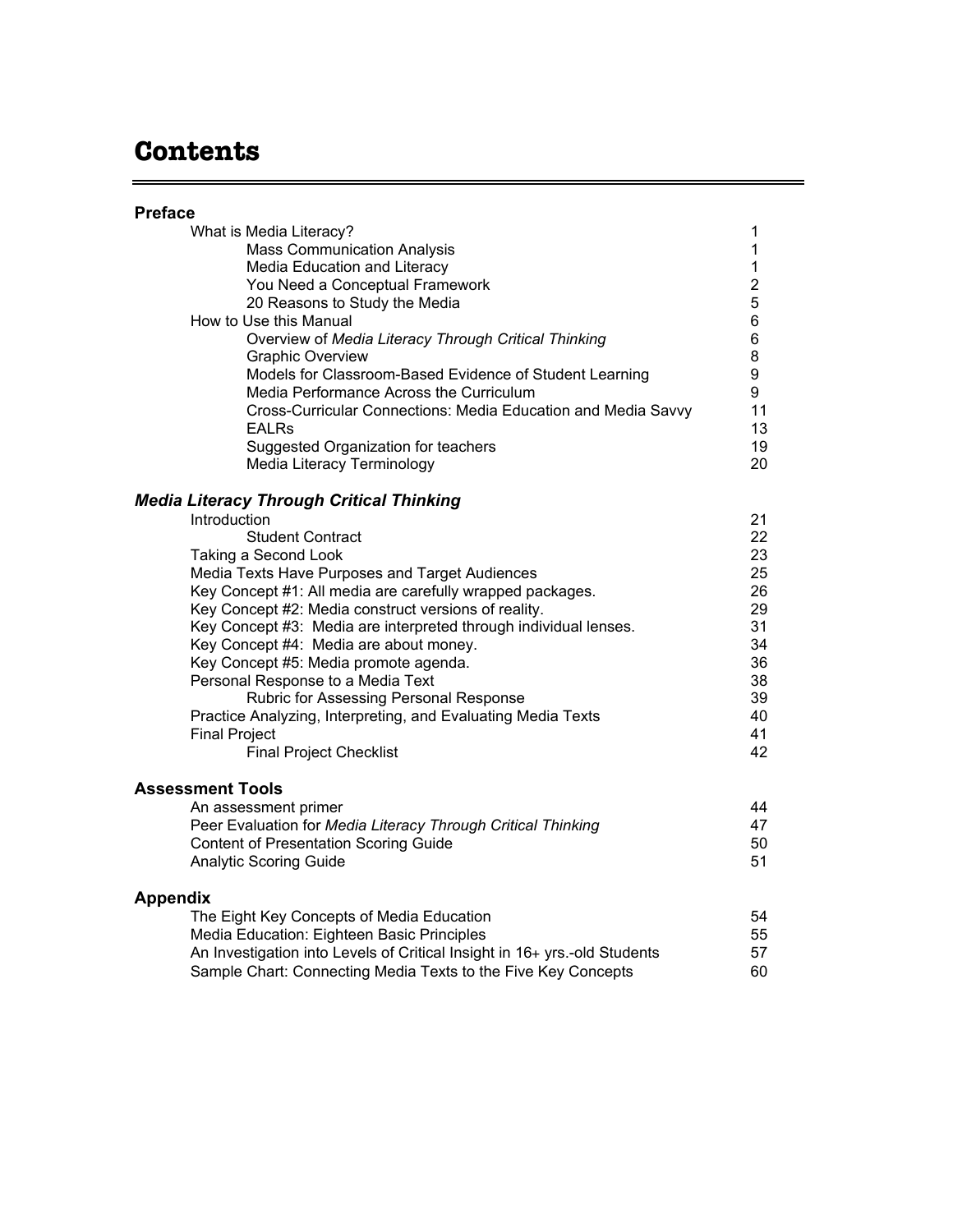### **Mass Communication Analysis**

It is by now a cliché to say that we live in a media age. For more than twenty years we have been hearing statistics about the number of hours people spend watching TV, listening to popular music and radio. More recently we can add to this list the other hours spent at computer keyboards or in shopping malls. The point of mentioning this new arrangement of human time is not to bewail it as a bad habit, or to moan about it as time wasted, but simply to point it out as a fact.

The fact is this: young people today receive nearly all their information through popular culture mass communication; yet schools do little to help them understand popular culture.

- We are presently living in conditions similar to those in the dark and middle ages when print literacy was limited to a very few privileged people, who consequently enjoyed power that was denied to everyone else. Most of today's population is ignorant when it comes to understanding mass communication.
- **•** Analyzing mass communication is a set of skills essential for survival in today's society. If we do not learn to control the mass communication that dominates our world we should expect that it will (continue to) control us.

The materials presented in this manual are intended to begin to fill that gap. By offering teachers a model for teaching students the skills of media analysis, they first acknowledge the importance of mass communication in students' lives, and second, teach students how to partake in the world of mass communication.

### **Media Education and Literacy**

Media teachers do not deny for a moment that print literacy is important, and they give every support to the teaching of print literacy. They also point out, though, that 21st-century culture is not as strongly rooted in print as was the culture of earlier centuries. 19th and 20th Century developments of radio, film, recording, mass production and advertising, television, computers, the Internet have all impacted the culture of our time to the point where a huge proportion of the information we are exposed to is *screen-based* not paper-based; *image-based* not word-based.

The reason that reading and writing were so strongly embedded in the school curriculum in the 19th-century was that the culture at that time was almost exclusively founded in print. In a time when the base of our culture has expanded so greatly, we can not claim to be studying our culture unless we provide a prominent place in the school curriculum - beside print, not instead of it- for the kinds of literacy needed to understand the new media. The old rationale was that everyone should learn to be the master of language, or else they would be doomed to be its servants. The modern rationale merely adds the new media into the slogan beside language - not in place of language.

The skills of thinking critically about mass communication are essential survival skills in a technological, consumer society such as ours. The purpose of these materials is to assess students' abilities to think critically when analyzing mass communication. But beyond that, the experience and knowledge students acquire from their study of this material will be applicable in all subject areas, in all careers, and in their daily lives.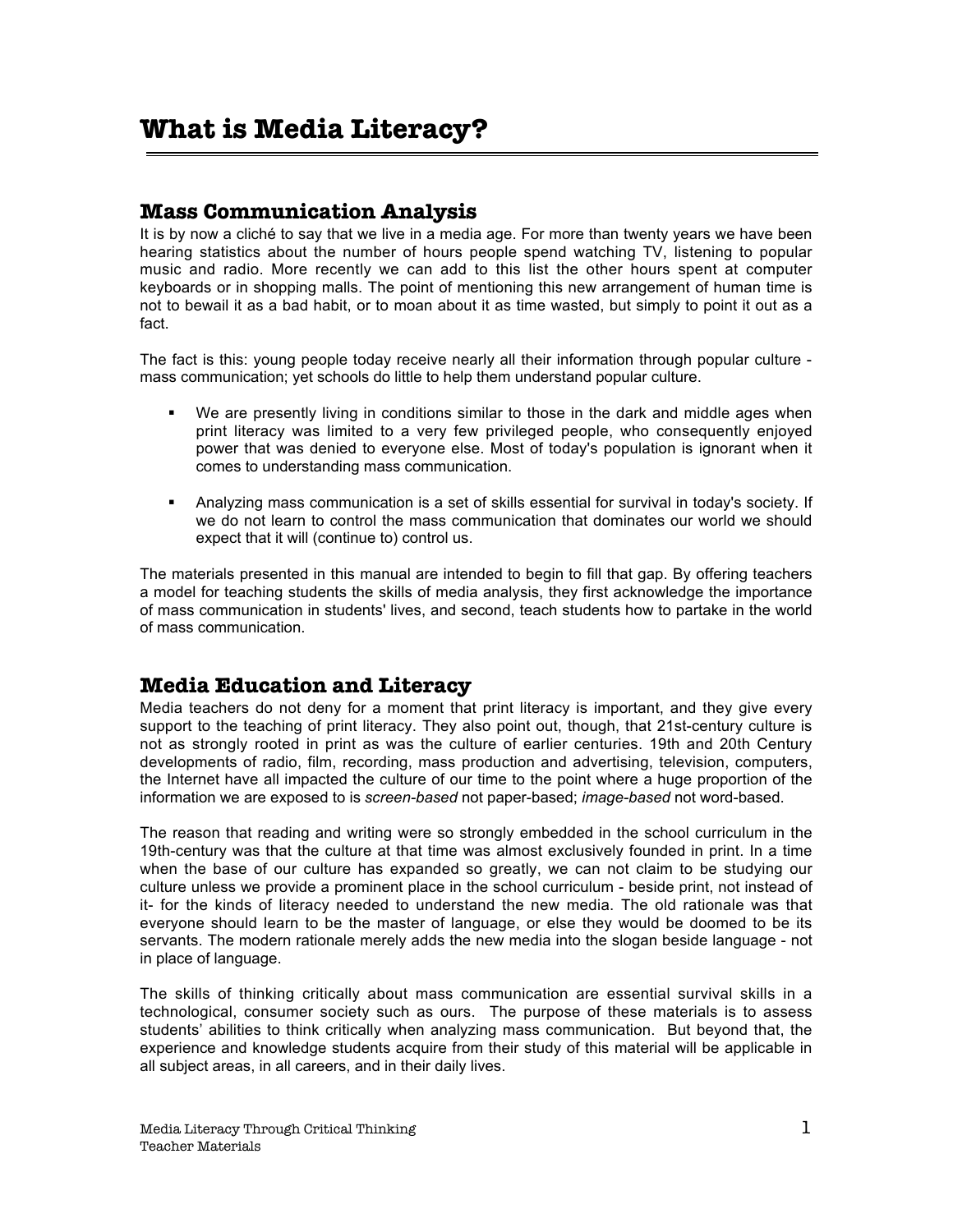While using the materials presented here, students will be guided through a series of activities introducing them to skills that will enable them to think critically about media. Many terms, techniques, and concepts will be introduced. Tools to measure student understanding are provided throughout *Media Literacy Through Critical Thinking*.

Because these texts are contemporary, the texts will eventually become dated. Below are suggestions on how to keep your files updated:

- **Have colleagues and students bring in unwanted magazines, newspapers, etc. for** continuous supply of media texts.
- Try to develop the habit of clipping, taping, downloading, and filing up-to-date materials that can take the place of or supplement the ones in the manual.
- **Have students perform this clipping, taping, downloading, and filing task as they** encounter various samples of media texts.

Students may work individually on many of the activities or in groups. You may already use group interaction within your classroom and know what group size and composition will lead to effective groups. As always, be specific in communicating your expectations for group behavior to your students.

Feel free to:

- **Adapt the language and processes to be consistent with those already used in class**
- ß *Use whatever approach you feel works best in your classroom*
- ß *Tailor the activities to fit your students' needs*
- **Supplement the activities with your own materials and curricula**

### **You Need a Conceptual Framework**

A geography teacher once told me that to understand geology, a person needed to know only three things that explained everything else there was to know about the subject. These three things were the underpinnings of the subject: they formed the framework on which everything else depended.

Every subject in school needs such a conceptual framework. Teaching or learning a subject without understanding its conceptual framework is merely rote.

The conceptual framework for media education points out that media texts possess many components and include many influences.

Each text, for instance, is a unique PRODUCT, and media texts or products are the work of various media INDUSTRIES. Media texts contain values and points of view. The audience itself plays an important part in determining the meaning of the text, a process that emphasizes the importance of being aware of the values that reside within the audience as well as those that are in the text.

In Media Education, the conceptual framework is usually organized around what are called key concepts. There are many versions of these key concepts, and in each the number of key concepts presented varies from as few as four to as many as 27.

The five key concepts given in this manual are typical of the ones developed in other places such as: the Ontario Ministry of Education, 1989, *Media Literacy Resource Document* (eight key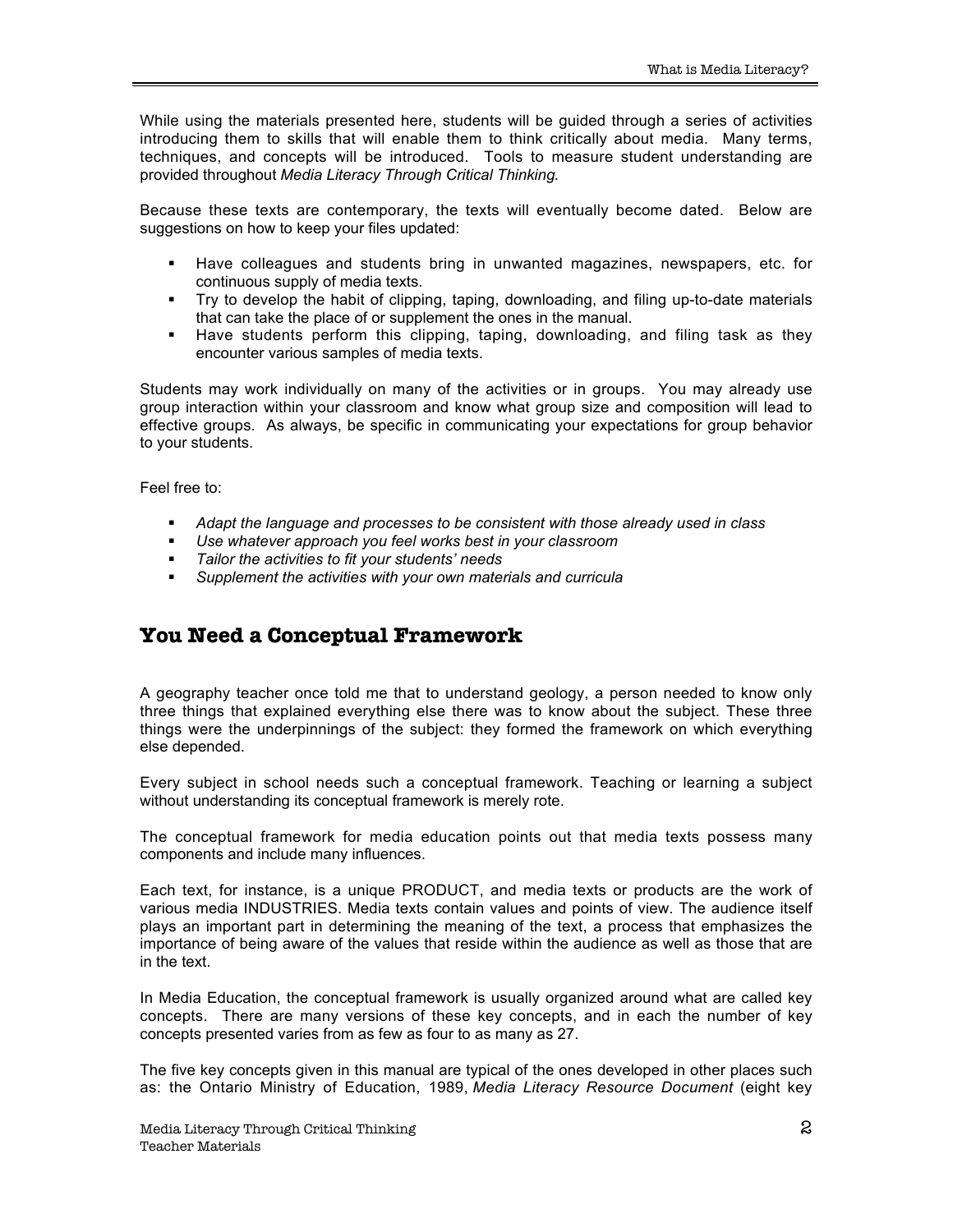concepts); the British Film Institute, 1991, *Secondary Media Education* (six key concepts); Len Masterman in *Teaching the Media*, 1989, (27 key concepts).

All of these sources cover the same ground in the description of Media Education:

- ß Media are constructions
- **Media and audiences play interactive roles**<br>• Media are (commercial) institutions
- ß Media are (commercial) institutions
- Media contain values

These four maxims constitute the basic minimum description of a conceptual framework for studying the media. In *Media Literacy Through Critical Thinking*, the first of the four key concepts above has been split into two separate parts:

- All media are carefully wrapped packages
- Media construct versions of reality

In *Media Literacy Through Critical Thinking*, the third key concept—Media are interpreted through individual lenses—is the same as the "audience" key concept. The fourth key concept—Media are about money—is the same as the "institutions" key concept. The fifth key concept—Media promote an agenda—is the same as the "values" key concept.

Everything that is taught and everything that is learned needs to be filtered through these conceptual understandings about media.

Going back to my colleague, the geographer, the conceptual framework he offered for the understanding of geology was this:

- **Friction creates heat**
- **Heat rises**
- Water runs downhill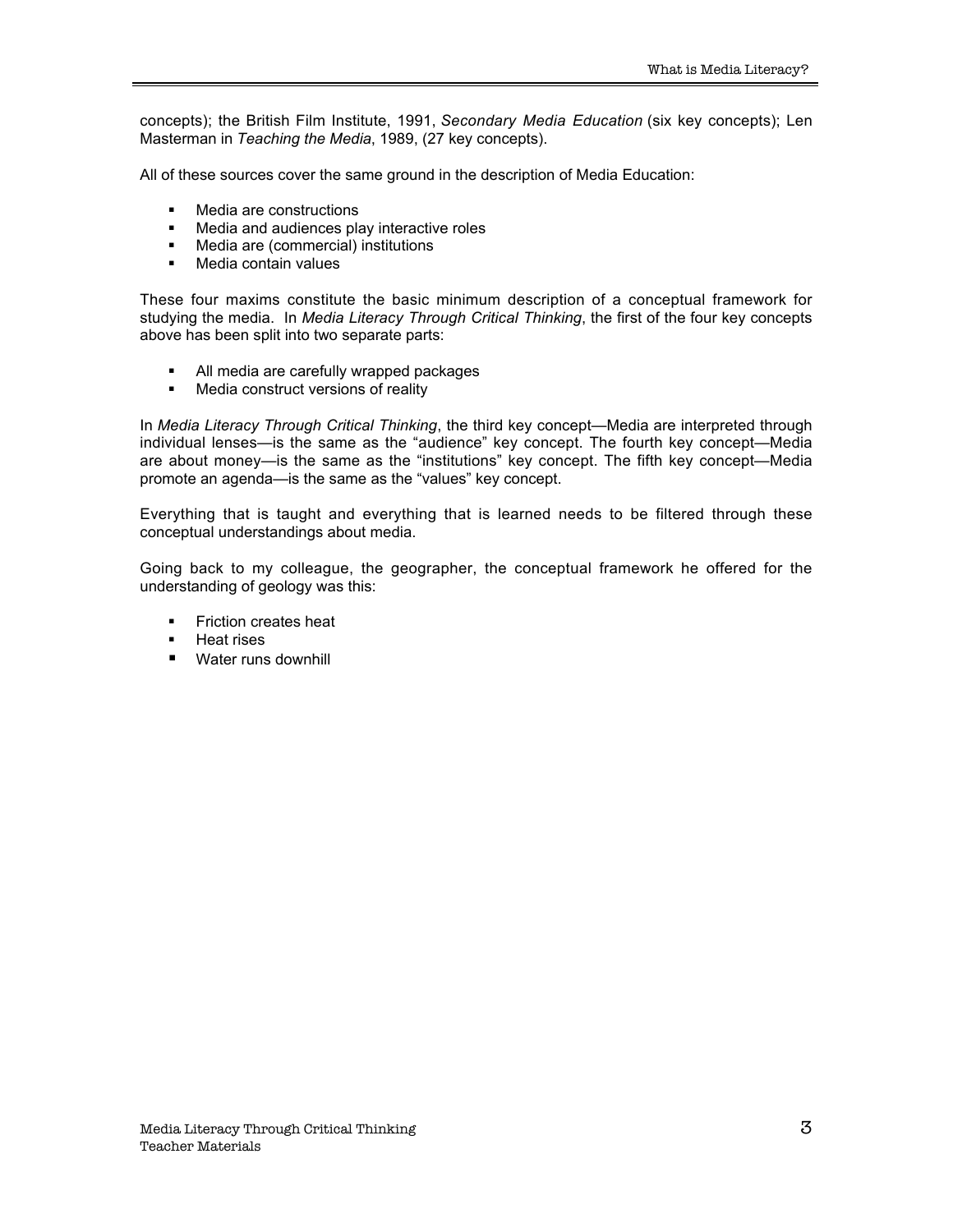|                       | <b>QUESTIONS TO ASK</b>                                        |
|-----------------------|----------------------------------------------------------------|
| <b>MEDIA IMAGE</b>    |                                                                |
| <b>INDUSTRY</b>       | Who's in charge?                                               |
|                       | What do they want of me; why?                                  |
|                       | What else do they want?                                        |
|                       | <b>HOW DO I KNOW?</b>                                          |
|                       |                                                                |
| <b>PRODUCT</b>        | What kind of text (genre) is this?                             |
|                       | Are genre conventions followed or broken?                      |
|                       | How is this message constructed?                               |
|                       | HOW DO I KNOW?                                                 |
|                       |                                                                |
| <b>AUDIENCE</b>       | Who is this intended for?                                      |
|                       | What assumptions does the text make about the audience?        |
|                       | Who am I supposed to be in relation to this text?              |
|                       | HOW DO I KNOW?                                                 |
|                       |                                                                |
| <b>VALUES</b>         | How real is this text?                                         |
|                       | How/where do I find the meaning?                               |
|                       | What values are presented?                                     |
|                       | What is the commercial message?                                |
|                       | What is the ideology of this text?                             |
|                       | What social/artistic/political messages does the text contain? |
|                       | HOW DO I KNOW?                                                 |
|                       |                                                                |
| <b>PREDISPOSITION</b> | Do I agree with (assent to) this text's message?               |
|                       | Do I disagree with (resist) this text's message?               |
|                       | Do I argue/negotiate with the message of this text?            |
|                       | HOW DO I KNOW?                                                 |
|                       |                                                                |
| <b>SKILLS</b>         | What skills do I need to apply to this text?                   |
|                       | How do I deconstruct/reconstruct this text?                    |
|                       | What new skills does this text demand of me?                   |
|                       | HOW DO I KNOW?                                                 |
| <b>RECEIVER</b>       |                                                                |
|                       | What does all this mean in the end?                            |
|                       | HOW DO I KNOW?                                                 |

### **Conceptual Framework for Media Education** \*

### **WHAT REALLY COUNTS IS WHAT WE MAKE OF THE TEXT IN THE END. ALL LEARNING IS AN ACT OF CONSTRUCTION.**

\*Adapted by the author from *Screening Images: Ideas For Media Education,* **Chris M. Worsnop, Wright Communications, 1999**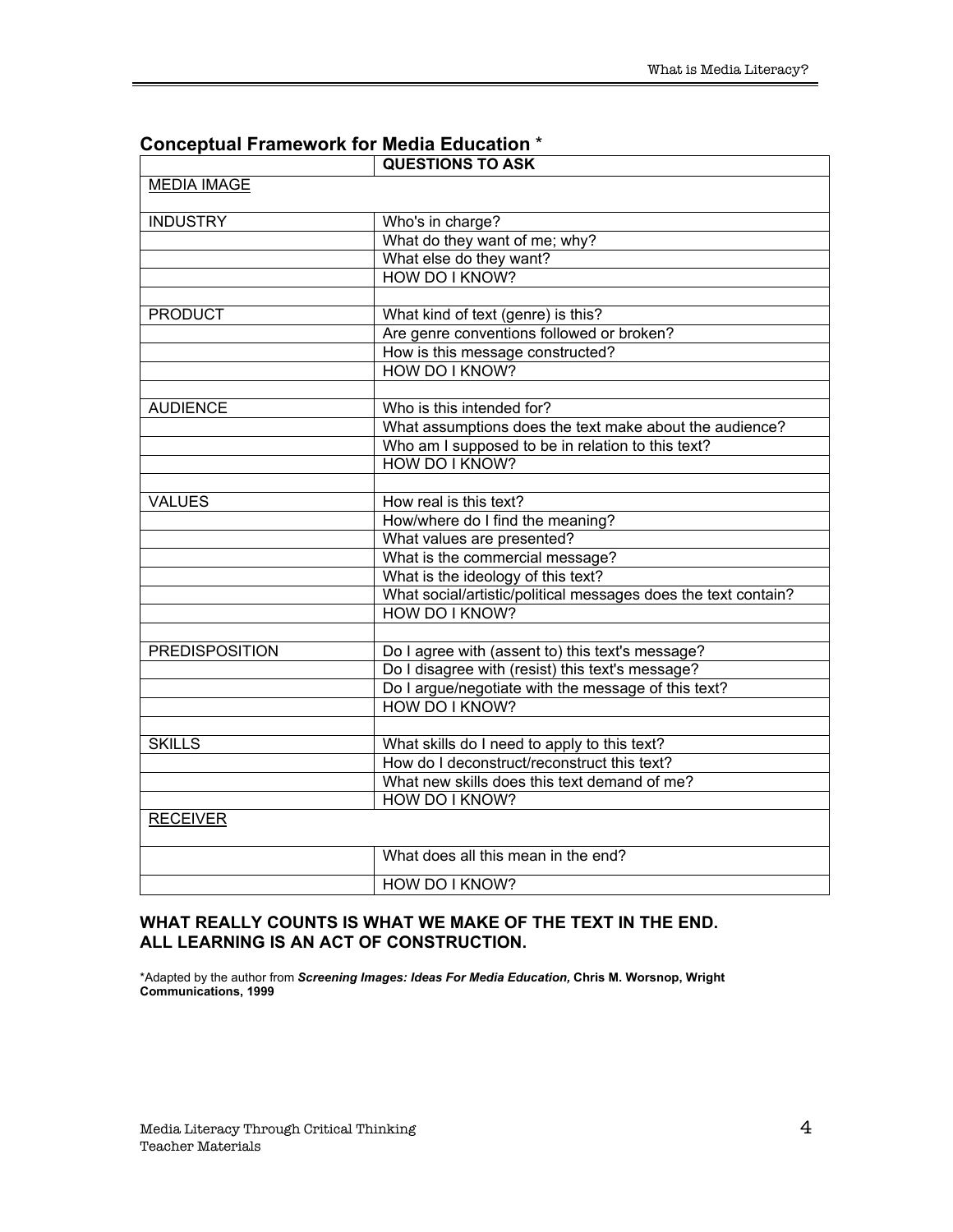### **20 Reasons to Study the Media**

- 1. Like history, because the media interpret the past to us to show us what has gone into making us the way we are.
- 2. Like geography, because the media define for us our own place in the world.
- 3. Like civics, because the media help us to understand the workings of our immediate world, and our individual roles in it.
- 4. Like literature, because the media are our major sources of stories and entertainment.
- 5. Like literature, because the media require us to learn and use critical thinking skills.
- 6. Like business, because the media are major industries and are inextricably involved in commerce.
- 7. Like language, because the media help define how we communicate with each other.
- 8. Like science and technology, because the media always adopt the leading edge of modern technological innovation.
- 9. Like family studies, because the media determine much of our cultural diet and weave part of the fabric of our lives.
- 10. Like environmental studies, because the media are as big a part of our everyday environment as are trees, mountains, rivers, cities and oceans.
- 11. Like philosophy, because the media interpret our world, its values and ideas to us.
- 12. Like psychology, because the media help us (mis)understand ourselves and others.
- 13. Like science, because the media explain to us how things work.
- 14. Like industrial arts, because the media are carefully planned, designed and constructed products.
- 15. Like the arts, because the media bring us pleasure, and we experience all the arts through the media as no other age has ever done.
- 16. Like politics, because the media bring us political and ideological messages all the time yes - all the time.
- 17. Like rhetoric, because the media use special codes and conventions of their own languages that we need to understand and control—or we stand in danger of being controlled by them.
- 18. Like drama, because the media help us understand life by presenting it as larger-thanlife, and compel us to think in terms of the audience.
- 19. Like Everest, because they are there.
- 20. BECAUSE THE MEDIA GO TO GREAT LENGTHS TO STUDY US.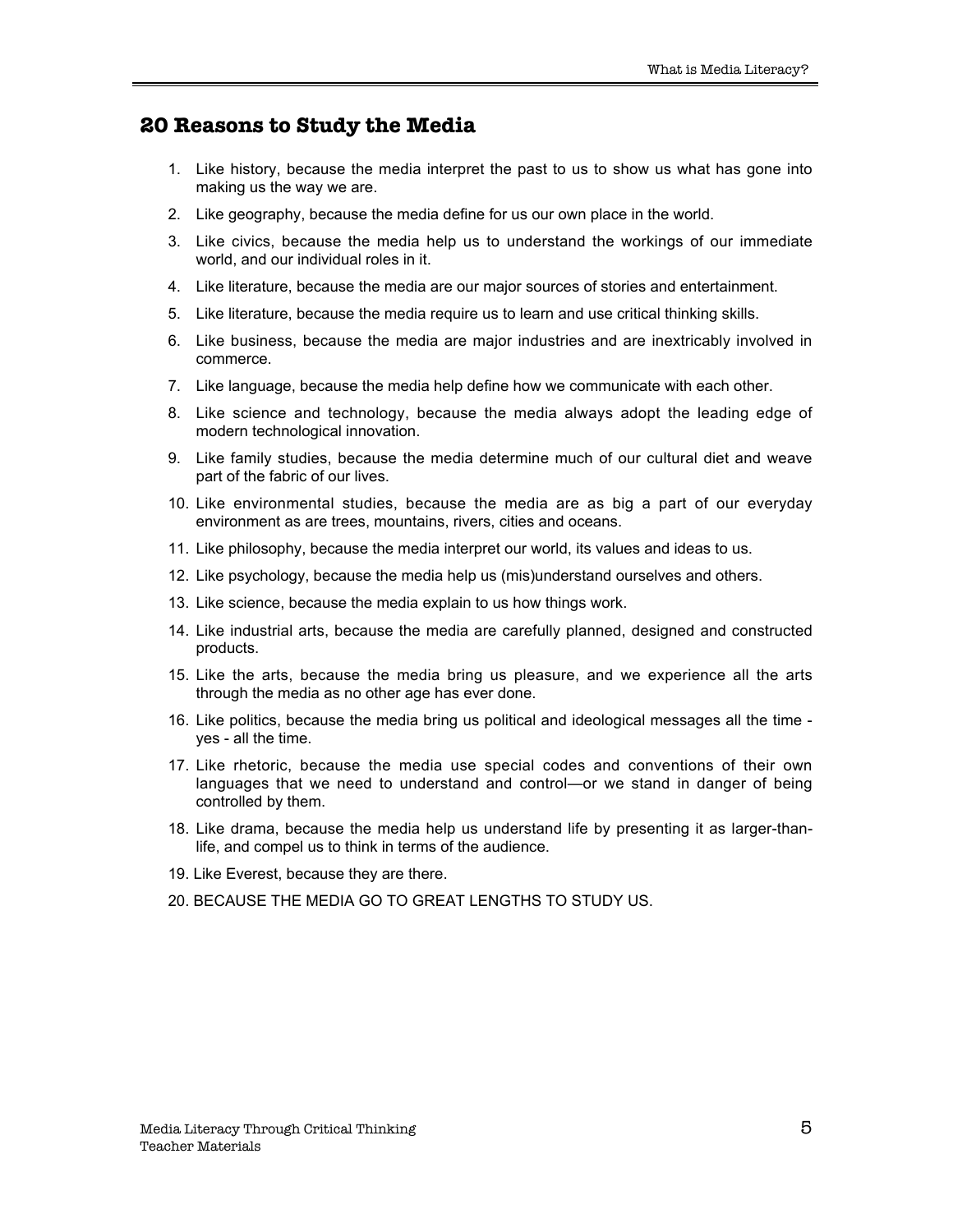# **How to Use this Manual**

This set of teacher materials is meant to accompany the student workbook for *Media Literacy Through Critical Thinking*, providing instructions, notes and recommendations for each section. But before you begin, you may want to peruse the following materials for suggestions on how to incorporate *Media Literacy Through Critical Thinking* into your subject, curriculum, learning requirements, and classroom.

# **Overview of Media Literacy Through Critical Thinking**

The following is an extended overview of the materials presented in this manual. While they are presented in a given order, local needs and preferences might dictate that teachers customize their use of these materials.

- **Taking a Second Look** is the ability to see more in a text than is at first apparent. By studying the texts in this section, students will learn that texts have more than a single level or meaning and that audiences can reap rewards from learning how to discover the second and possibly even third or fourth levels of meaning in media literacy texts.
- ß *Media Texts Have Purposes and Target Audiences* introduces some purposes of media texts. A media text is first developed with a broad purpose in mind (such as the ones below). Once a target audience is determined, the purpose becomes more specific. It is important to understand the impact the target audience has on the purpose of the media text.

Examples of broad purposes are:

- to persuade
- to entertain
- to inform
- to explain
- to profit
- ß "The Five Key Concepts of Media Literacy through Critical Thinking" carefully explores each concept in turn with sample texts, activities, and assessment tools. A separate collection of texts and activities helps students explore some mass communication purposes and techniques. Each key concept has been developed so it can either be used to build on previously learned key concepts or be studied individually.

The five key concepts in media literacy through critical thinking are as follows:

### *Key Concept #1: All media are carefully wrapped packages.*

As carefully wrapped packages, the messages are "wrapped" with enormous effort and expense, even though they appear quite natural to the audience. Media texts are the product of careful manipulation of constructive elements, both on an obvious and a subtle level. On an obvious level, constructions such as drawings, colors, and headlines may be used. But on a subtle level, constructions such as appeals (generalization appeal or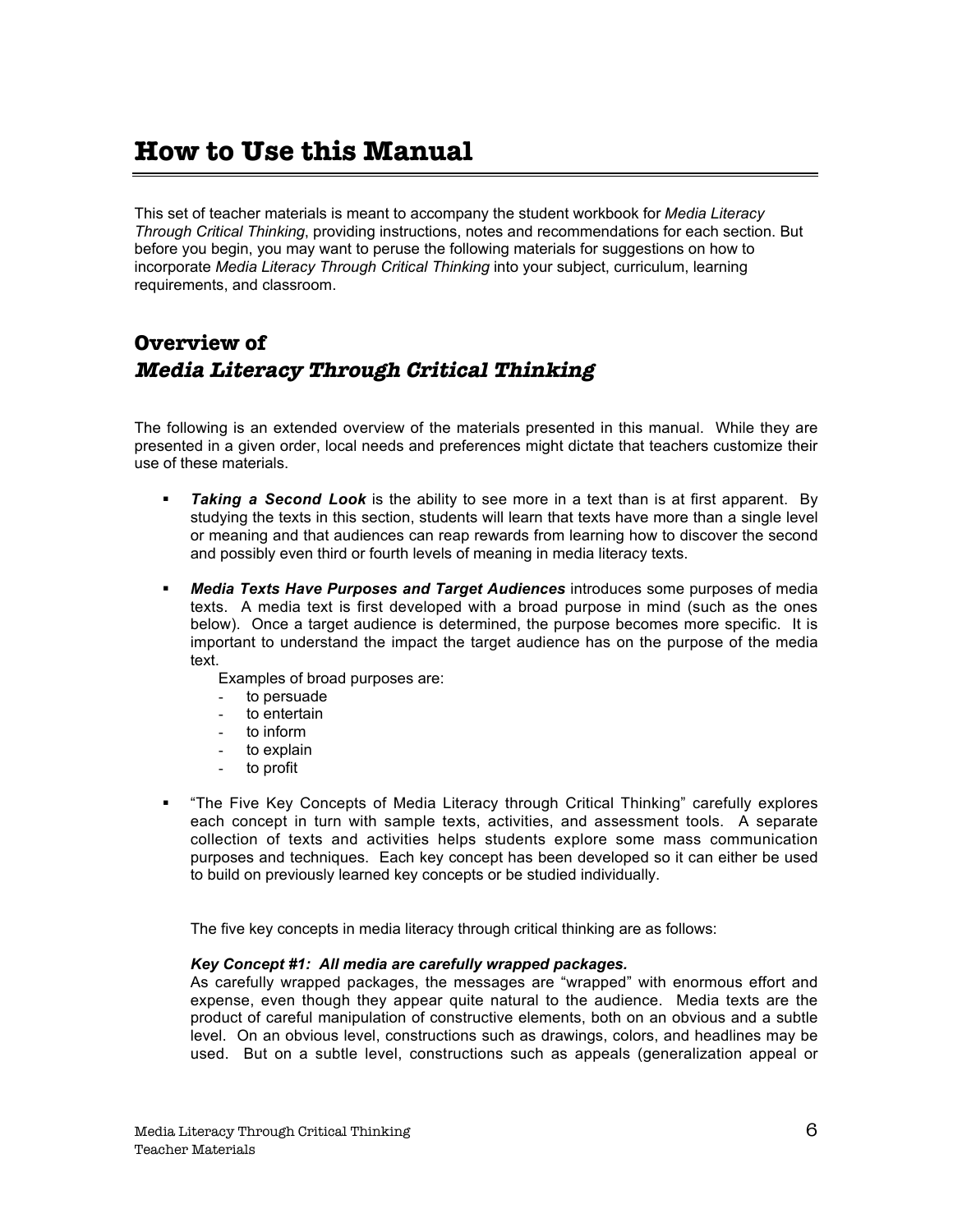appeal to emotion) may be used. Students of mass communication need to develop the skills of looking beneath the surface of media messages to see how they are constructed.

#### *Key Concept #2: Media construct versions of reality.*

Audiences tend to accept media texts as natural versions of events and ideas, when, in fact, they are only representations of events and ideas. The reality we see in media texts is a constructed reality, built for us by the people who made the media text. Students of mass communication need to develop skills of interpreting texts so that they can tell the difference between reality and textual versions of reality.

#### *Key Concept #3: Media are interpreted through individual lenses.*

Audiences interact with media texts in idiosyncratic ways. Some audiences accept some messages totally at face value. Other audiences may reject the same text, disagree with its message, or find it objectionable. Yet other audiences, not certain if they have embraced or rejected the text, will try to come to terms with it by negotiating. Audiences who negotiate with a text might ask questions, seek out other people's opinions, or try different interpretations or reactions the way people try on new clothes-- to see how they suit the wearer. Students of mass communication need to be open to multiple interpretations of texts and aware that a reaction to a text is a product of both the text itself and all that the audience brings to the text in terms of their accumulated life experiences.

#### *Key Concept #4: Media are about money.*

- 1. Modern media are expensive to produce. Producers need to make back their investment by marketing their product to audiences.
- 2. One of the chief purposes of media is to promote consumerism. While we enjoy many of the products of media, such as magazines, we need to be aware that some media texts are created to deliver an audience to advertisers rather than to deliver texts to audiences. Others may use consumerism as a secondary motive.
- 3. With increasing regularity, four or five massive communications conglomerates dominate media production facilities like newspaper/book/magazine publishers and TV/film production and distribution companies. Mass communication students need to be aware of the implications of the media's commercial agenda, and how "convergence" affects the media and their contents.

### *Key Concept #5: Media promote agenda.*

The very fact that some people object to some media texts is evidence that those texts contain value messages. Most media texts are targeted for an audience that can be identified by its values or ideology (belief system). Detecting the ideological and values agenda of media texts is an important skill in mass communication analysis.

*ALL key concepts may not be found in a given media text. Just the same, some key concepts may OVERLAP in a given media text.*

ß *Practice Analyzing, Interpreting, and Evaluating Media Texts* requires students to apply the skills they have learned to date: locating media texts and identifying connections to the media purposes, target audiences, and applying the five key concepts. At this point, students will practice the interpretive skills they will need to complete the final project.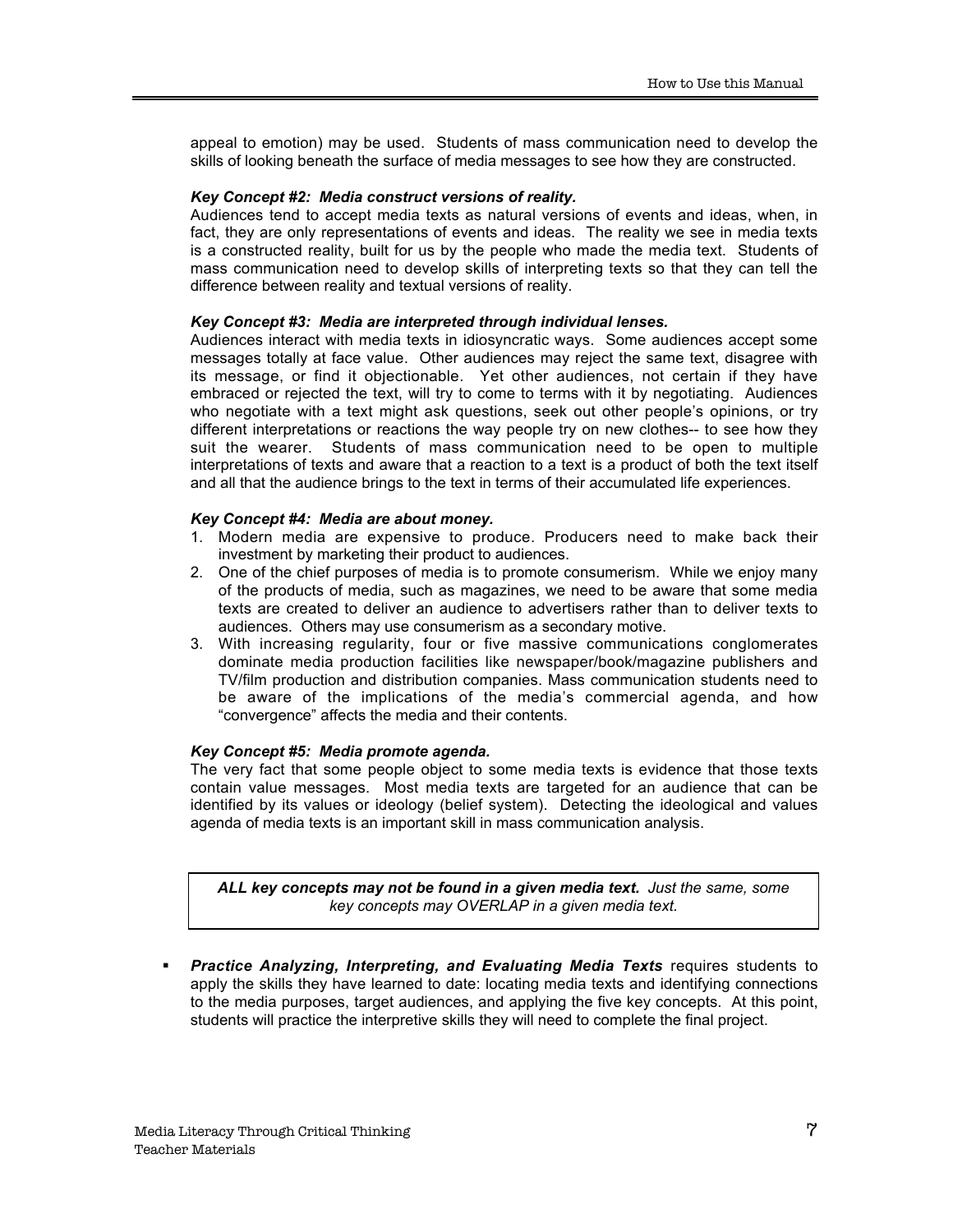- **Final Project** will be the final summary assessment of the work and learning done in the manual. The students will produce an oral and visual presentation in which they perform a detailed analysis of a text they have chosen. This final project is assessed on three levels:
	- 1) *quality of the analysis of the media text* (EALR 4.3)
	- 2) *quality of the presentation* (EALR 2.1, 2.2, 2.3, 2.4)
	- 3) *quality of the visual product* (EALR 2.2, 2.5)

In *Media Literacy Through Critical Thinking*, students are introduced to five key concepts of media education. To explore other organizational schema of the same concepts, see the Appendix for *The Eight Key Concepts of Media Education* (TM p.54), or *Media Education: Eighteen Basic Principles* (TM p.58).

### **Graphic Overview of Media Literacy through Critical Thinking**

Below is a graphic overview of the materials presented in this manual. As students follow the arrows, they will see the progression of skills needed to analyze mass media. The final assessment project gives students an opportunity to demonstrate the skills they've learned.

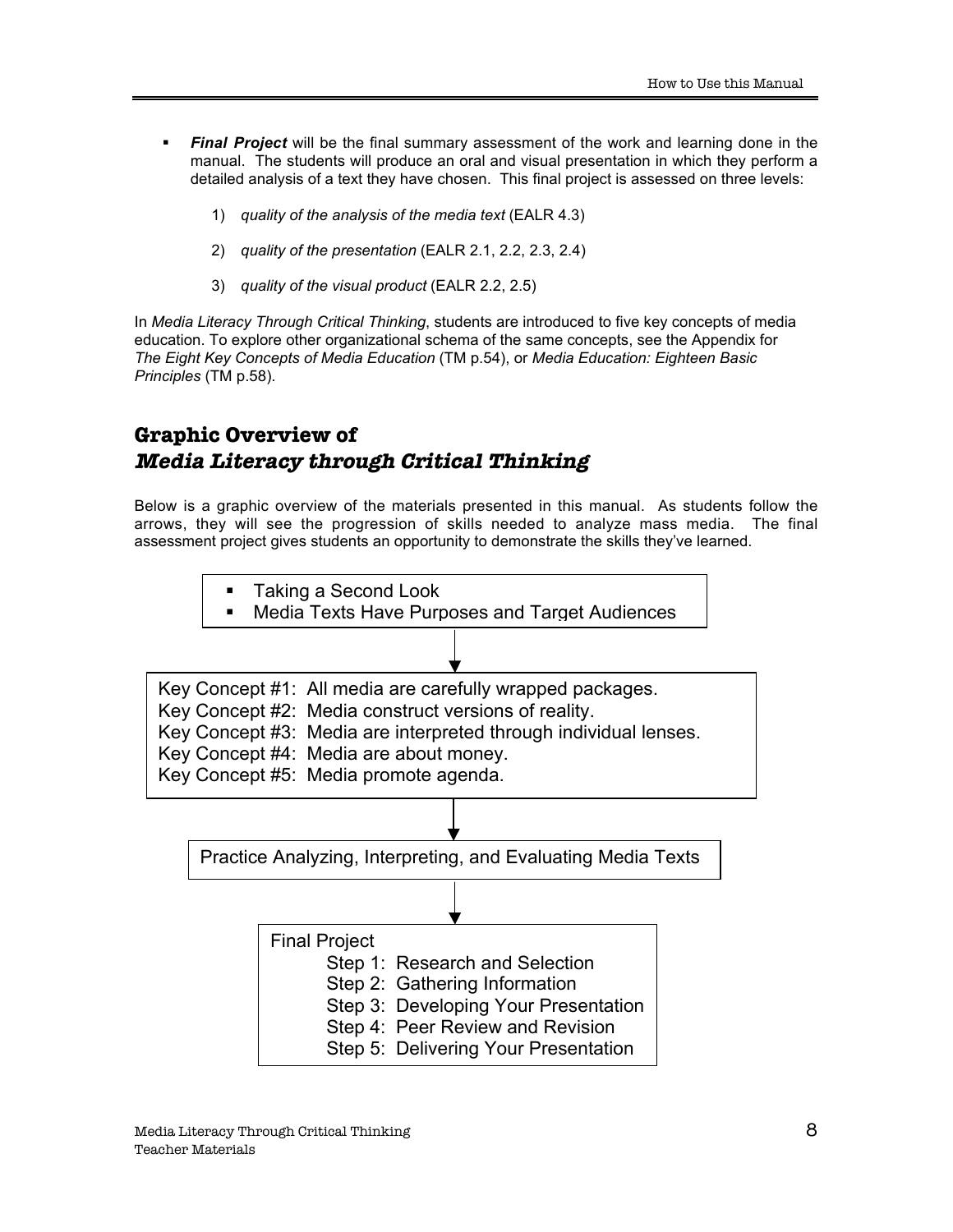## **Models for Classroom-Based Evidence of Student Learning**

The Washington Models for Classroom-Based Evidence of Student Learning are an important part of the Washington state assessment system. As part of the Classroom-Based Assessment Tool Kit, they provide a model for:

- **■** Understanding the Essential Academic Learning Requirements
- ß Recognizing the characteristics of quality work that define the standards in communication

### **General Definition of Models**

Washington Models for Classroom-Based Evidence of Student Learning provide teachers with:

- ß Tools to organize, collect, and assess student work
- ß Examples of classroom tasks that are tied to the Essential Academic Learning Requirements, including some that are difficult to assess at the state-level, or are more appropriately addressed in the classroom

### **Content of the Models**

Classroom-based evidence models of student learning provide information from interviews, presentations, work products, or exhibitions of student work collected over a week, a month, or the entire school year. The models include:

- Paper and pencil tasks
- **Rubrics**
- Rating scales
- **•** General checklists of strategies
- **Observation assessment strategies**
- **•** Generic protocols for oral communications

Teachers may also use these models to create high quality assessments that reflect student progress toward the Essential Academic Learning Requirements and make decisions about the instructional programs offered to students. Media Literacy Standards for 48 states are available at http://www.med.sc.edu:1081/statelit.htm.

### **Media Performance Across the Curriculum**

While these models for classroom-based evidence of student learning offer suggestions for instruction, they do not prescribe specific teaching methods. Instead, they encourage teacher choice and creativity.

One of the major purposes of this curriculum is to convince teachers that students might present their performance in any subject area in any one of hundreds of formats or media. It is my belief that one of the reasons this has not been much encouraged in the past is that teachers have felt uneasy about assessing the work students might present to them in non-traditional formats and media. I believe too that having instruments for assessing media work can make all the difference.

Here is a partial list of alternative formats and media, quoted from pages 60-61 of my book, *SCREENING IMAGES: Ideas for Media Education* (Wright Communications, 1999).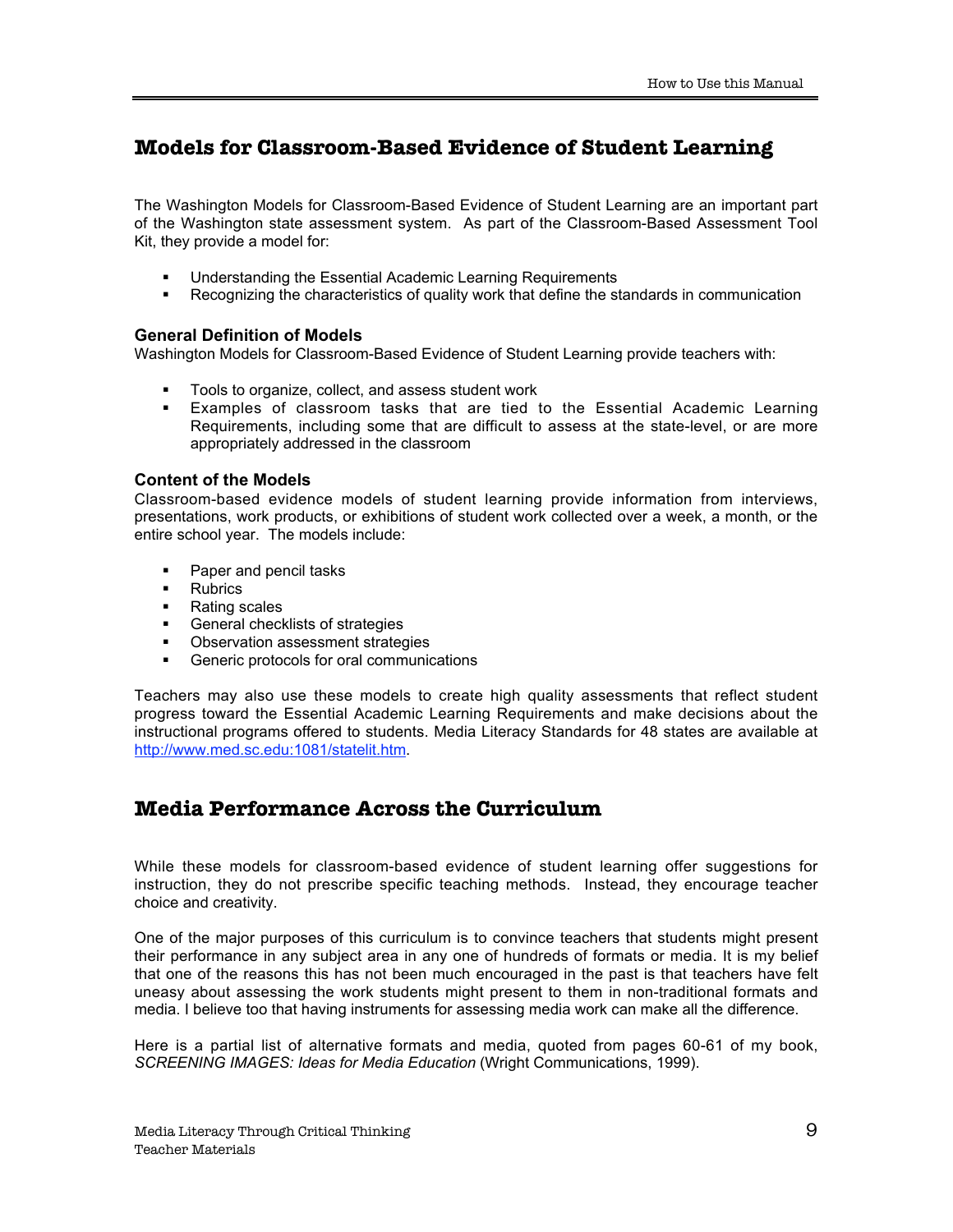"Instead of asking always for an essay, teachers could consider the following alternative formats for student reporting - almost 200 of them. The media are part of all learning."

abstract ad campaign adaptation address advertisement animation announcement anthology autobiography bibliography bill board biography brainstorming brochure calculation campaign caption cartoon cartoon strip character sketch chart collage column commercial costume crossword cut-line debate dedication definition demonstration design desk-top publishing diagram dialog diary

diorama directions directive discussion display docudrama drama drawing editorial electronic mail epigram epitaph *ESSAY* eulogy executive summary ezine fashion design fiction film filmography foreword game graffiti graph greeting card guest speaker guidebook guidelines handbill handbook headline horoscope how-to guide improvisation inscription instructions interpretation

interview introduction invitation invoice job description joke journal article journal label lecture letter to the editor letter list log magazine manual map memoir memorandum menu message mime minutes model monolog music news report news article newsletter newspaper note making note taking one-sheet organizer painting pamphlet parable paragraph paraphrase

periodical photo-montage photograph play plot diagram poem postcard poster précis preface problem solving profile program project prologue proposal prospectus publishing puppetry puzzle query quest question list question questionnaire quiz quotation radio report receipt recipe report research paper resource list résumé review riddle role-play routing slip

saying scenario script semantic organizer sign simulation skit slogan sociogram song speech statement story board story-telling story-writing summary survey table tableau telegram test title transformation travelog treatment trip uniform video visit visitor viva voce waybill website word search word-we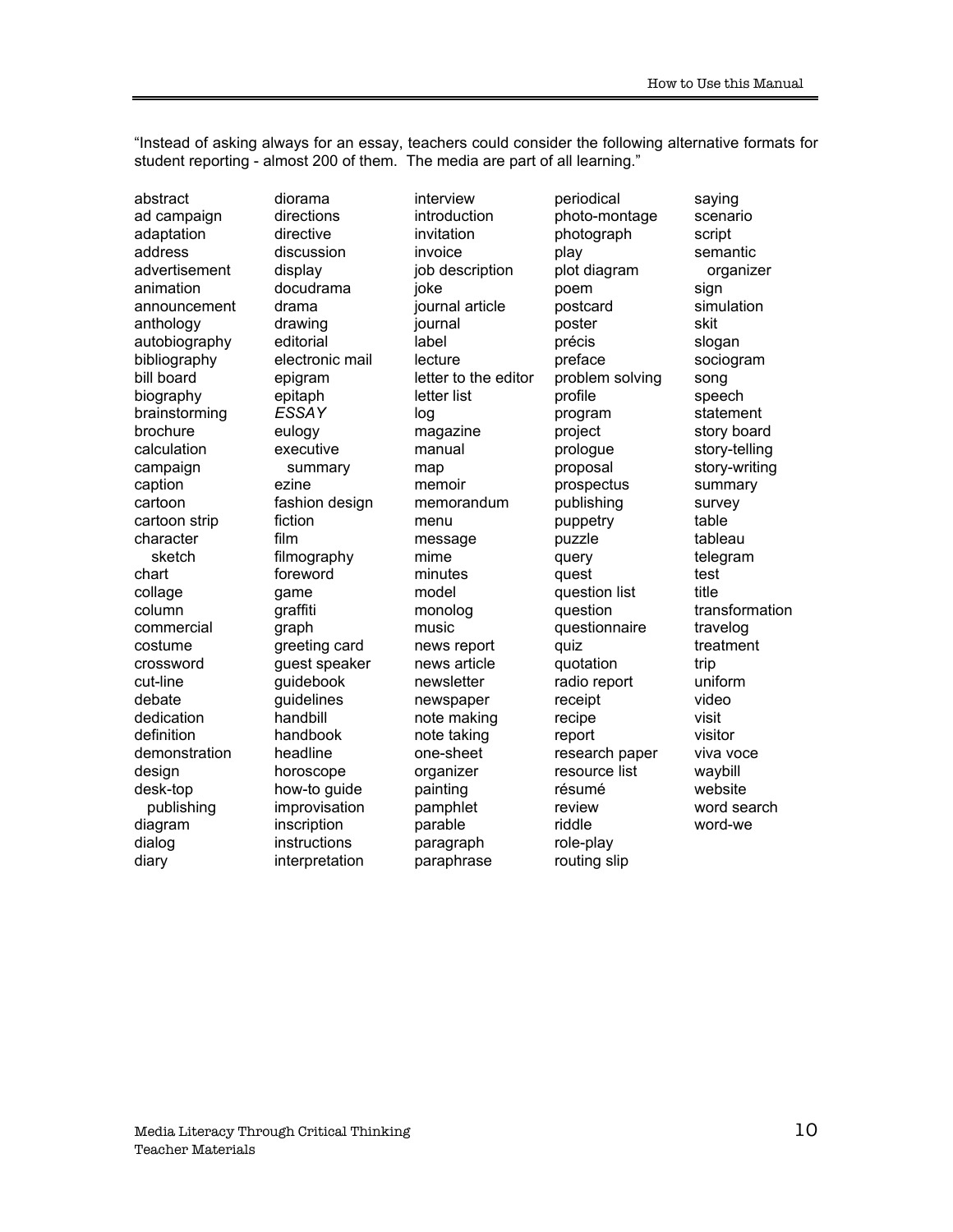# **Cross-Curricular Connections: Media Education and Media Savvy**

Media education lessons are lying all around us, offering themselves to our eyes, ears and brains for no more effort than it takes to pick them up, look them over and take them into class. Think about it. Is there a media lesson for you:

- ß In the debate that goes on in families over who holds the remote control for the TV at viewing time, or over who decides which channel to watch?
- ß In studying the styles people of different ages and backgrounds adopt when they watch TV? (E.g. surfing, planning in advance, watching while reading, sleeping through threequarters of the program, etc.)
- ß In the way different individuals approach the activity of shopping?
- In the way teachers joke with each other about the use of the VCR as "a Friday afternoon thing"?
- ß On the drive home each day as you pass hundreds if not thousands of signs, symbols and advertising images each calling out for a part of your conscious attention?
- In the way the students in your class choose their clothes, present themselves through makeup and hairstyles, adopt a loyalty to a style of popular music, etc.?
- ß In the way you read your newspaper in the morning? Watch the TV news at night? Conduct conversations with your friends each day about items you have each been exposed to in the media?
- ß In listing the books that are (or are not) on your personal bookshelves?
- ß In the things you, your family and friends choose to collect?

Perhaps the reason more teachers do not take advantage of these free-for-the-taking lessons is that they feel they have not been trained to be media teachers as they were trained to teach geography, reading, or multiplication. But lack of training does not have to be a drawback. It might be OK for us to approach media as an area for constant investigation, exploration and discovery. After all, there are few parts of our world that shift and change as fast as the media.

It would be very difficult to create a definitive body of knowledge about media education that would not be out of date before it got into print. Maybe we can afford sometimes to allow the students to be in the know when we are in the dark; to be the experts when we are the neophytes; to be the leaders while we do some following.

Instead of focusing on the fast-shifting content and knowledge of media, we could use media as a way of engaging students in working on outcomes that are vital to the whole curriculum. Try this list for size:

- effective communication
- ß problem solving
- **u** investigation
- $\blacksquare$  critical thinking
- **EXECTED** effective use of technology
- **understanding the world as a set of related systems**
- collaboration
- ß responsible citizenship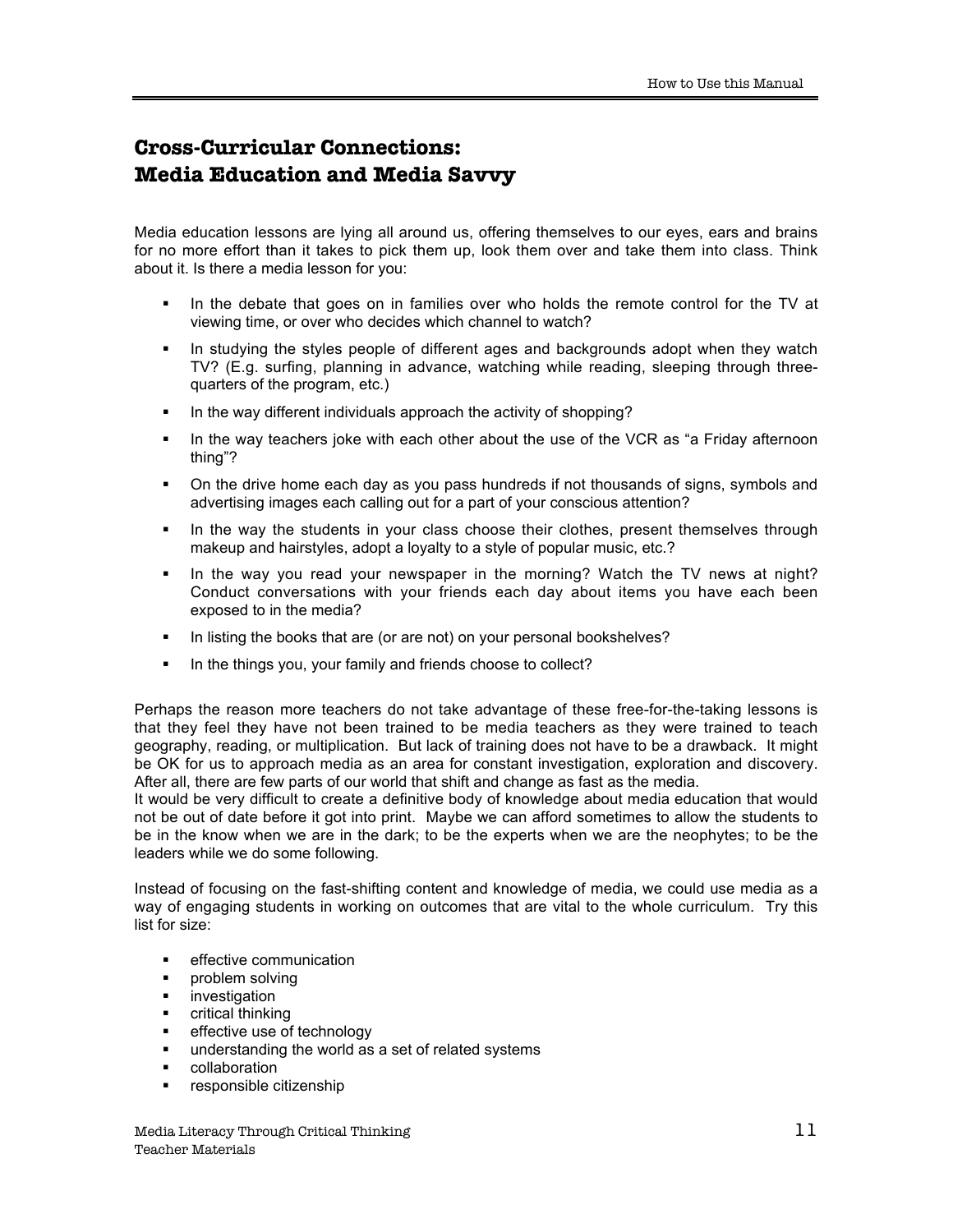- **EXEC** career education
- ß aesthetics

Media education can be used as an ideal way of integrating the content of traditional subject areas, or of casting a new light on a traditional subject area:

- ß The language teacher might be interested in having students analyze different newspapers and their articles to understand which ones are written in the most accessible, least biased, most objective language. Students could learn valuable lessons about readability, loaded vocabulary and rhetoric just by studying the newspapers: lessons that would pay off in making them not only better readers and writers, but better informed citizens, too.
- ß The history teacher might look not just at the events of history, but also at how historical events are reported, and how our understanding of history and current events is influenced by media—both now and in the past.
- ß The science teacher might be interested in helping students understand why ecological, or conservation news is hard to locate in some parts of the mainstream press.
- ß The family studies, guidance, or family life education teachers could teach valuable lessons simply by counting the number of males and females shown in different roles in different ways in different media. For instance, if you were to collect the front pages from a month's issues of business sections of various newspapers, how many pictures or stories would feature women? (children? people of color?) How might the sports section be different?
- ß The health and physical education teacher might be able to make a lesson out of the relationship between the ban on tobacco advertising and the surprising number of characters in today's TV and movies who are seen with cigarettes in their mouths and hands (even doctors).
- ß The music teacher might be able to investigate the influence of music TV and popular radio on students' musical taste and consumption.
- ß The teacher of law or civics might be able to scrape a lesson or two out of the media coverage of famous trials and the different approaches taken in different countries to media coverage of trials—and the way the public gets confused over the difference (media coverage of elections would also provide lots of material for these teachers).

The list could go on, but you get the idea, I'm sure. Media education is a friendly entree into many a traditional area of study, and a natural way of showing the connections among those areas. Modern students are just dripping with media experience, but may be lacking some of the savvy needed to make sense of the experience.

Media education is not about teaching kids how to watch TV, but about using the media to help kids make sense of the world around them, and to help them be better learners themselves. It's about developing savvy.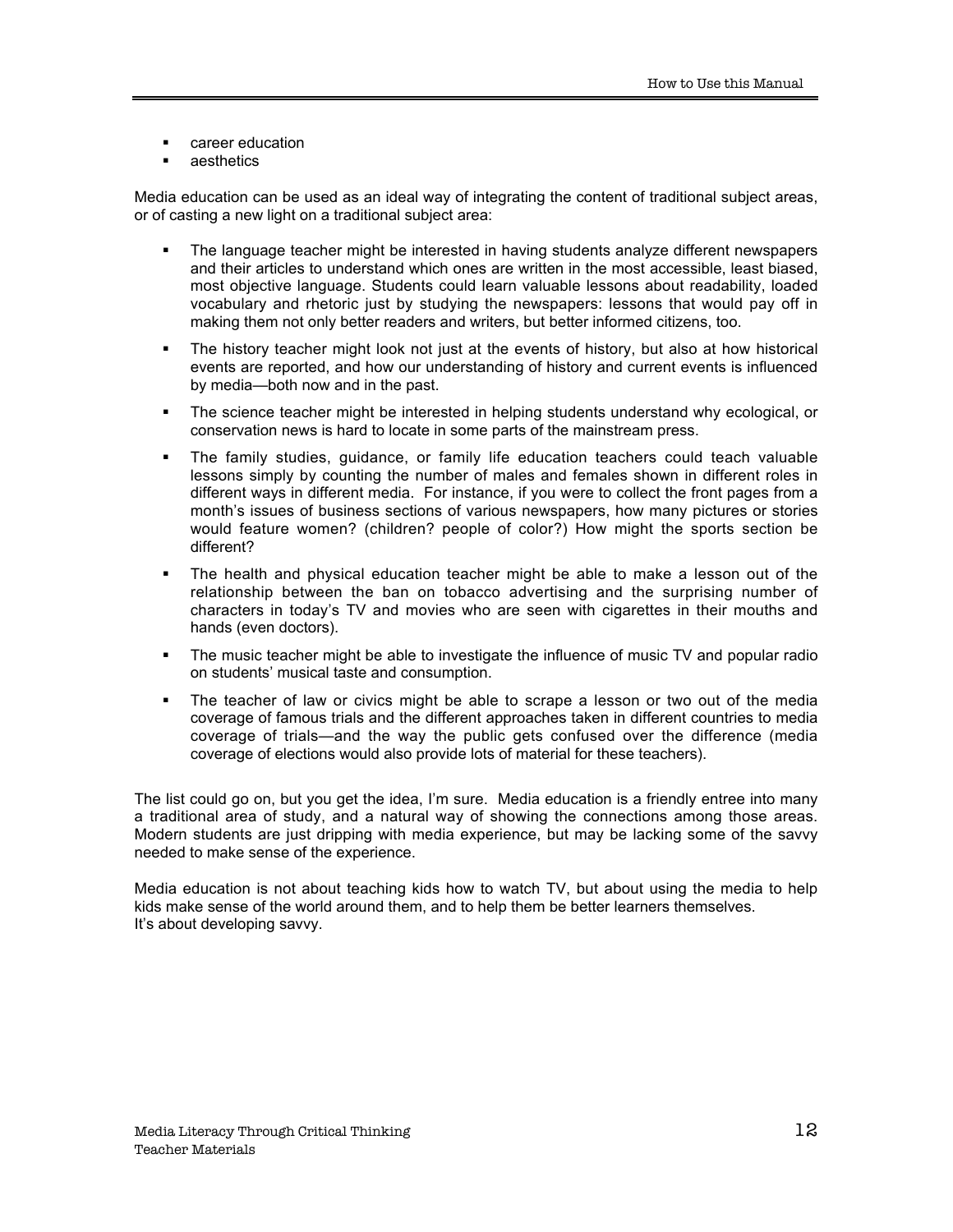### **EALRs**

### **Links to the Essential Academic Learning Requirements in Communication**

In the chart below are Washington's four Essential Academic Learning Requirements for Communications, which are addressed in the *Media Literacy through Critical Thinking* Classroom-Based Evidence Model. The more detailed skills specific to Essential Academic Learning Requirements for Communication Benchmark 3 are also listed below.

A case study of an international research project on critical awareness in 16-year-old students is also available, in the Appendix (TM p.57).

### **Essential Academic Learning Requirement 1: The student uses listening and observing to gain understanding. To meet this standard, the student will:**

| 1.1 focus attention                                                 | use attention level appropriate for particular<br>circumstances and contexts<br>analyze and reflect on ideas while paying<br>attention and listening in a variety of situations                                                                                                                                                                                                                                                     |
|---------------------------------------------------------------------|-------------------------------------------------------------------------------------------------------------------------------------------------------------------------------------------------------------------------------------------------------------------------------------------------------------------------------------------------------------------------------------------------------------------------------------|
| 1.2 listen and observe to gain and<br>interpret information         | interpret and draw inferences from verbal and<br>non-verbal communication<br>draw inferences based on visual information<br>and/or people's behaviors<br>explore different perspectives on complex<br>issues through viewing a range of visual texts<br>listen for, identify, and explain: information vs.<br>persuasion, inferences, emotive rhetoric vs.<br>reasoned arguments<br>use a variety of effective listening strategies |
| 1.3 check for understanding by asking<br>questions and paraphrasing | ask questions to interpret and evaluate oral and<br>visual contexts based on information from a<br>variety of sources<br>paraphrase to expand and refine understanding<br>make judgments and inferences<br>ask questions to refine and verify hypotheses                                                                                                                                                                            |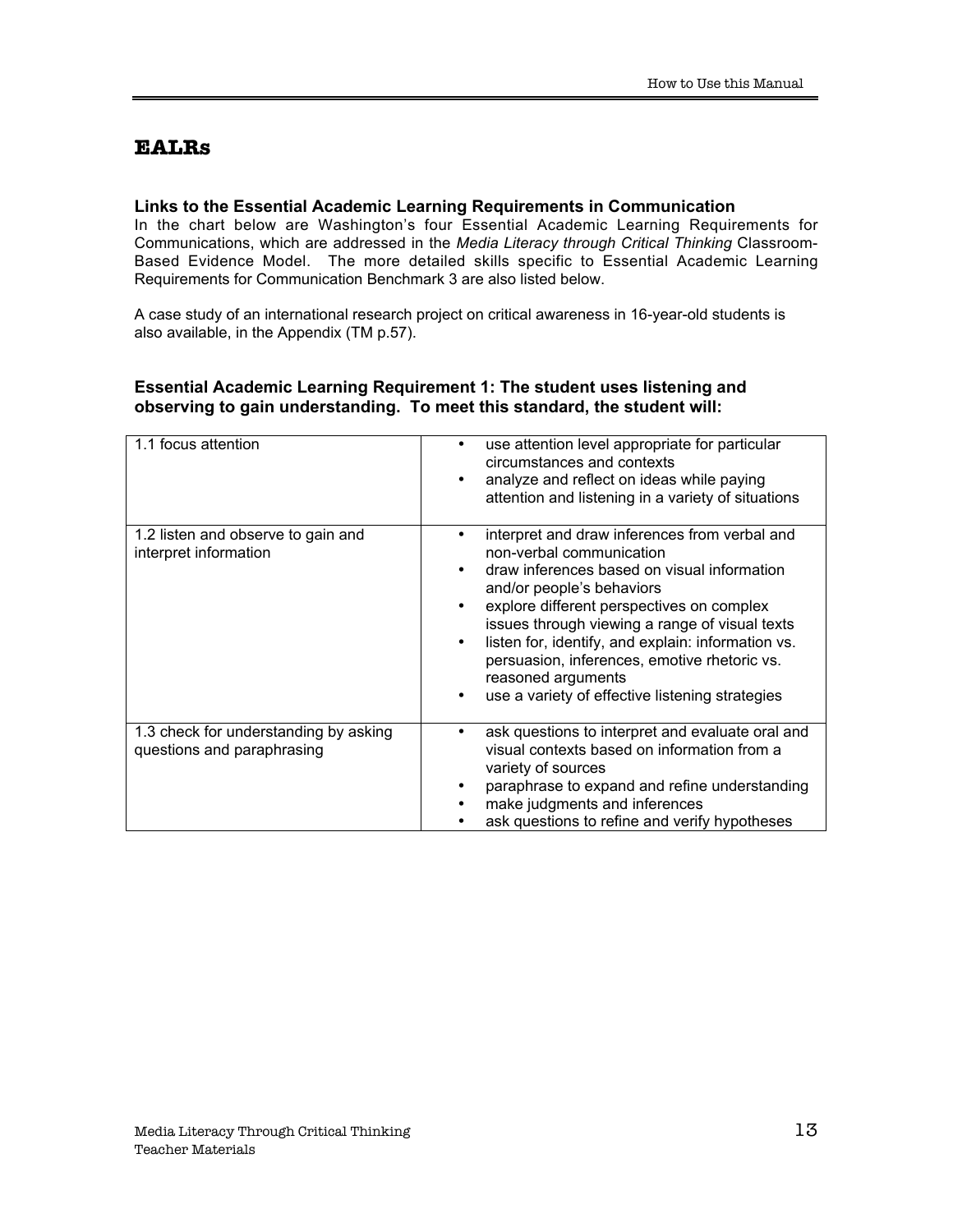| 2.1 communicate clearly to a range of<br>audiences for different purposes    | communicate effectively with different<br>audiences<br>make well-chosen and varied connections<br>between own purposes and audience interest<br>and needs<br>communicate for a broad range of purposes, for<br>example, to reflect, make inferences, interview,<br>and influence<br>identify and use different forms of oral<br>presentation |
|------------------------------------------------------------------------------|----------------------------------------------------------------------------------------------------------------------------------------------------------------------------------------------------------------------------------------------------------------------------------------------------------------------------------------------|
| 2.2 develop content and ideas                                                | use a variety of content to convey messages to<br>a chosen audience<br>access and use a variety of primary and<br>secondary sources<br>create a comprehensive and organized<br>presentation with a clear sequencing of ideas<br>and transitions<br>make a well-reasoned, insightful presentation<br>supported by related details             |
| 2.3 use effective delivery                                                   | vary tone, pitch, and pace of speech to create<br>effect and aid communication<br>project voice well<br>use logic, arguments, or appeals to persuade<br>others<br>use good posture and eye contact<br>skillfully use facial expression, body movement,<br>and gestures to convey tone and mood<br>appropriate to the audience and message    |
| 2.4 use effective language and style                                         | speak using standard grammar<br>use a variety of sentence structures<br>use language that is interesting and well suited<br>to the topic and audience<br>develop effective voice for the audience and<br>purpose                                                                                                                             |
| 2.5 effectively use action, sound, and/or<br>images to support presentations | communicate messages through oral, graphic,<br>and/or multimedia presentation<br>demonstrate sophisticated use of available<br>technology to present ideas and concepts                                                                                                                                                                      |

### **Essential Academic Learning Requirement 2: The student communicates ideas clearly and effectively. To meet this standard, the student will:**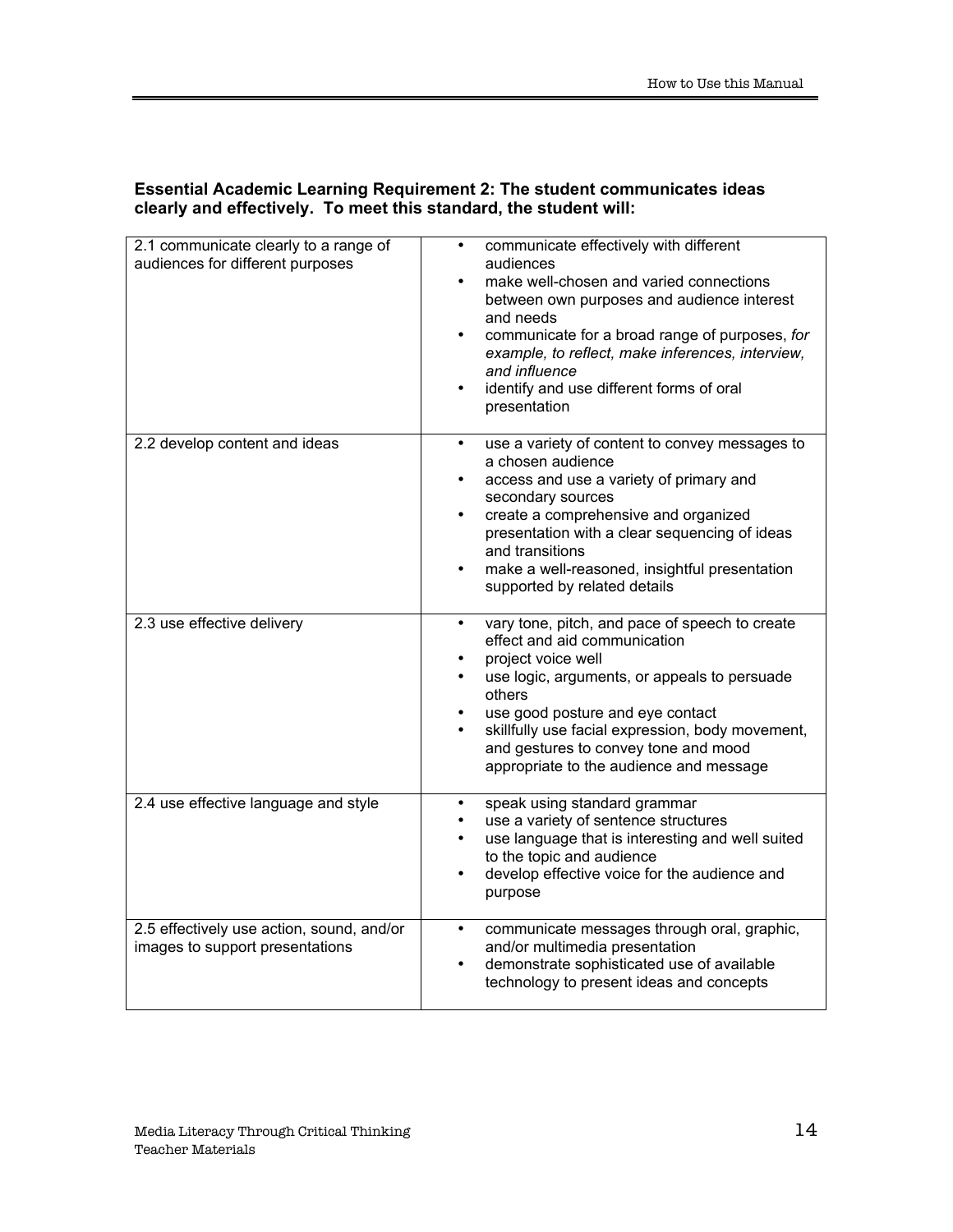### **Essential Academic Learning Requirement 3: The student uses communication strategies and skills to work effectively with others. To meet this standard, the student will:**

| 3.1 use language to interact effectively<br>and responsibly with others | use language to influence others, for example,<br>to persuade, convince, correct, or disagree<br>use appropriate humor, slang, idioms, and<br>conventional styles with both peers and adults<br>use language that is accurate and equitable<br>show awareness of cultural premises,<br>assumptions, and world views in order to<br>effectively communicate cross-culturally |
|-------------------------------------------------------------------------|-----------------------------------------------------------------------------------------------------------------------------------------------------------------------------------------------------------------------------------------------------------------------------------------------------------------------------------------------------------------------------|
| 3.2 work cooperatively as a member of<br>a group                        | participate in a group to write, work toward<br>consensus, propose solutions, or achieve<br>results<br>make individual contribution to the group and<br>extend the contribution of others<br>encourage group members to offer ideas and<br>points of view                                                                                                                   |
| 3.3 seek agreement and solutions<br>through discussion                  | respect that a solution may require honoring<br>other points of view<br>analyze group interaction to anticipate<br>consequences<br>accept accountability for group results<br>advocate, implement, and evaluate a plan<br>influence by encouraging and supporting others<br>to act independently                                                                            |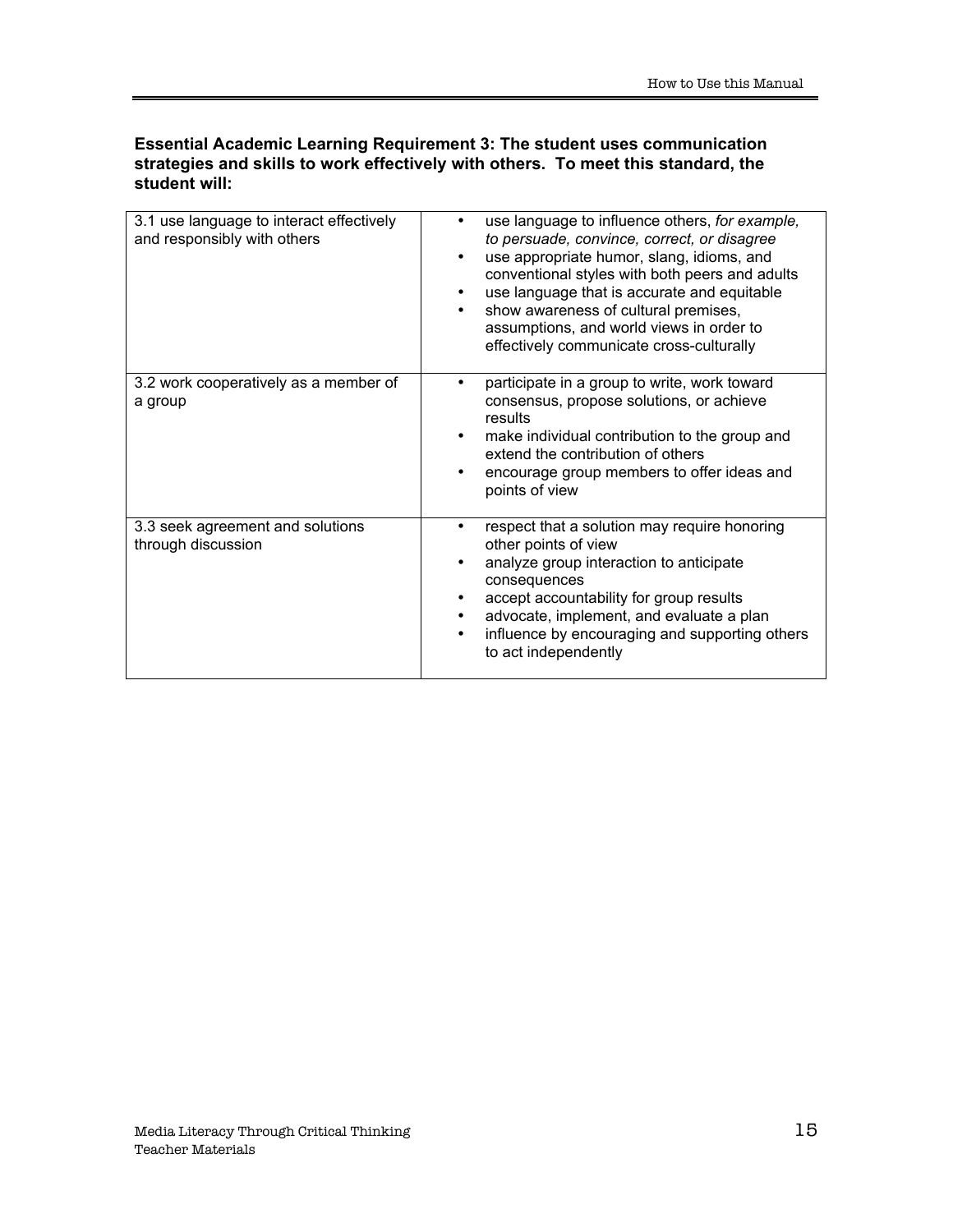### **Essential Academic Learning Requirement 4: The student analyzes and evaluates the effectiveness of formal and informal communication. To meet this standard, the student will:**

| 4.1 assess strengths and need for<br>improvement | defend choices to deviate from established<br>criteria<br>use one's own and established criteria to<br>improve presentation<br>assess own strengths and weaknesses as a<br>presenter                                                                                                           |
|--------------------------------------------------|------------------------------------------------------------------------------------------------------------------------------------------------------------------------------------------------------------------------------------------------------------------------------------------------|
| 4.2 seek and offer feedback                      | independently offer specific feedback on others'<br>presentations with regard to design, delivery<br>skills, work choice, and conventions<br>seek, evaluate, accept, and apply feedback                                                                                                        |
| 4.3 analyze mass communications                  | identify and evaluate complex techniques used<br>in mass communications such as<br>generalization, appeal to popularity, and appeal<br>to emotion<br>analyze and explain the effectiveness of<br>methods used in mass communication<br>analyze and interpret the influence of media<br>sources |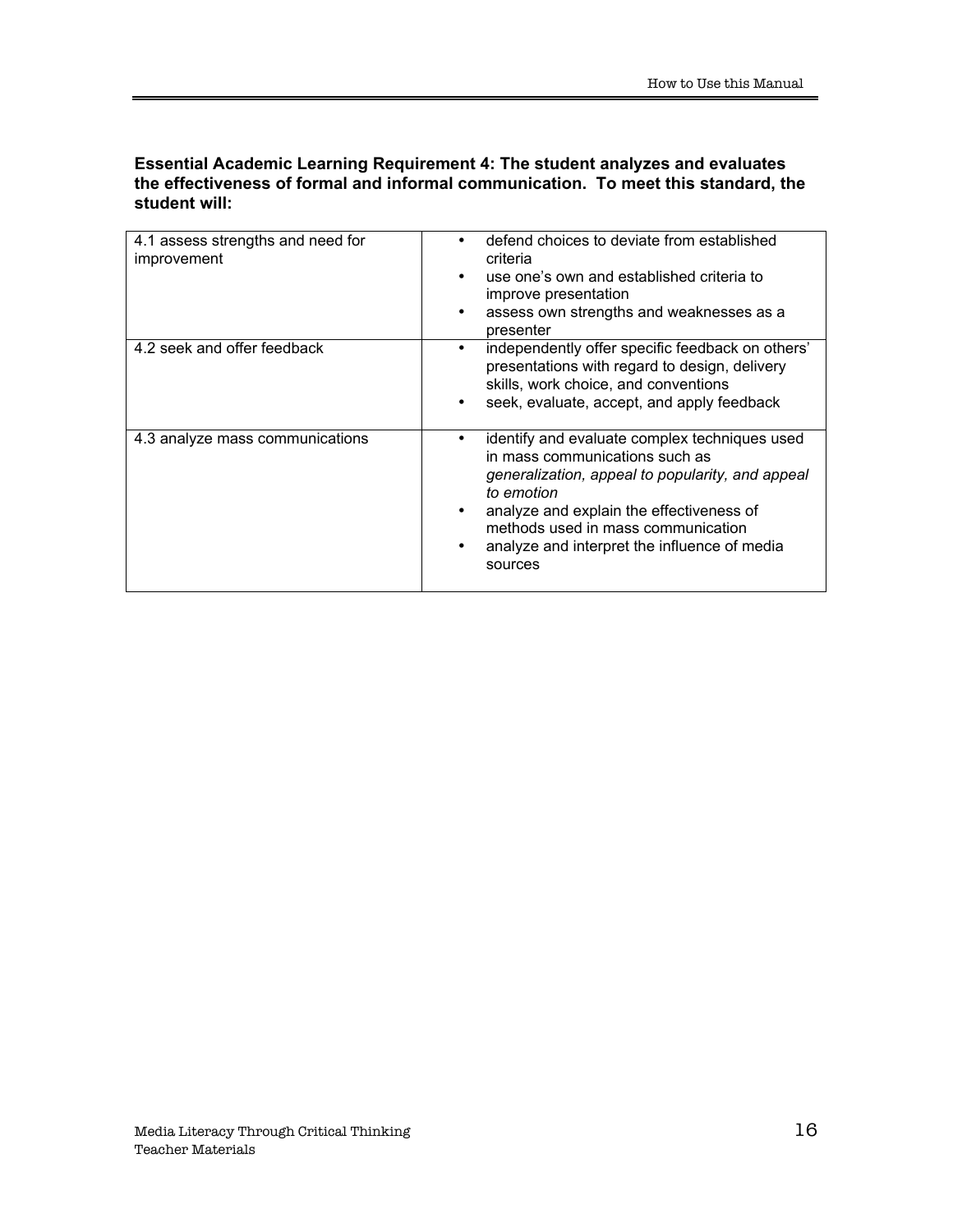### **How** *Media Literacy Through Critical Thinking* **Connects to Content-Area Essential Academic Learning Requirements**

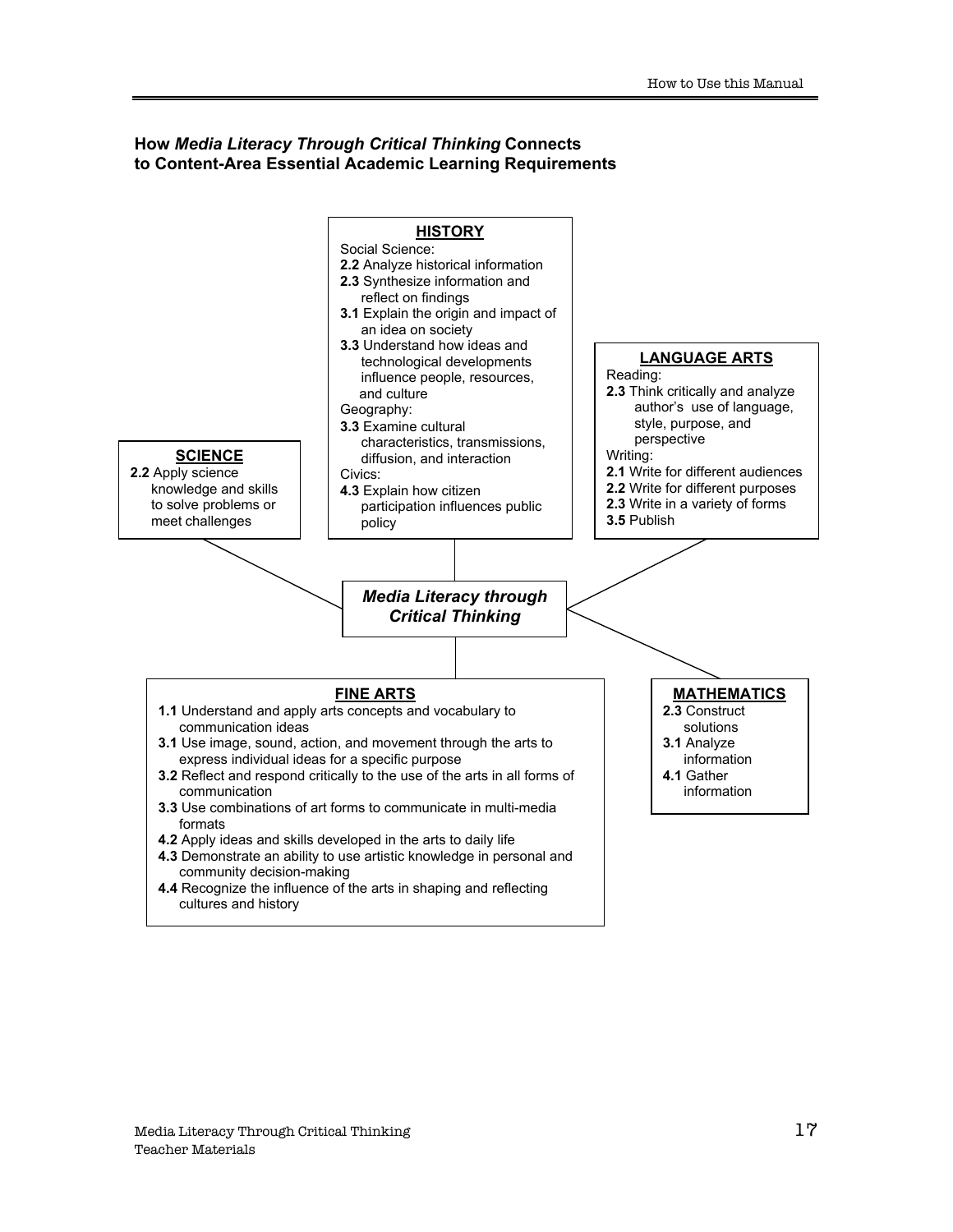**Suggestions for Incorporating the Study of Media into the Content Areas**

### **SCIENCE**

- ß Analyze the point of view of newspaper articles that cover ecological or conservation news in the mainstream press.
- ß Take a second look at some science reporting in the newspaper and see if there are any ads related to the news stories or editorials in the same paper.
- ß Look to see if any science reports in newspapers stress one view without giving balanced coverage.

### **LANGUAGE ARTS**

- Look through a newspaper to find examples of ineffective writing.
- ß Find a news article that uses loaded vocabulary and subjective reporting in a story that should be objective.
- ß Collect a variety of reports of an event or a topic in the news from a number of media texts. Study them to see how the form of the medium may have influenced the content of the report.

### **HISTORY**

- Research the potential impact of easily manufactured photographic evidence on legal proceedings.
- ß During an election or political dispute, take a second look at some of the statements, comments, or speeches given by people, speaking for one side or the other.
- ß Look in history books and documents for texts that might affect some audiences in different ways; for instance, compare history textbooks from twenty years ago to current history textbooks. What types of political subtexts can be found in these textbooks?

#### **Essential Learning Requirement: 4.3 Analyze Mass Communication**

### **HEALTH/FITNESS**

- Select a news story on a health issue and prepare two commentaries, one in favor and one opposing the issue.
- ß Find the relationship between the ban on tobacco advertising and the number of characters in today's television and movies who are seen with cigarettes in their mouths and hands.

### **FINE ARTS**

- **Use a still** camera to take pictures of ads you find in unusual locations. • Analyze music
- lyrics from different eras to see what value messages convey. **Investigate the**
- influence of music, television, and popular radio.

### **MATHEMATICS**

Select a story that is covered by two or three newspapers and measure the number of column ß inches devoted to it by each newspaper.

Contrast how two or more papers cover the same story. ß Analyze how statistics are used in media. **Gather** information.

- **CAREERS**
- Research how careers are portrayed and stereotyped on television or the radio.
- **Gather** information on how media has portrayed the changes in various careers through the years.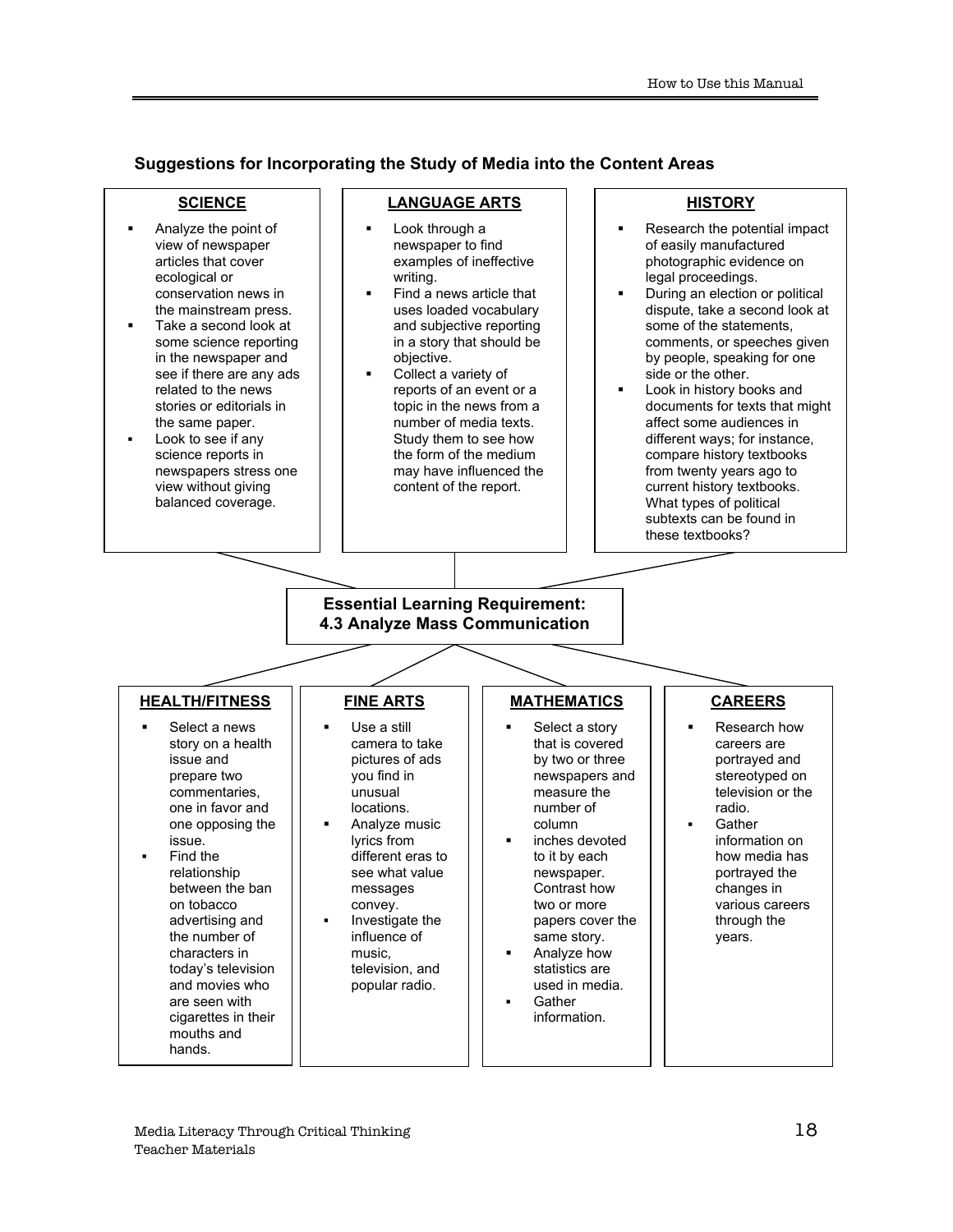### **Suggested Organization for Teachers**

There are as many routes into media education as there are learners. Your personal preference might be to begin with a survey of student media consumption in which the class:

- **In tallies the time it spends in the company of mass communication texts**
- ß lists and justifies its favorites
- ß calculates the amount of money it spends on different forms of mass communication
- estimates how much it is influenced by mass communication

Whatever introduction you choose, you should find the materials in this manual useful in systematizing your understanding of how media texts work, and how students can learn about them.

While it probably makes good sense to begin the topic of *Media Literacy Through Critical Thinking* with the materials on *Taking a Second Look*, and while composing a personal response is a lot easier than composing an analytical response and should be done first - there is still plenty of leeway for teachers and students to plot their own journey through the media education materials.

It would be wise, but not absolutely necessary, to study the Five Key Concepts in order. Some teachers might prefer to introduce the work on analytical response before they have finished studying all the key concepts. Such modifications to the material could enhance your class' experience.

Another modification you might wish to make to the sections is to add some texts of your own choosing; or even to substitute locally chosen texts for the ones currently presented in the materials.

Much of the work that students are asked to do in this curriculum engages them in group and oral activities. Occasionally they are asked to write, but generally writing does not form an important component of the learning and assessment. Naturally, teachers are free to make modifications to this emphasis according to the needs and learning styles of their students. In some cases it may be necessary to eliminate writing altogether, and in others writing might need to be more heavily emphasized.

Group work is deliberately varied throughout the materials to include work in pairs, and different sized small groups. Teachers will clearly want to modify these requirements for working in groups according to their specialized knowledge of the students in their class.

### **A Note On the Importance of Updating Media Texts:**

Media are about today. The materials in this manual are taken from the time when the material was written. The author was tempted to use texts dating back to Tiananmen Square, the Gulf war, the Bosnian war, the California earthquake during the 1991 World Series, the bomb attack during the Atlanta Olympics - but all these events took place at a time that is outside the experience of our students. Except for a few timeless texts, such as the "take a second look" drawings, almost all texts here are contemporary—at least contemporary to the time when the materials were first written.

The problem again is that these texts will also become dated, as cohorts of students pass through our classrooms, looking ever younger and younger. One solution is for teachers to try to develop the habit of clipping and filing up-to-date materials that can take the place of or supplement the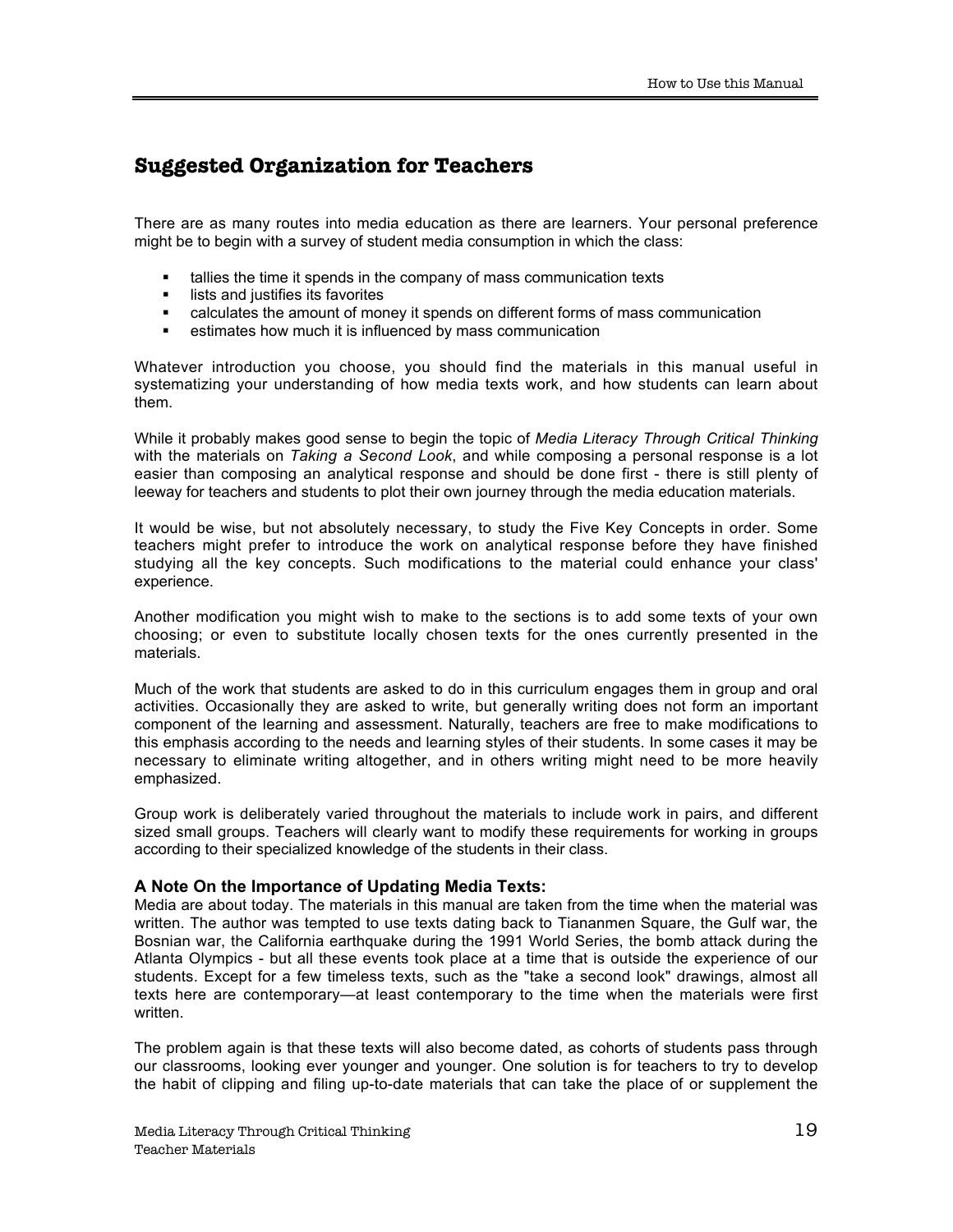ones in this manual. Another is to have students perform this clipping and filing task as part of their media education, developing each year a file of new materials exemplifying the principles of media education.

Some teachers make a habit at the beginning of the year of asking colleagues and students to bring unwanted magazines, newspapers, etc. to school to make a collection of material that can become a continuously updated supply of grist for the media education mill.

### **Media Literacy Terminology**

Throughout *Media Literacy Through Critical Thinking*, some terms will be used in ways that should be made clear to students from the beginning.

- **Media** The term **media** means more than just the traditional mass communication of the press, the broadcasting industries, and film. It is used here to include communications like the Internet, the telephone, product-packaging, advertising, and even fashion, cosmetics, and graffiti. A medium (the singular form of "media") is a way of communicating meaning within a culture.
- **Text** A **text** communicates a message. A photograph is a text, and so is a message or graphic on a T-shirt. A campaign button worn on a lapel is just as much a text as is a newspaper editorial. A billboard on the highway is a text. The use of the word *text* is not restricted to the printed word.
- **Subtext** In literature study, teachers are used to referring to the *theme* or the *underlying meaning* of a book, play, story, or poem. This concept of a meaning *beneath* the obvious meaning of the words in a text, or *sub-text*, is transferable to all media texts. At one level a pair of blue jeans is a practical garment; at another level it can be a social statement.
- **Audience** All groups or individuals who receive a media message or perceive a media text are referred to as the audience.

NOTE: A good resource for terminology is The Language of Media Literacy: A Glossary of Terms, which can be found at the Media Awareness Network website: www.media-awareness.ca.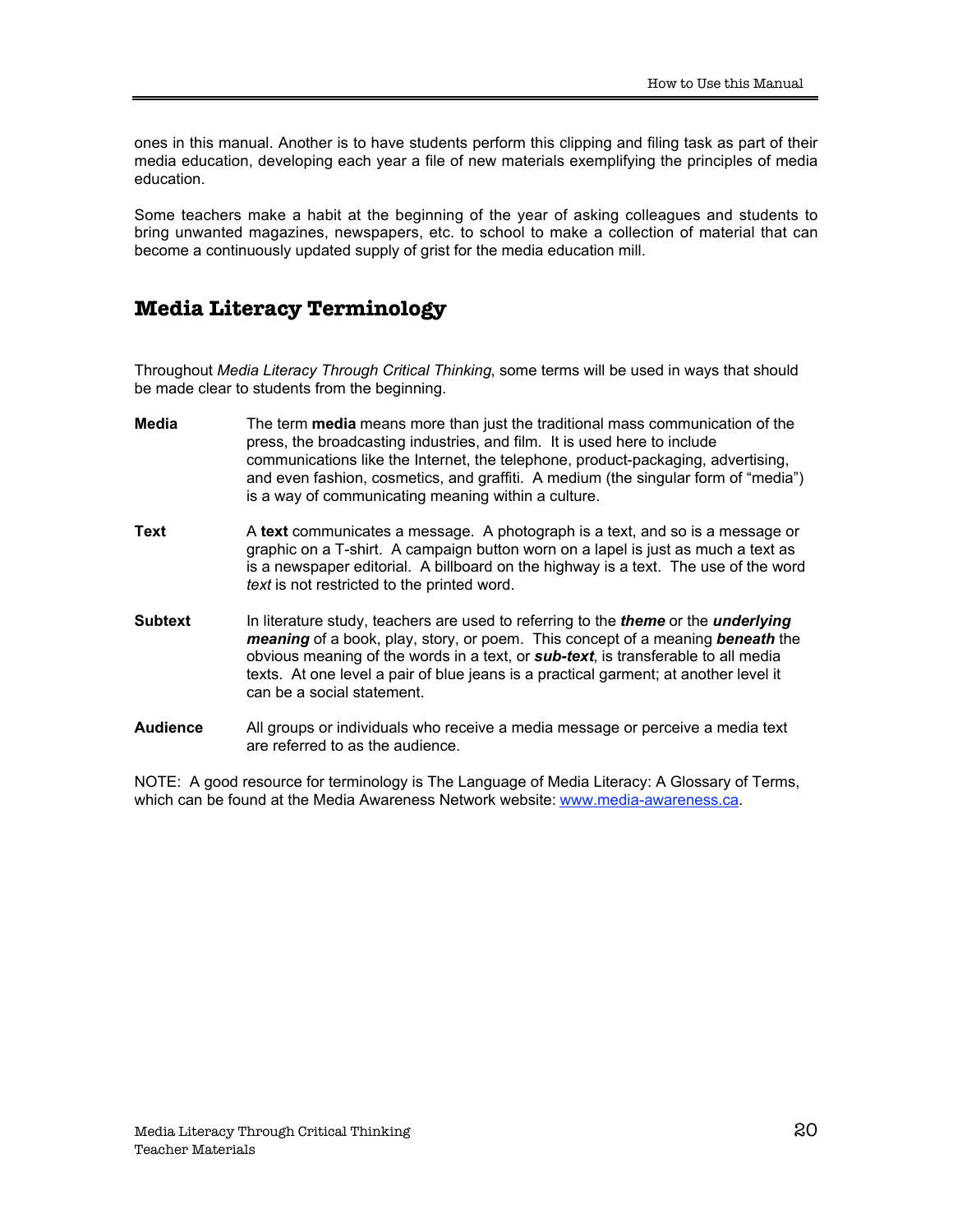# **Introduction**

Essential Academic Learning Requirements: 1.2 Listen and Observe to Gain and Interpret Information, 4.3 Analyze Mass Communication Last Updated 2000.

The concepts in the student workbook are perhaps new to many students.

- ß They may not be familiar with the concept that communications that are not broadcast, recorded, or printed can be called media.
- **They may not understand that the word** *mass* in mass communications does not refer strictly to the size of the audience.
- **They may not have considered that anything that communicates can be called a text.**

You can help them understand these concepts by asking the students to review the list of media given on the first page of their introduction, and check which ones qualify as mass.

Another activity might be to ask the students to check out the classroom environment for texts (such as wall signs, board work, clothing with labels and messages printed on them, etc.) that students might not have previously recognized as texts.

Students are provided with a *Graphic Overview of Media Literacy Through Critical Thinking* (SW p.2), which shows a "big picture" of the progression and application of the concepts and skills that will be learned throughout this manual. Teachers may wish to share the graphic organizer and even enlarge it so that students may discuss it further.

Student materials also introduce the major concepts that will be introduced in this manual. The explanation for each concept is given in language that the students should be able to understand. For further explanation, you might wish to refer back to the previous pages of this introduction.

- **Below is the address for the Canadian Web site, The Media Awareness Network, one of the** best available worldwide for media education resources. Link to it frequently to find lesson plans, discussions and news of what other media teachers are doing: http://www.media-awareness.ca/english/teachers/index.cfm
- The address below takes you to the Media Literacy Clearing House, and its encyclopedic listings of all the media literacy resources available on the web: http://www.oitgrvl.k12.sc.us/gcms/Home%20Page/professional\_links.htm

The following *Student Contract* for a media education program may also be a helpful classroom tool.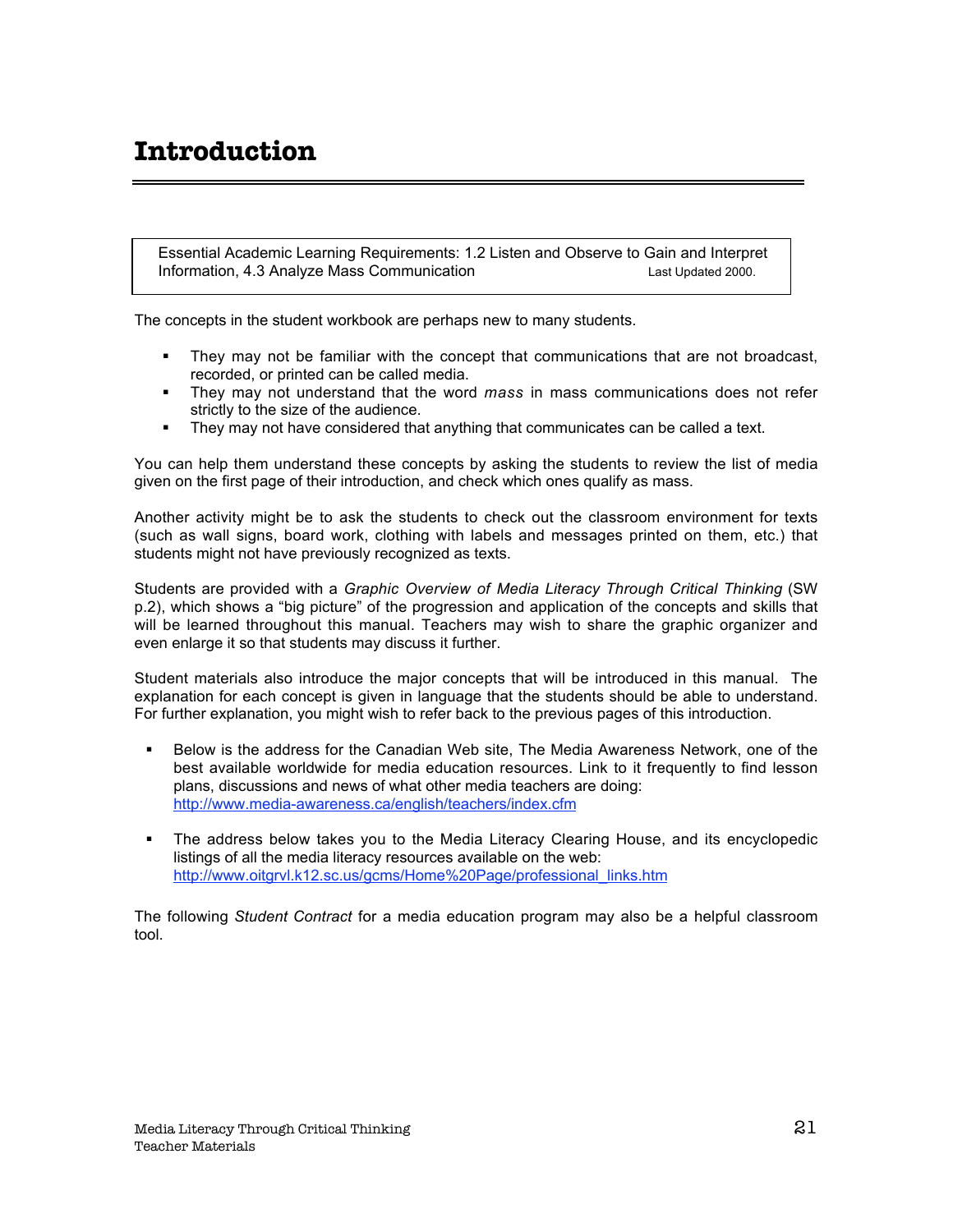| Student contract for media education program                                                                                                                                        |       |                   |
|-------------------------------------------------------------------------------------------------------------------------------------------------------------------------------------|-------|-------------------|
| <b>Student name:</b>                                                                                                                                                                |       |                   |
| Class:                                                                                                                                                                              | Date: |                   |
| Teacher:                                                                                                                                                                            |       |                   |
| The above-named student agrees to stand by the terms of this contract<br>during the program on media education.                                                                     |       |                   |
|                                                                                                                                                                                     |       | <b>ASSESSMENT</b> |
| <b>EQUIPMENT:</b>                                                                                                                                                                   |       |                   |
| I will treat all equipment with care and respect, and will<br>ensure that others do the same. I will schedule my<br>use of media equipment carefully.                               |       |                   |
| <b>GROUP WORK:</b>                                                                                                                                                                  |       |                   |
| I will actively take part in group work and collaborate<br>with other to the best of my ability.                                                                                    |       |                   |
| <b>RESPECT FOR OTHERS:</b>                                                                                                                                                          |       |                   |
| I will always show respect for others and for their                                                                                                                                 |       |                   |
| views and opinions. I will challenge views and                                                                                                                                      |       |                   |
| opinions in a way that asks for more information rather                                                                                                                             |       |                   |
| than with confrontation. I will be open to new ideas.                                                                                                                               |       |                   |
| <b>RESPONSIBLE USE OF MEDIA:</b><br>I will respect the boundaries set by the teacher for the<br>kinds of media texts that are suitable for study and<br>discussion in this program. |       |                   |
|                                                                                                                                                                                     |       |                   |
|                                                                                                                                                                                     |       |                   |
|                                                                                                                                                                                     |       |                   |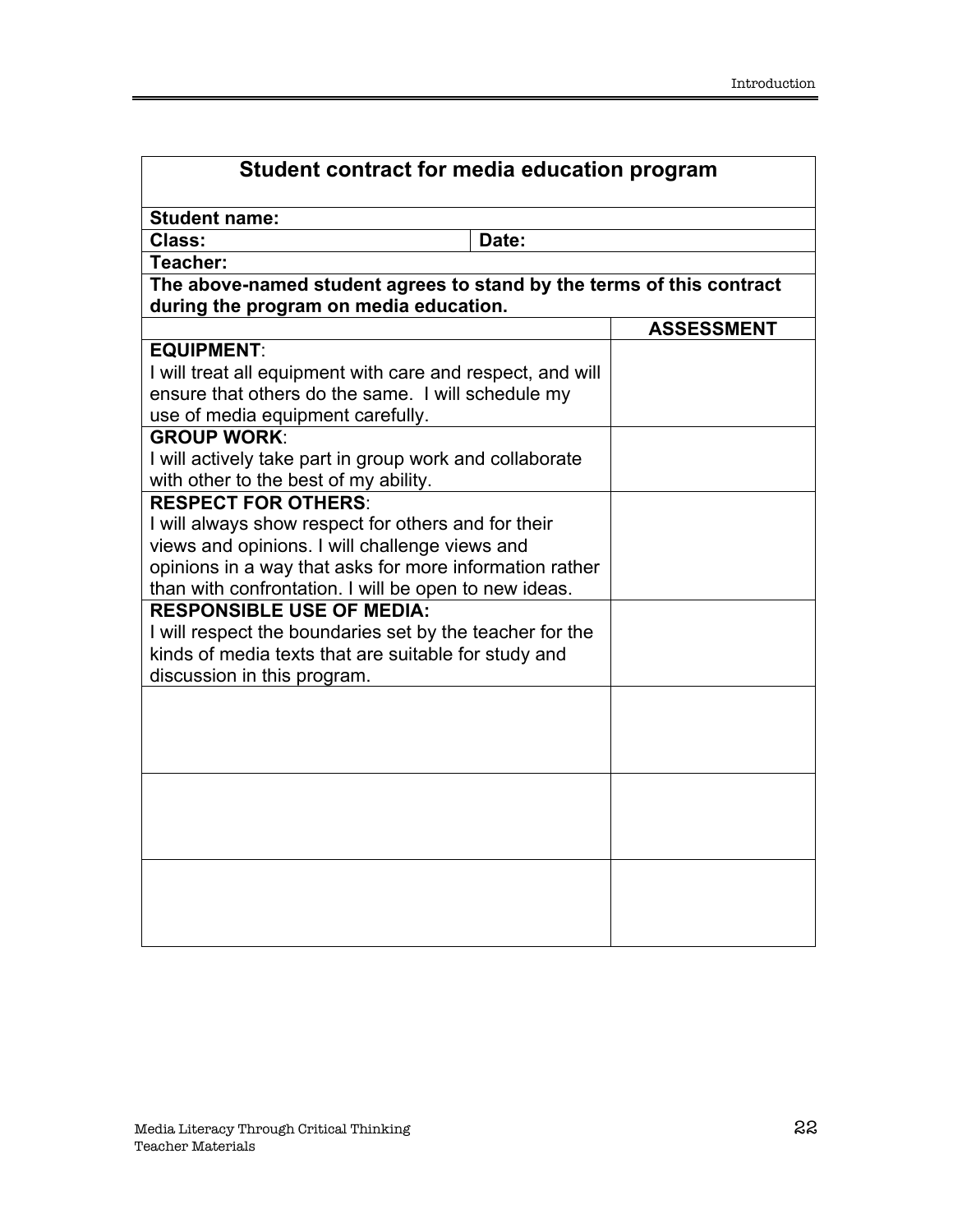# **Taking a Second Look**

Essential Academic Learning Requirements for Washington State: 1.2 Listen and Observe to Gain and Interpret Information, 3.1 Use Language to Interact Effectively and Responsibly with Others, 3.3 Seek Agreement and Solutions through Discussion, 4.3 Analyze Mass **Communication Last Updated 2000.** Communication Last Updated 2000.

Taking a second look means probing more deeply into a text in search of new meanings or interpretations. It is important to make it clear that the expression *look* is used metaphorically in academic terms—it means *finding subtexts.*

Some students may need more time than others to find the images. Occasionally a student may need to have the alternative image physically outlined before seeing it. Students may work in groups of two or three in assisting each other to find the image. At this point, the teacher can check for understanding, making sure that students understand the concepts of *text* and *taking a second look.*

The first image in the student workbook for *Taking a Second Look* is an image of either a young man wearing a cap and a high-collared jacket or (by turning the image upside down) of an older man with a cap hanging over the right side of his face.

After students record their first look / second look for this image and several other examples, have a discussion about the political cartoon (SW p.10). Students may need some background information on the point of the cartoon.

Now that students are beginning to understand the importance of taking a second look, they are prepared to do the last exercise in their workbook (SW p.11). This exercise has students locate three media texts and explain what they noticed in their first looks and their second looks.

### **Extension Activities:**

#### Civics:

During an election or political dispute, take a second look at some of the statements, comments or speeches given by people speaking for one side or the other. What does a second look reveal?

Drama:

Take a second look at some TV dramas to look past the story to see how well the actors are practicing their craft.

### Language:

Take a second look at the newspaper to find examples of weak writing.

#### Science:

Take a second look at some science reporting in the newspaper.

- ß Is any of it related to ads that appear somewhere else in the same paper?
- ß Does any of the reporting stress one view on a science topic (e.g. pollution) without giving a balanced coverage?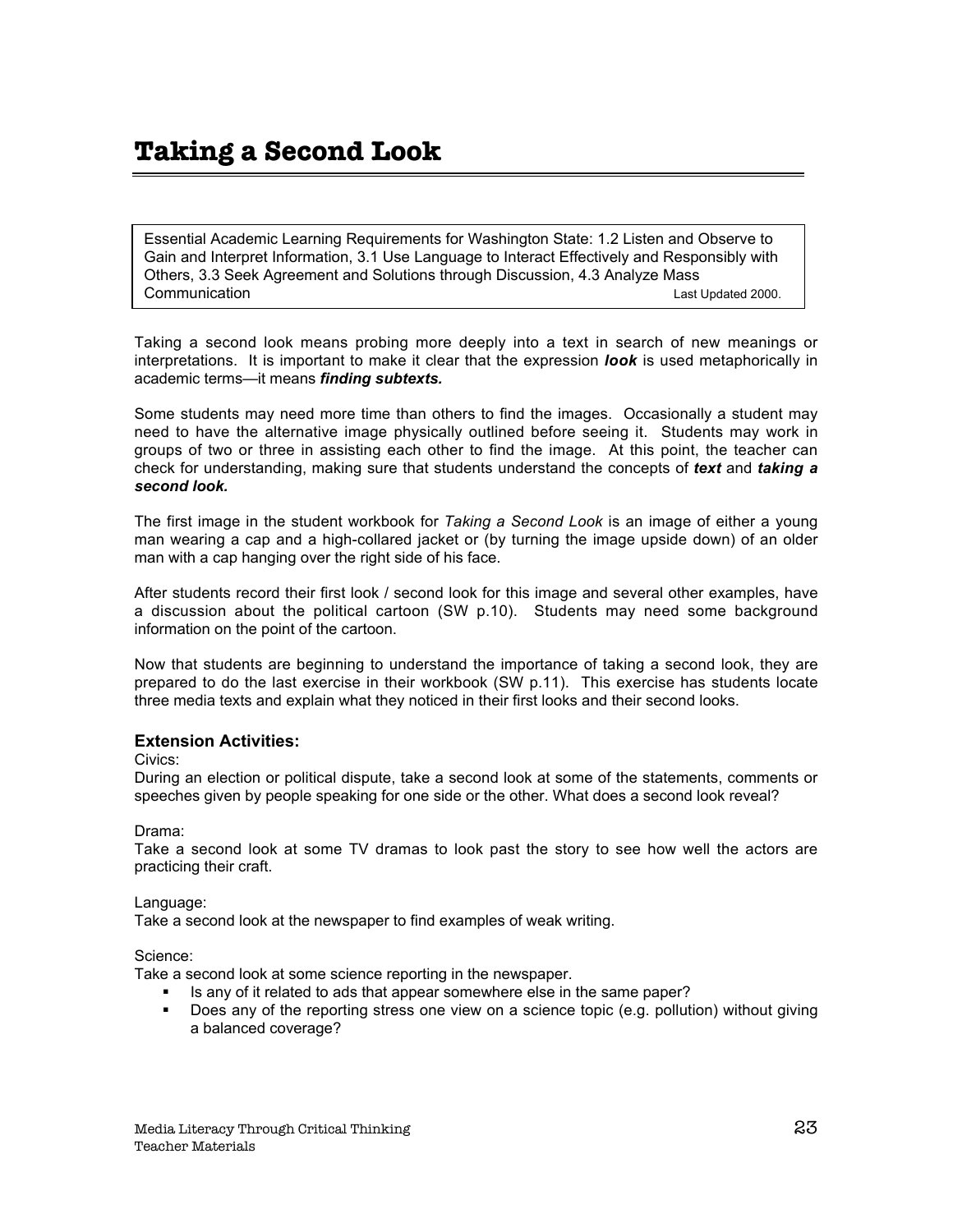### **Resources:**

Particularly good examples of visuals that require a second look are the artworks of M.C. Escher, whose many creations are renowned for their trompe l'oeil effects. A site featuring his work can be found at http://www.cs.unc.edu/~davemc/Pic/Escher/.

Also requiring a second look is the artwork of Ron Francis, which can be viewed along with written commentaries, at this website: http://users.senet.com.au/~rfrancis/oils.htm

For more optical illusions to use as examples of how to take a second look, try this website: www.optillusions.com.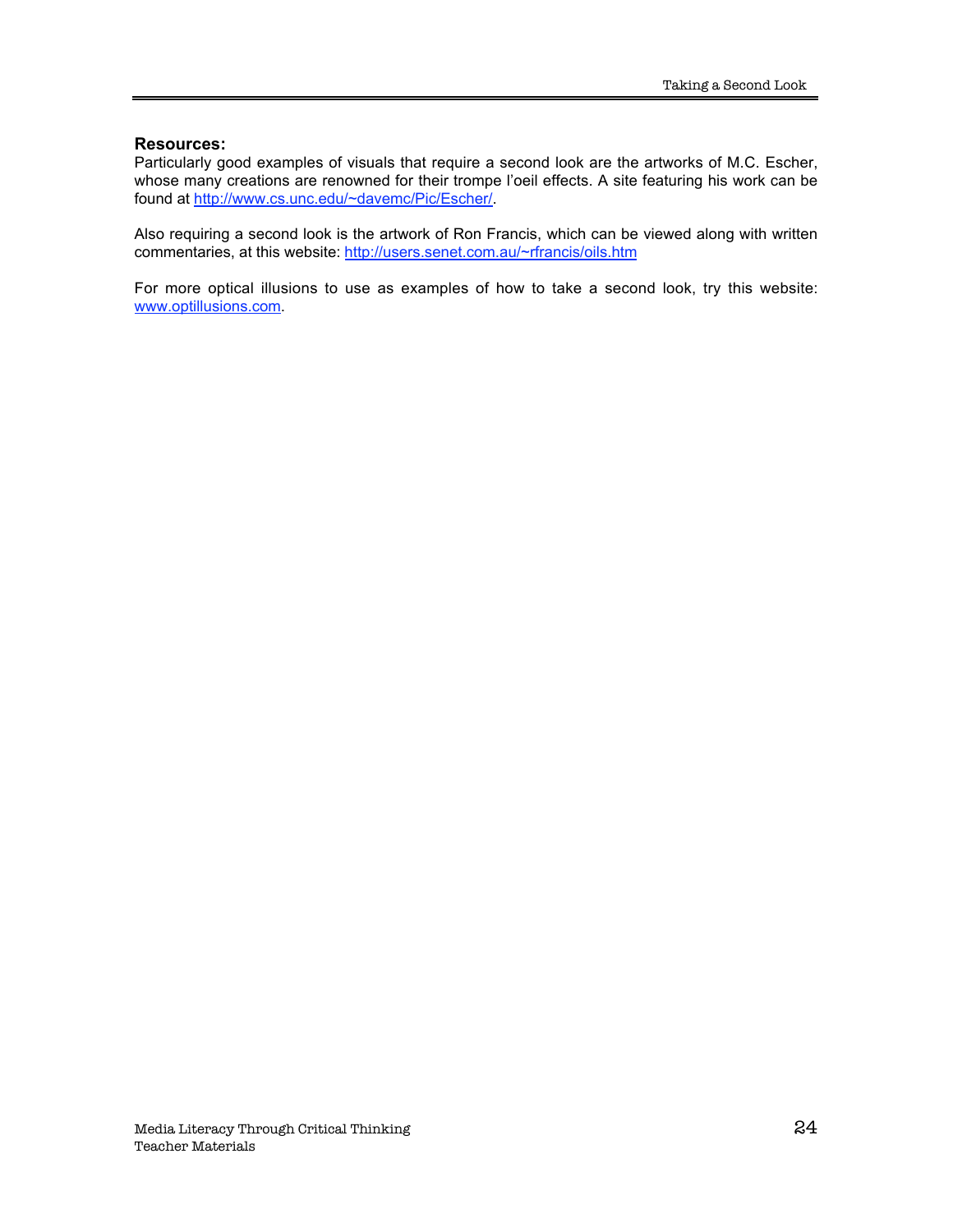# **Media Texts Have Purposes and Target Audiences**

Essential Academic Learning Requirements for Washington State: 2.2 Develop Content and Ideas, 2.4 Use Effective Language and Style, 4.3 Analyze Mass Communication Last Updated 2000.

If there is a difficult concept in this section it is what is meant by the word *purpose.* Some students may be puzzled that we should even ask the question. For them, perhaps, media simply are and do not need justifying.

Make it clear that the question of media purpose is not one of justification – not a challenge to the existence of any media. Explain instead that the question of purpose is an inquiry into what the text is trying to achieve – to do.

Next is an exercise that encourages students to consider the various purposes (both broad and specific) of media texts as well as find examples of media texts to match given purposes (SW p.15). The exercise also encourages students to consider the effects of the target audience on the purpose of a media text.

### **Reminder:**

It would be a good idea for teachers to bring sample texts for students when doing these activities so that students have a wide range of texts to examine.

### **Extension Activity:**

As an extension activity, have students form small groups in which are to discuss the texts that they themselves create.

- ß phone calls
- text messages
- greeting cards
- ß emails and letters
- ß conversations
- ß answering machine messages
- ß notes on the fridge door
- school work
- music
- **•** photographs
- videos
- ß clothing and fashion
- jewelry and accessories
- **nakeup and hairstyles**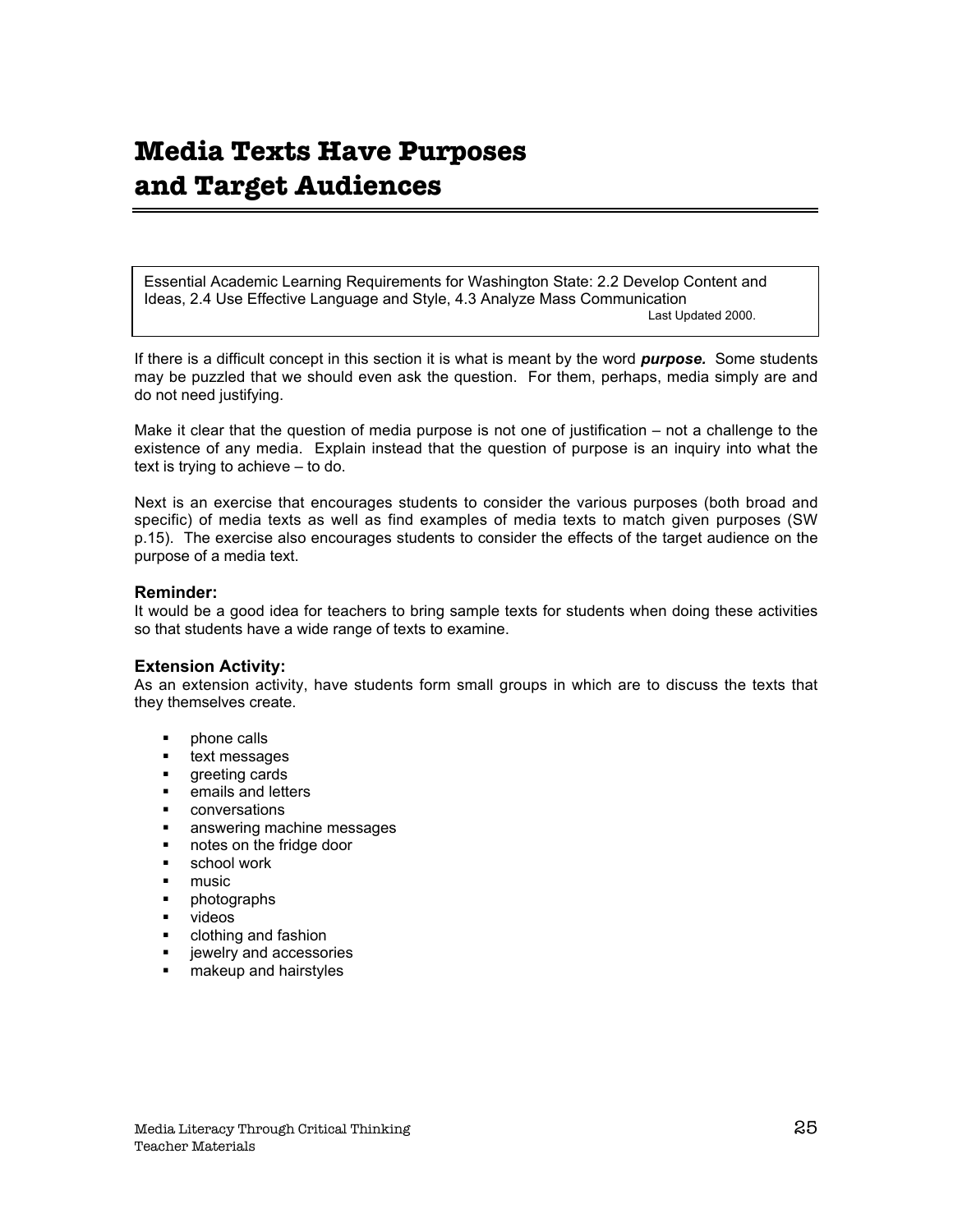# **Key Concept #1: All media are carefully wrapped packages.**

Essential Academic Learning Requirements: 2.2 Develop Content and Ideas, 4.3 Analyze Mass Communication

Last updated 2000.

These student materials begin the study of the five key concepts in *Media Literacy Through Critical Thinking.* All of the activities in the five key concepts can be done individually or in groups. Students who have difficulty working alone can be partnered with another student to help improve the process. Students can be encouraged to bring in media texts that they find outside of the classroom which apply to any of the key concepts.

Some students may claim that Key Concept #1 is very obvious and that they already know all about cameras and microphones and the like. It is one thing to know how a camera works and another to use that knowledge to ask a question about a television news item, such as why has the camera operator chosen to shoot this person from such a low angle? It makes the person look very overwhelming and threatening. Why would the camera operator want to create that impression about this person?

In the activity, "Unwrapping the Package," students are introduced to the idea that media are constructed on an obvious level (SW p.22). As students examine various newspapers, they will notice the obvious constructions. Students may offer a variety of answers. Possible answers:

- Q: What construction elements on the front page tell me what is intended to be looked at first?
- **A: headlines, pictures, top of page, first story below the fold, extra-wide column**
- Q: What are the construction elements on the front page that are intended to encourage me to open the paper and look at other pages?
- **A: index, promos for other sections, stories that continue on other pages, references to related articles in another section**
- Q: Why might some newspapers use more pictures and color in their front pages than other newspapers?
- **A: different kinds of construction (color; pictures) appeal to different kinds of readers**

For the last/bottom, it may be helpful for the teacher to get several copies of newspapers that contain color pictures, such as *USA Today*, as well as some that do not, such as the *Wall Street Journal*.

Also, it would be helpful to have copies of other newspapers' front pages so that students have a variety of texts to examine.

Teachers can extend these activities by encouraging students to think of texts from other media than print. Begin by asking them to comment on the way that TV Soap Operas and news programs are constructed, and go on to ask them to deconstruct shows like *Entertainment Tonight*, *Survivor*, *Who Wants to be a Millionaire?*, etc. Use magazines, radio and videogames as other media to explore this way.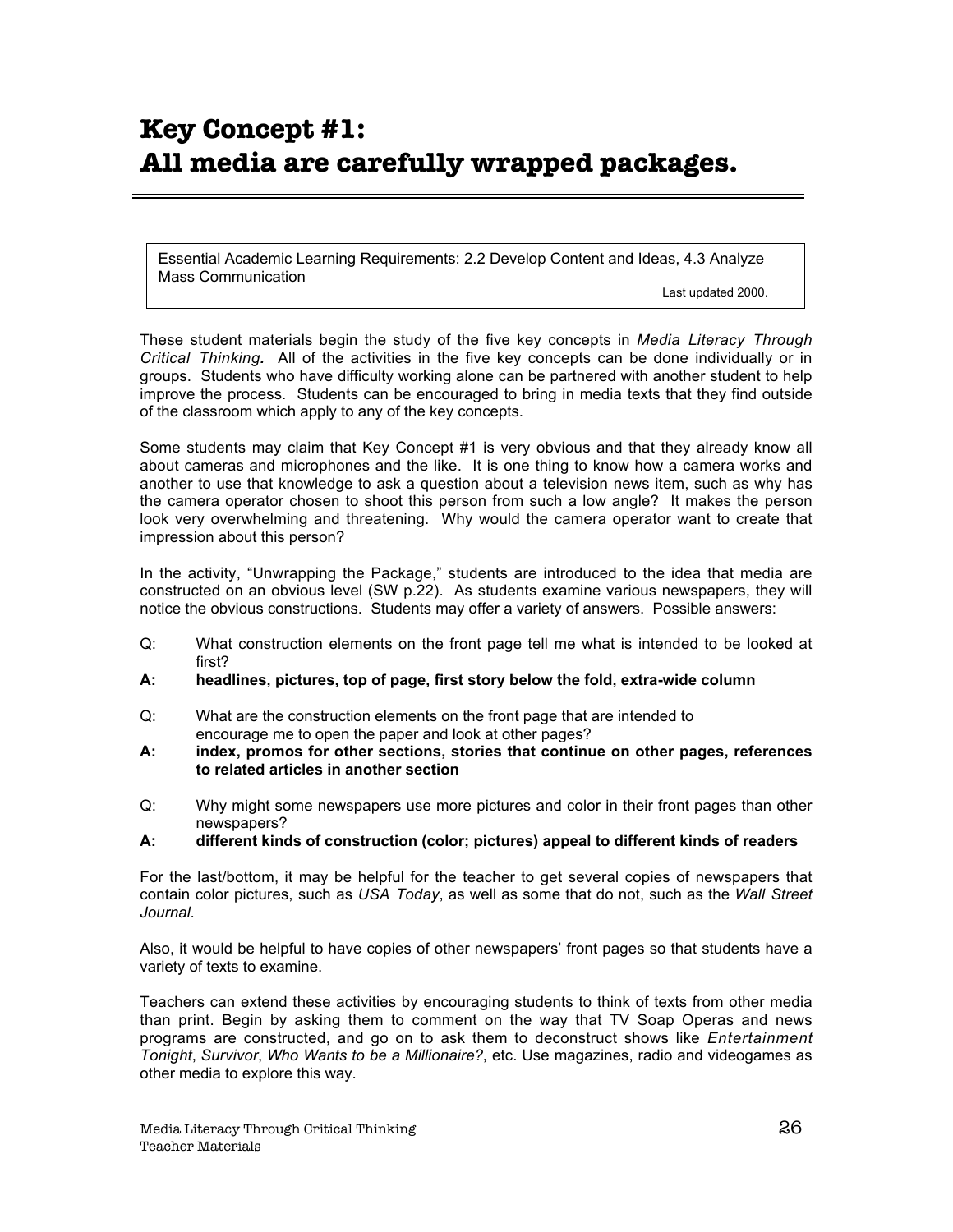After "Unwrapping the Package," the workbook introduces the concept that media texts are also constructed on a subtle level. An activity gives students practice spotting media techniques and their target audiences (SW p.23). Answers may vary.

| All the smart people shop at                                            | popular appeal           | intelligent, educated audience,<br>those who want to be considered<br>smart |
|-------------------------------------------------------------------------|--------------------------|-----------------------------------------------------------------------------|
| You don't need an expert to tell<br>you that this is a wise decision.   | just plain folk          | audiences who may not have<br>expertise in the area, general<br>population  |
| Cy Young award winner eats at<br>Joe's Diner                            | celebrity<br>endorsement | audiences who want to imitate or<br>admire celebrities                      |
| You, too, can look like supermodel<br>Jane Doe if you buy               | identification           | audiences who want to imitate or<br>admire celebrities                      |
| For a better chance at the big<br>prize, get your lottery tickets here. | false logic              | audiences who like to take<br>chances                                       |
| Cute puppies attract crowds at city<br>park                             | appeal to emotion        | audiences who have pets or enjoy<br>animals                                 |
| Crime in mall has citizens terrified                                    | appeal to emotion        | audiences who are concerned with<br>safety and community                    |
| Get with it! Buy one now.                                               | popular appeal           | audiences who wish to be "in"                                               |

Another activity (SW p.25) requires students choose two texts of their own and identify the purposes, the techniques, and the target audiences of each of the texts. Remind students of the importance of appropriate content as they search for texts on the Internet and billboards or in magazines and newspapers for this activity.

In subsequent activities, students are asked to choose their own sample texts and find examples of how they are constructed.

The following website can be used to extend this section to a study of propaganda techniques: www.freerepublic.com.

### **Extension Activities:**

- ß Have students start a class collection of obviously constructed texts of all kinds. Set aside a display area in the classroom for them. Participants can pin up the texts together with a short written explanation of how each is constructed.
- ß Have students make a visit to a shopping mall and inspect it as if it were a media text. How are malls "constructed?" Students can take some photographs or video pictures to illustrate his/her report back to the class. NOTE: You often need to get permission to take pictures in a mall.
- ß Hold a class discussion or debate on whether professional sports games are better if you see them "live" at the stadium, or if you watch them on TV. Be sure to include in your discussion the way that the different forms of the sport experience influence the content. For example, explain how baseball on TV is different from going to the game as a spectator.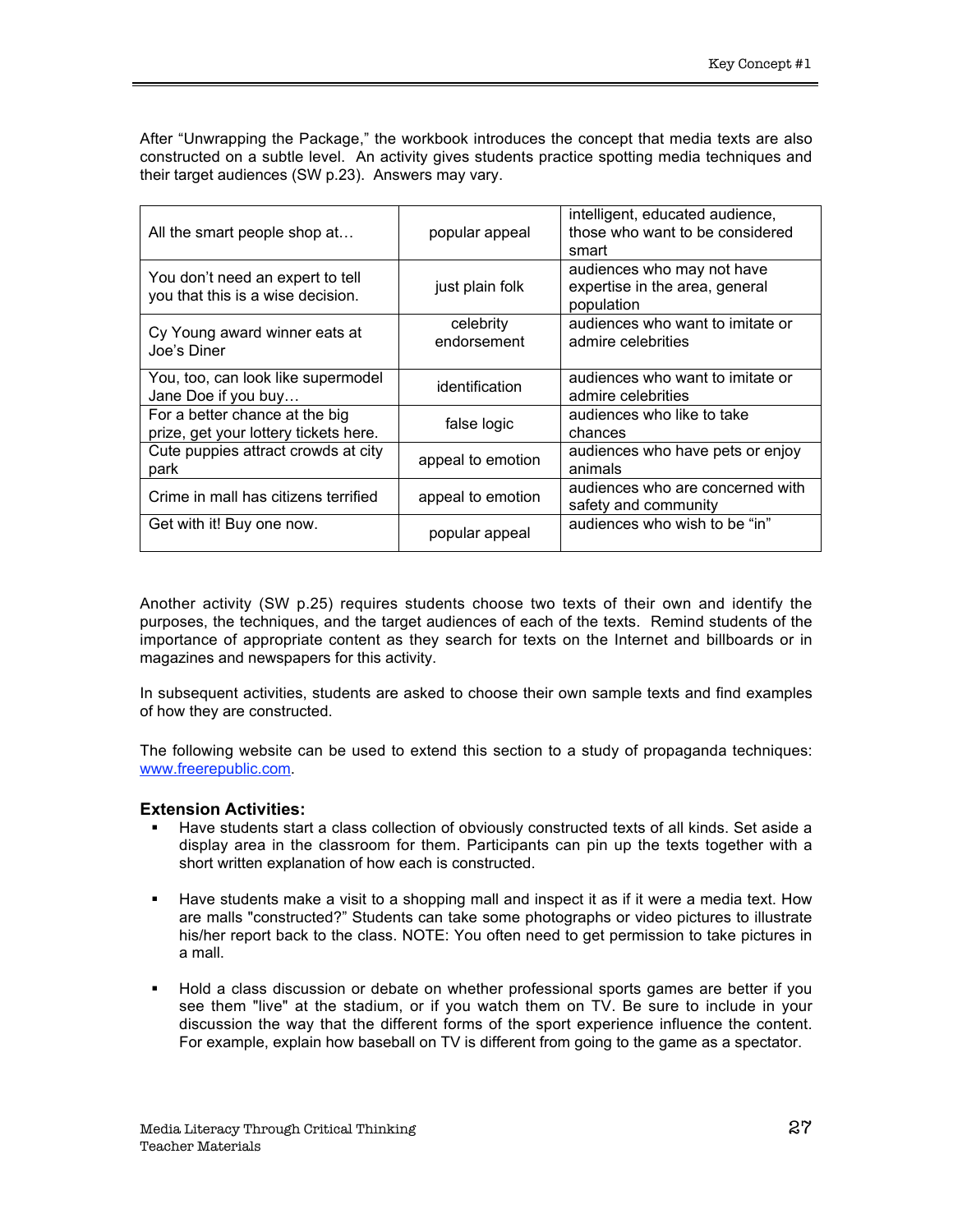### **Cross curricular connections:**

#### Family studies, cosmetology:

Students can look in magazines, especially fashion magazines, to find images and other texts that make female faces and figures into constructions. They should examine the way models are placed in fashion and beauty ads and try to replicate some of the images by making drama tableaux to illustrate how unreal some of the texts really are.

#### Science:

Make a list of science shows on TV, or of science magazines. Compare the content of one of those TV shows or magazines to the content of a typical science textbook chapter. How are they different? How are they similar? How does the form influence the content?

#### **Assessment:**

After each unit, participants will be asked to fill out a chart as a way of making notes on their understanding of the key concept they have just been studying. For the section they have just covered, use the page entitled, *Charting Key Concept #1* (SW p.31).

In the first column is the name or title of the text. Next to it students are to write in an example from the text that illustrates the key concept. In the third column - the really important column students write down their explanation of why the example they have picked fits the key concept. This is where students "make" their point, by explaining exactly how the example and the concept are connected.

In this first chart, one row has been filled out for an example for students to follow in their own work.

#### **Note:**

To review the progress made by the class thus far in the 5 key concepts of media education, see the *Sample Chart: Connecting Media Texts to the Five Key Concepts* in the Appendix (TM p.60).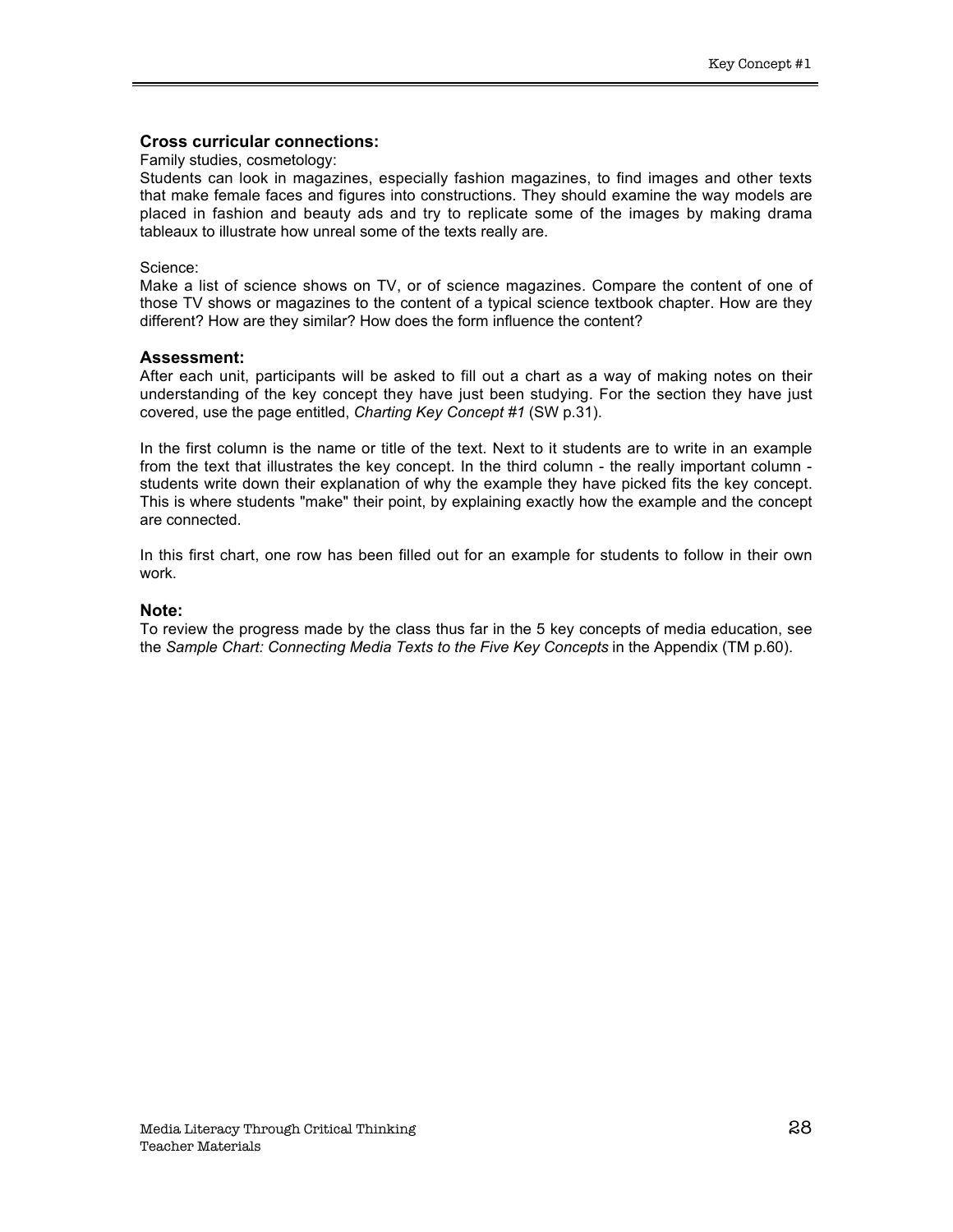# **Key Concept #2: Media construct versions of reality.**

Essential Academic Learning Requirements for Washington State: 2.2 Develop Content and Ideas, 4.3 Analyze Mass Communication Last Updated 2000.

Students who have been present at an event (a concert, a sports event, an accident scene) and then later have seen or read about the event in the media may be able to explain this key concept very clearly for their peers. They will be able to talk about the difference between the experience itself and the version of the experience portrayed in the media text. They will be able to convince their peers that what the media texts show us is not reality but only a version of it.

Because of the length of this section for this key concept, feel free to pick and choose the media texts you would like to discuss.

You might similarly find that students want to tell stories like those in the student workbook for Key Concept #2, such as *The Camera Always Lies* (SW p.33), to validate their understanding of this key concept. Students may want to spend a few minutes talking with one or two other students about their understanding of the text.

Since students are often up to date on the latest in computer technology, the article entitled *Woman of the 90s: A Cyber Fantasy* (SW p.34), reflecting how technology contributes to constructing versions of reality, may interest them. As a follow-up, the chart following the stories asks students to identify the main idea of the articles, the author's point of view, as well as how the articles relate to this key concept.

After deconstructing the hamburger ad (SW p.36), students will enjoy telling about other ads they know which present an unreal version of the product advertised. You can briefly discuss how the text illustrates the words "construct," "reality," and "versions." Students can suggest other texts that they know that do a similar job for other products. For instance, children's toy ads are notorious for constructing a version of the real toy that is very different from the actual experience of the toy itself.

Have a discussion with students asking them why the media texts of the advertising/reality burgers and the fake snow image are good examples of the second key concept: the media construct versions of reality.

### **Extension Activities:**

Have the class make a bulletin board display to show texts they have collected to illustrate the second key concept: the media construct versions of reality. Students should try to find texts that present different versions of the same event and post them together, with an accompanying set of notes pointing out how they are different (e.g. two different newspapers reporting on a political meeting).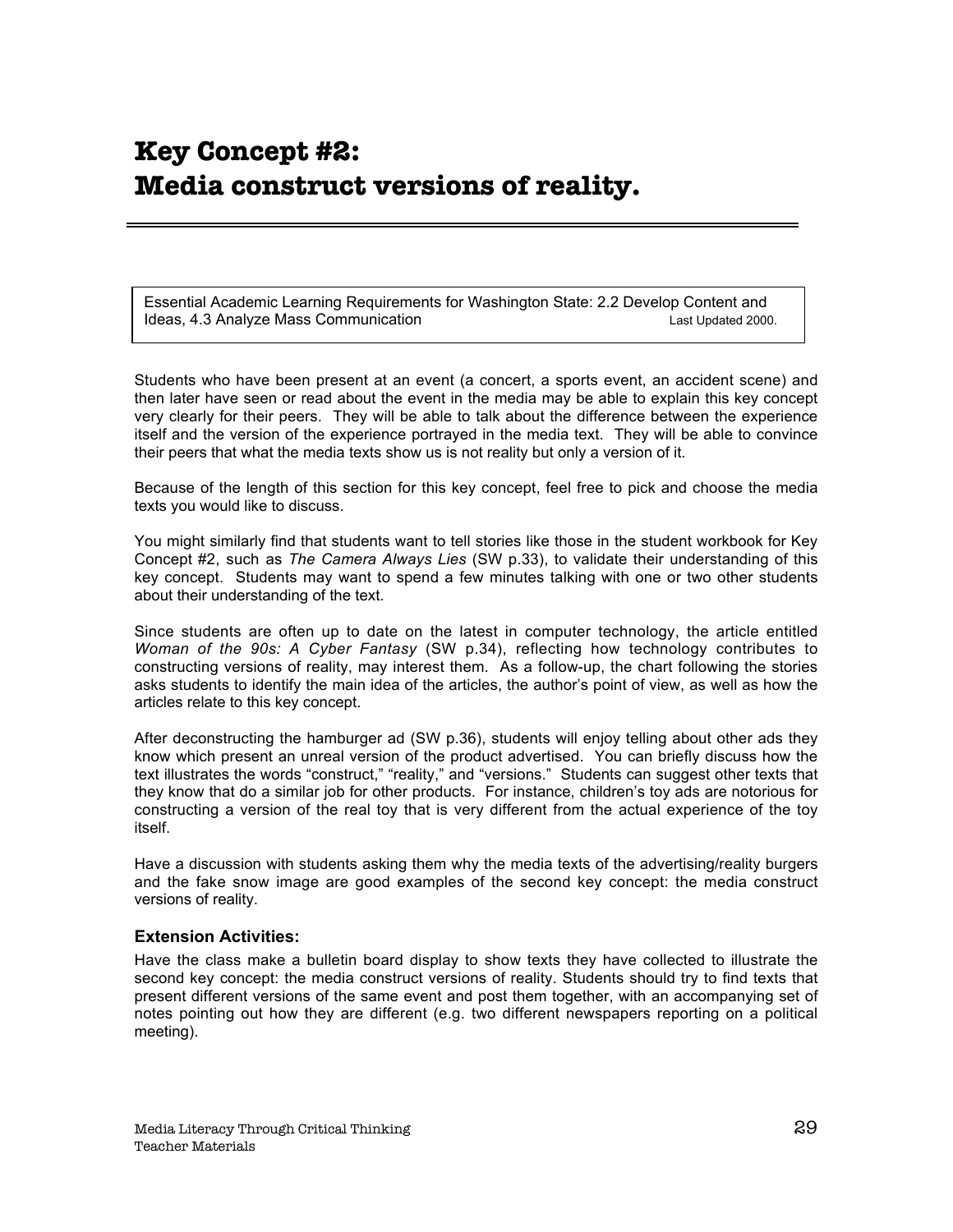### **Cross Curricular Connections:**

#### Civics/law:

Ask: What could happen in courts of law if photographic evidence such as the pictures in *Seeing is no longer believing when computers alter images,* and *Woman of the 90s: A Cyber Fantasy* can so easily be manufactured?

### Technology:

Ask: What might be the next step in digital picture making? What other ideas might be made oldfashioned soon?

### **Assessment:**

Students should use each of the texts in this unit to complete the activity entitled, *Charting Key Concept #2* (SW p.38).

### **Note:**

To review the progress made by the class thus far in the 5 key concepts of media education, see the *Sample Chart: Connecting Media Texts to the Five Key Concepts* in the Appendix (TM p.60).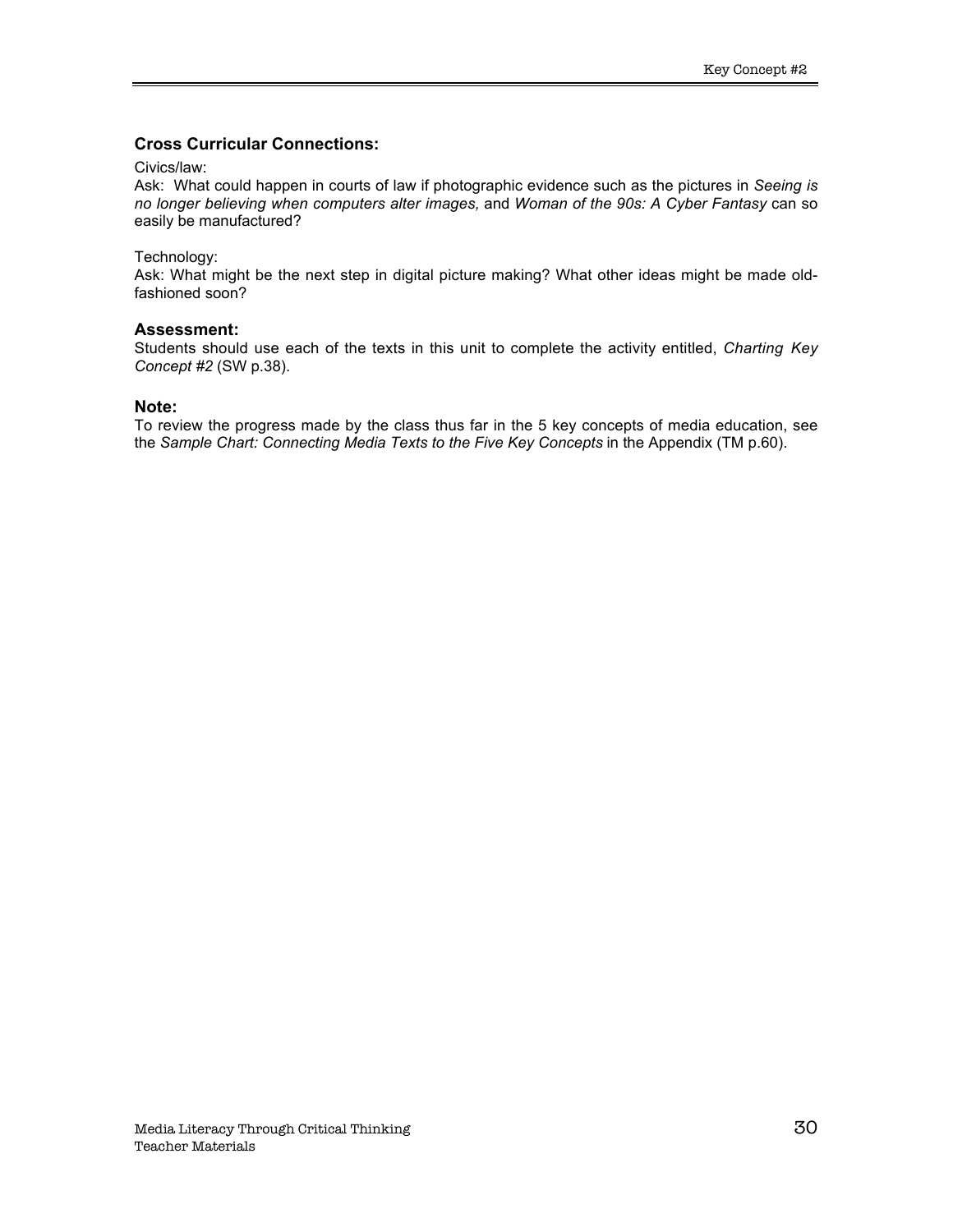# **Key Concept #3: Media are interpreted through individual lenses.**

Essential Academic Learning Requirement for Washington State: 4.3 Analyze Mass **Communication** Last Updated 2000.

You may find that you have to offer some students extra help or examples as they come to grips with the difficult concepts in this section:

- ß Understanding the special meaning of the word *negotiate* as in the expression, *negotiate meaning in a text*
- ß Understanding what we mean when we say audiences *bring information* to the text as well as *take information* from it

The first illustration in the student workbook presents students with a text about tobacco (SW p.40). The concepts behind the text will be familiar to the students, yet some may interpret the text differently. The activity asks for students to give feedback on how they negotiated the meaning of the text. It is important to emphasize to students that there is no real right or wrong answer. Each person brings a different understanding of the meaning of a text.

There are probably many interpretations of the cartoon, but two stories usually surface:

- The story about the wolf who tried to blow over a house but could not because cigarette smoking had left him (or her) short of breath. In disgust, the wolf walks off throwing a pack of cigarettes away with a gesture that suggests he or she will quit smoking.
- The story is the ending of the nursery rhyme of the three little pigs and the big, bad wolf. The wolf is at the last of the three houses, the house made of bricks, and he fails to blow the house down, when he had succeeded in blowing down the two previous houses made of straw and sticks. The wolf, unable to accept defeat, blames his cigarette smoking habit for the failure, and stalks off in disgust, throwing away his cigarette package.

The second of the two possible interpretations depends on information that the audience provides. People who are not familiar with the story of the three little pigs do not bring their experience of the story to the text, and therefore they may not negotiate the same meaning from the text as other audiences who know the story.

A classroom discussion may be interesting here because it will show the students how others understood the meaning of the same text. In addition, students may find they know of other examples of texts that may be negotiated in different ways.

The next media text in the student workbook, the billboard cartoon (SW p.41), gives an opportunity for students to negotiate the meaning of the text with different audiences. At this point, you may wish to review taking a second look, audience and purpose, and key concepts #1 and #2.

The next activity has students examine the cartoon through different audience roles (SW p.42). Have students draw from a hat or box a role to play. After they have drawn a role, have students complete the table corresponding table (SW p.43).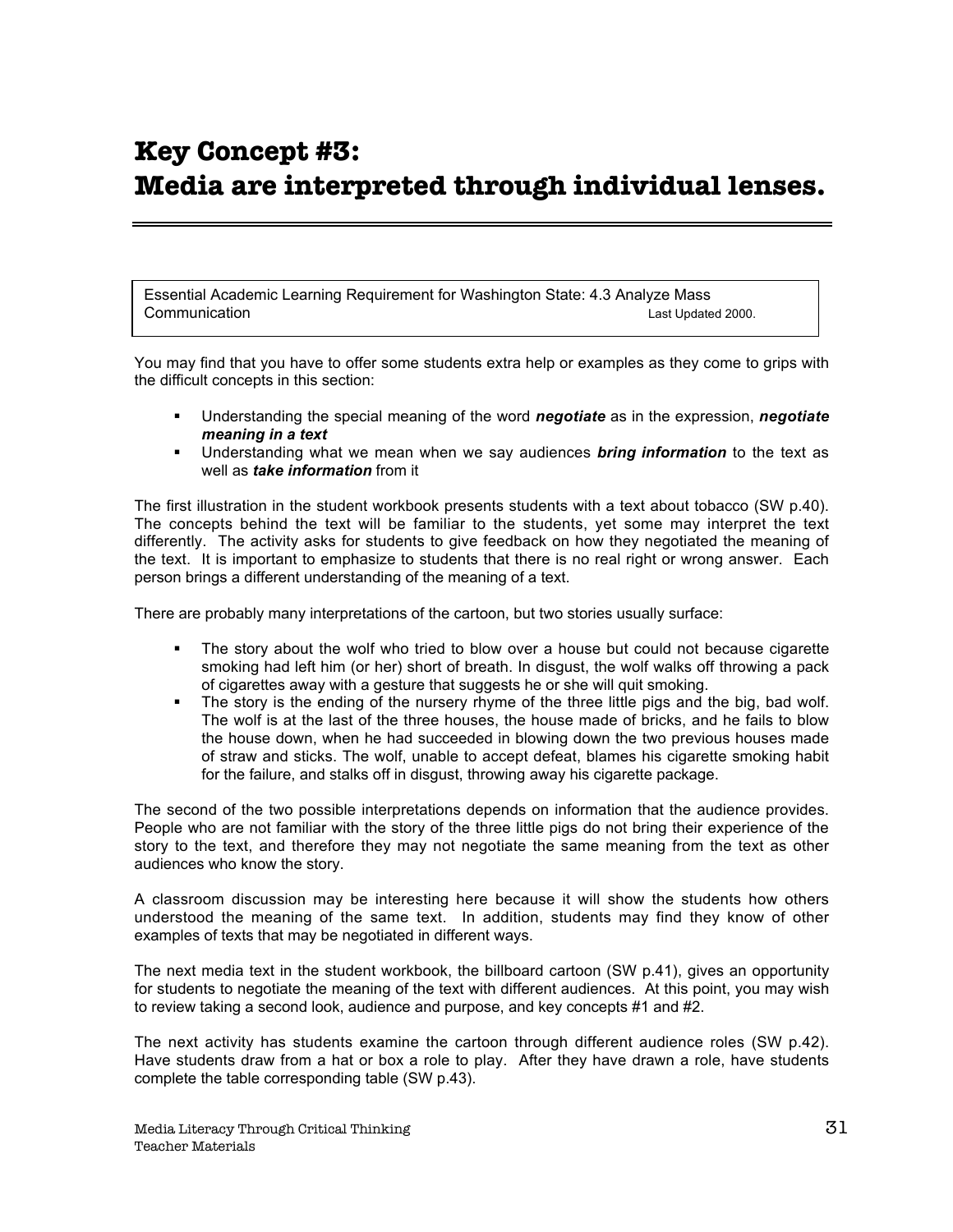### **Extension Activity:**

Ask students who understand the concept of negotiating meaning to role-play the two parts of a person who is trying to come to terms with the text. Each part of the person wants to see the text in a different way, and they talk to each other, or negotiate, to decide which interpretation is better. If you wish, you can add a third player into this role-play, one who represents the text.

Possible scenarios:

- ß Some popular songs make references that young people understand but older people miss altogether.
- ß People from another culture are familiar with traditional stories that people from our own country do not know at all.

Have students who have understood the concept of bringing information to a text find other examples of texts that rely on an audience's prior knowledge.

### **Extension Activity:**

Students can explore audience theory in action

- ß by looking at the way advertisements and all media are targeted at specific groups or audiences
- by examining that relatively new spate of TV advertisements for prescription drugs
- by examining magazine ranks and determining how each magazine is aimed at a specific audience
- ß by looking through TV listings and estimating the target audience for a number of programs
- **•** by looking at specialty TV channels and estimating the target audience for each

Have students locate a text that they think audiences might negotiate in different ways, and bring it to class for a session of audience challenge. (All texts must be cleared with the teacher in advance.) In class, students can take turns presenting their text to the class, and analyzing the different "meanings" the varied audience finds in it.

### **Cross Curricular Connections:**

History:

Have students look in history books and documents for texts that might cause some audiences to react in different ways. For instance, some older accounts of the Indian wars will give offense to modern Native people. Some modern representations of Arab people might offend people of Arab ancestry. You may wish to suggest that students look up the word "bias," and connect it to key concept # 3.

### **Assessment:**

Have students fill out the chart entitled, *Charting Key Concept #3* (SW p.46).

### **Note:**

To review the progress made by the class thus far in the 5 key concepts of media education, see the *Sample Chart: Connecting Media Texts to the Five Key Concepts* in the Appendix (TM p.60).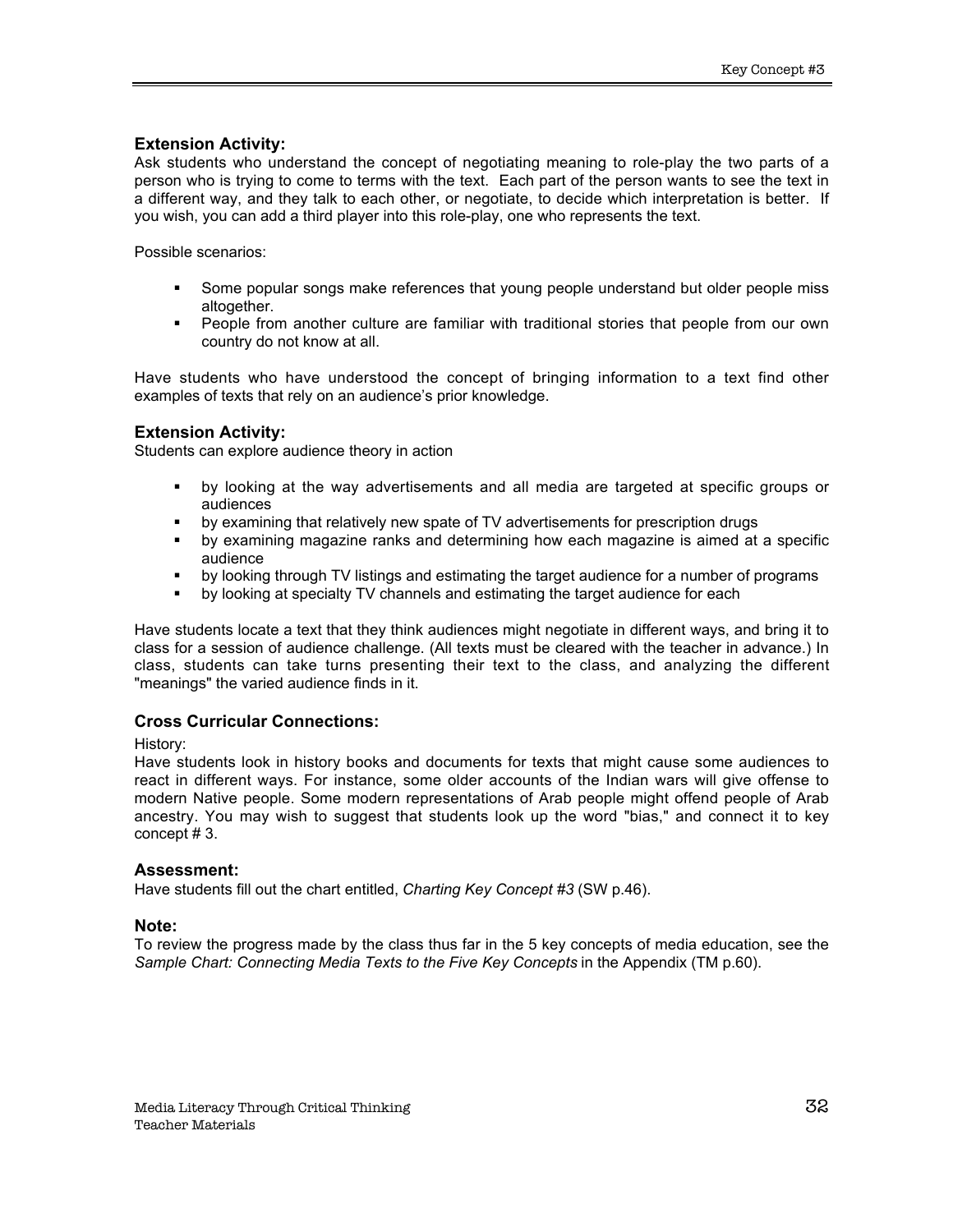#### **Resources:**

For more information on audience and audience theory, you may wish to visit the following websites.

For activities for students: http://www.englishandmedia.co.uk/mediamag/audtheo3.html

For more information for teachers who are interested in learning about audience: http://www.litnotes.co.uk/audtheory.htm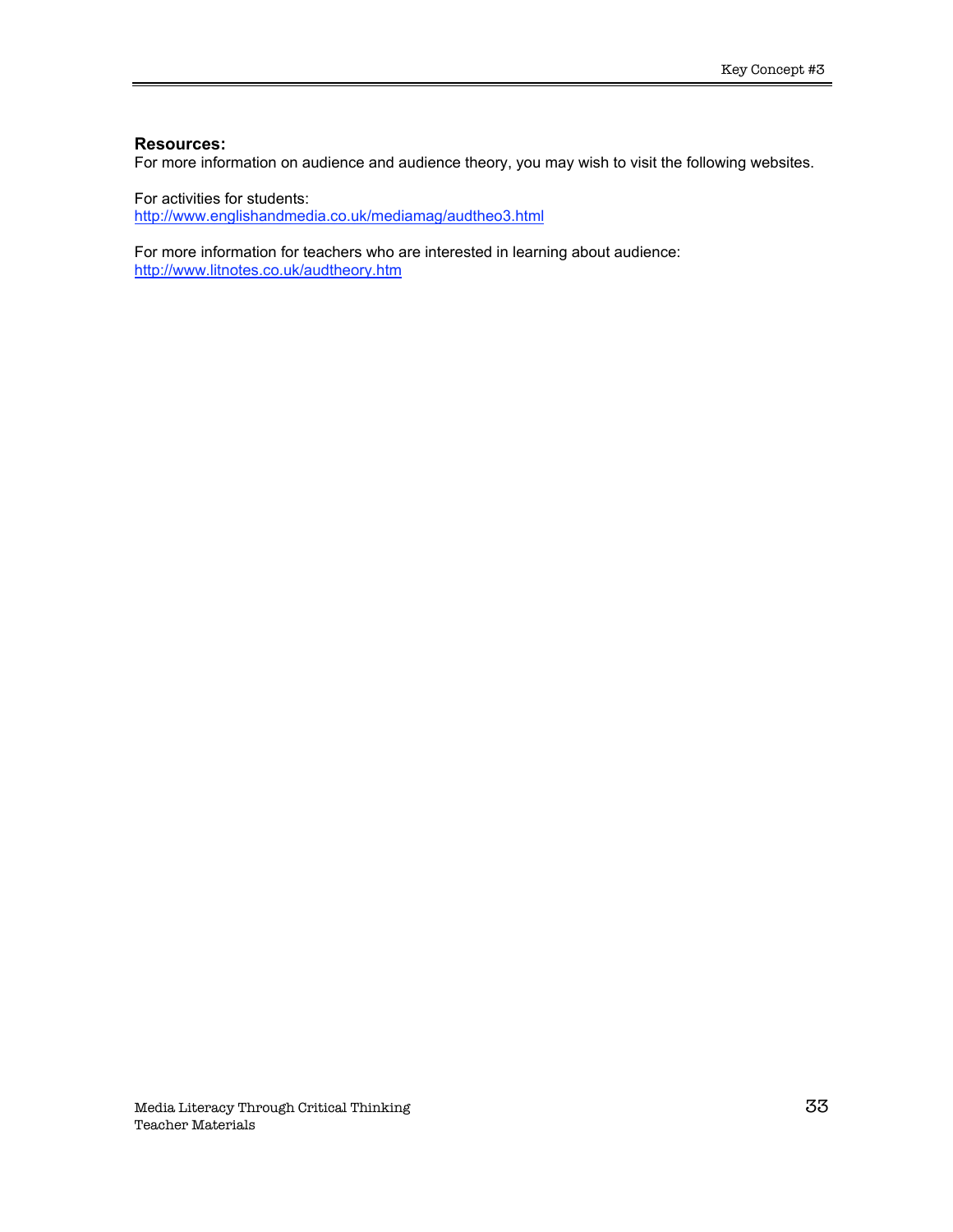# **Key Concept #4: Media are about money.**

Essential Academic Learning Requirement for Washington State: 4.3 Analyze Mass **Communication** Last Updated 2000.

For the first exercise (SW p.47), take an inventory of the items of advertising the students find in the classroom. For now, avoid discussions of the ethical issues related to the ads in the classroom. Put that aside to return to in the next key concept: Media promote agenda. Make sure that students do not miss items like:

- ß the small manufacturer name tabs on jeans
- the name of the publisher on books
- the photograph of the author on the book cover of books, with a list of other books by the same author
- ß the multiple ads to be found on running and sports shoes
- ß ads to be found on hats, pins, badges, T-shirts, etc.

The next section in their workbooks asks students to consider the various channels and means that society uses to convey advertisements. Students can work in groups to explore different issues such as:

- **What is the meaning of the expression "conflict of interest?"**
- What happens when a television news show wants to do a strong story about tobacco companies when the same company owns other companies that advertise heavily on the same network?
- ß If television and radio are filled with material that appeals to the largest possible audience, where do people who have other tastes find their preferences in television and radio?

One subsequent activity asks students to look more closely at the parts of a newspaper as related to Key Concept #4 (SW p.49). It is important to keep the focus of the activity on the monetary motives behind the placement of sections, the monetary importance of including travel, car, business, entertainment sections, etc.

The last pages of this section of the student workbook further explain the practice of product placement. Product placement is a practice whereby commercial products are given prominent display in movies or television shows. Sometimes you will note that a television series always features one make of cars. In another, the central character is always drinking a certain soft drink in every episode that is held up to the camera for viewers to read the label. Sometimes a rental truck is seen in traffic in several shots of a movie with its easily recognizable name crossing the screen like an ad. Sometimes a corporate identity dominates an entire film, as in the Tom Hanks film*, Castaway*.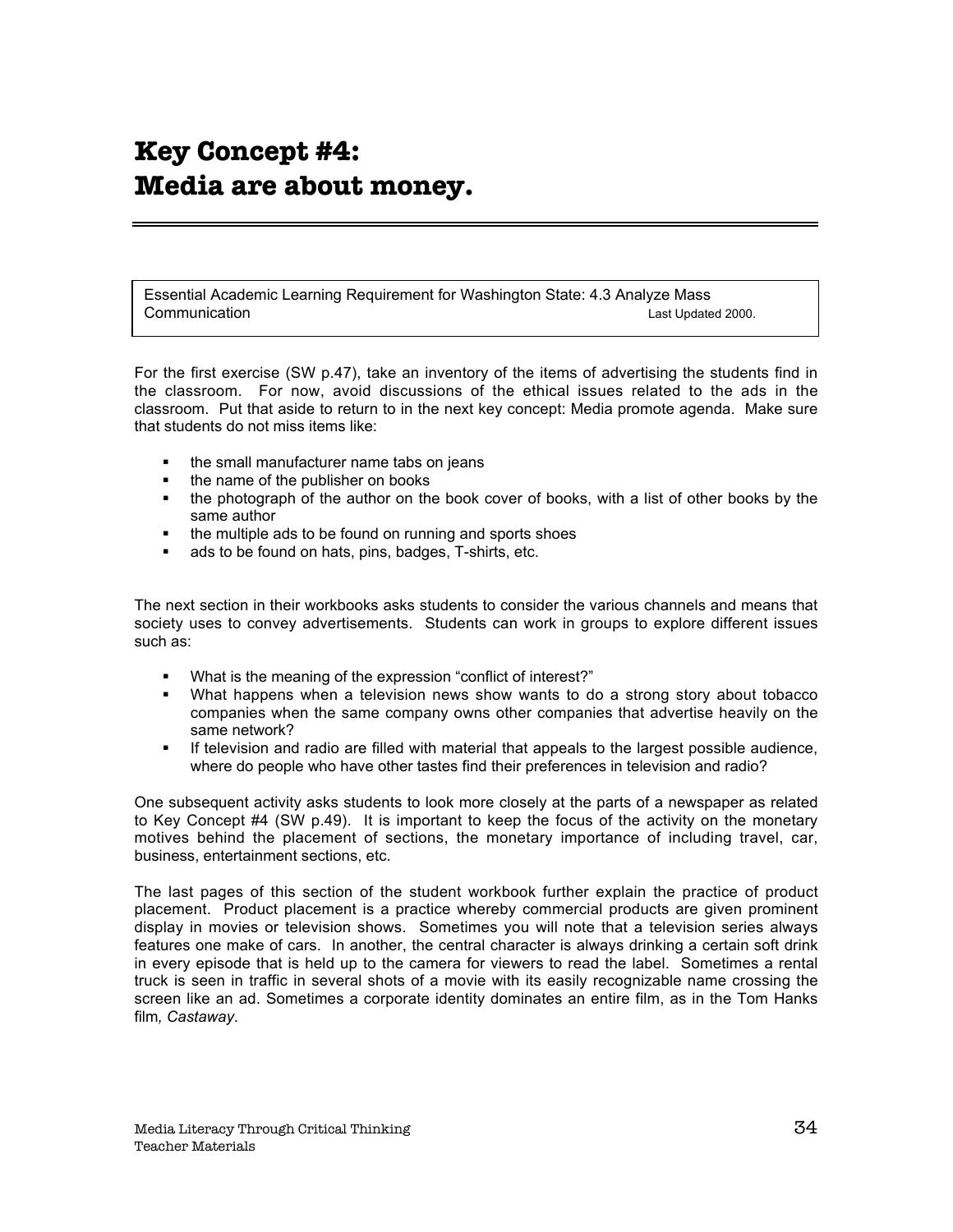### **Extension Activities:**

- ß Students can collect examples of product placement from television and movies and record them on a chart explaining the effects of product placement.
- Another topic for study of this key concept is media ownership. Not too many years ago television and radio stations, newspapers, and magazines all had separate owners. Now it is not unusual for the same individual or corporation to own many media businesses in the same geographic area or market. A single owner of media outlets in one area can have a tremendous impact upon the audiences in that area, and, because of the commercial nature of mass media, a tremendous impact upon businesses and commercial activity. Since the media generate wealth, single ownership funnels that wealth in a single direction. To keep up-to-date on who owns what in to today's media, explore http://www.cjr.org/tools/owners/.
- **Have students explore the Internet to find out about a fifth media conglomerate, VIACOM,** and make a presentation to the class describing VIACOM's media and entertainment holdings. For information, see www.viacom.com.

### **Cross Curricular Connections:**

Visual Arts:

- ß Have students use a still camera to take pictures of ads they find in unusual locations. Students can create a montage of their pictures.
- **Have students research the work of artists who have used the style of advertising in their** work (Lichtenstein, Andy Warhol, James Rosenquist).

### **Assessment:**

Have participants fill out the chart entitled, *Charting Key Concept #4* (SW p.52).

### **Note:**

To review the progress made by the class thus far in the 5 key concepts of media education, see the *Sample Chart: Connecting Media Texts to the Five Key Concepts* in the Appendix (TM p.60).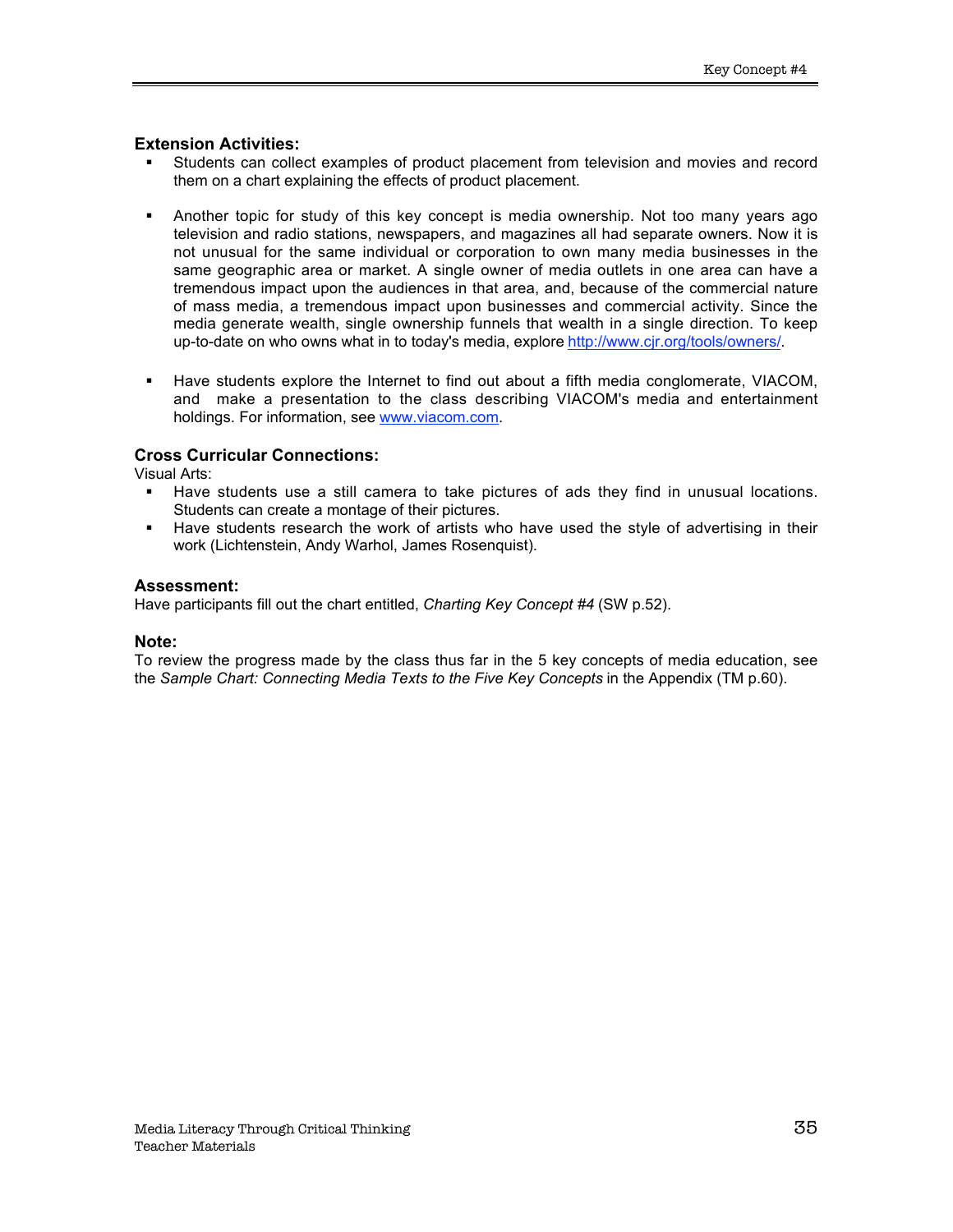# **Key Concept #5: Media promote agenda.**

Essential Academic Learning Requirements for Washington State: 2.2 Development Content and Ideas, 4.3 Analyze Mass Communication **Last Updated 2000**.

The first activity in the student workbook for Key Concept #5 involves critical viewing and deconstruction of a Tommy ad for ideological and value messages.

Before discussing the media text from *Vogue* (SW p.56), it may be helpful to discuss the era in which the photo was taken (1940s). This discussion may help students better understand this key concept. The questions regarding the *Vogue* image guide students through the process of analyzing this text as it relates to Key Concepts #5 as well as skills discussed in the earlier key concepts.

The *Far Side* cartoon (SW p.58) is an example of political satire. Students might benefit from examining the nature of satire as an extension of this activity. The cartoon can also be connected to Key Concept #3.

When the cartoon is viewed as a social text, it is making a point about the way families in neighborhoods try to keep up with each other by competing to be the first family on the block to have a new item. This is a *social* point.

When the cartoon is viewed as a political text, it is making a point about how nations try to keep up with each other. By comparing the behavior of nations to the behavior of families keeping up with their neighbors, the cartoon makes a point about the politics of the nuclear arms race. This is a *political* point. People who do not bring this text knowledge of the arms race may not get the point of the cartoon.

The media text showing the two children (SW p.60) is used to emphasize Key Concept #5, but students should also consider how Key Concepts 1- 4 also relate to the media text. The chart at the end of the workbook, used to analyze the image, could be adapted to other texts you use in the class. Below are some possible answers:

| Key Concept #1 | The boy and the girl, the lighting coming through the trees,<br>the angle of the camera.                                                                                                                                                                    |
|----------------|-------------------------------------------------------------------------------------------------------------------------------------------------------------------------------------------------------------------------------------------------------------|
| Key Concept #2 | This creates a fake reality. It is of a constructed reality,<br>not a real situation.                                                                                                                                                                       |
| Key Concept #3 | There are different interpretations that can be taken. One<br>interpretation could be that the children are in danger<br>because of the dark foreground. Another, that the children<br>are walking towards safety because of the light in front of<br>them. |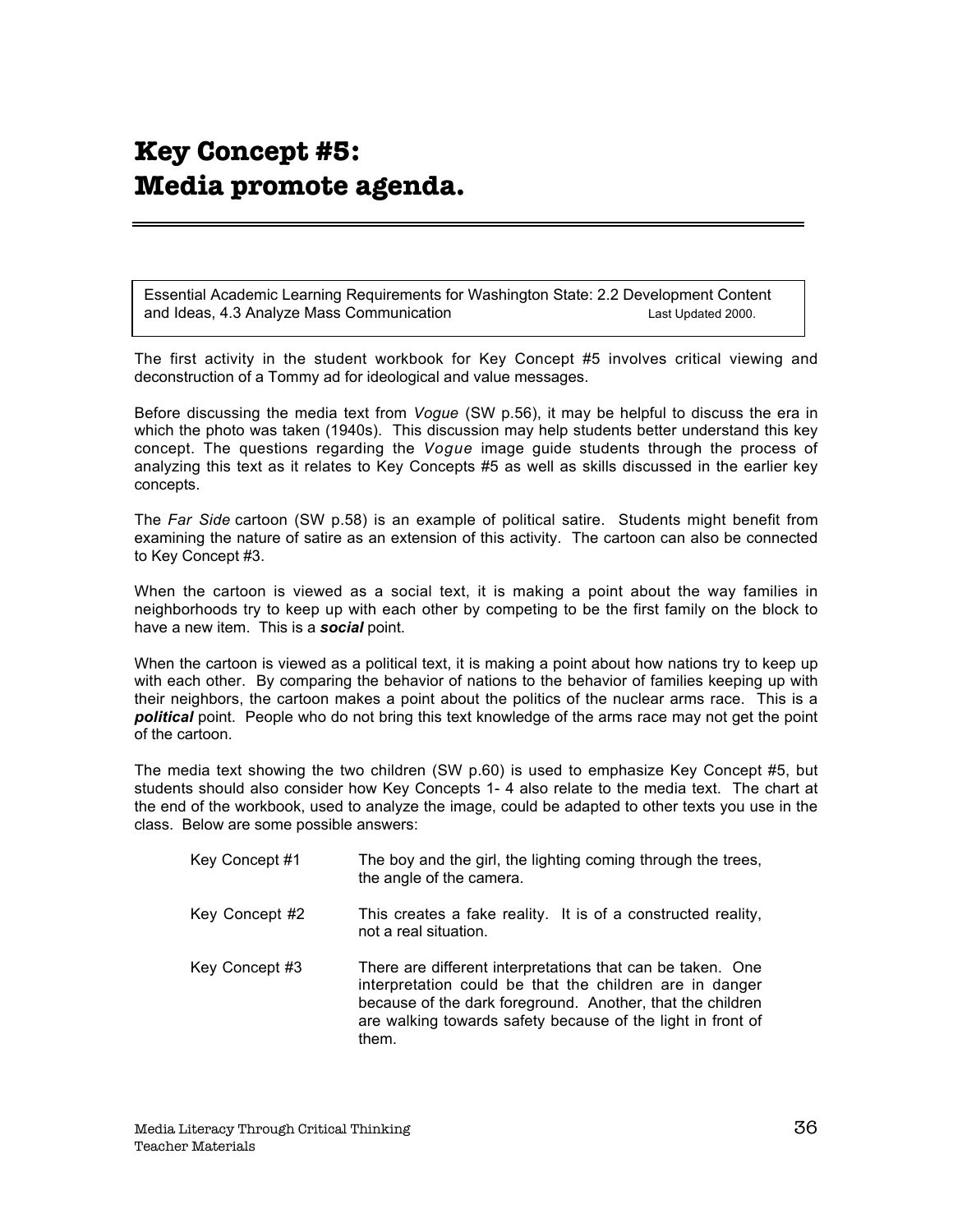Key Concept #4 This key concept is not strongly supported with examples from the text.

### **Extension Activity:**

Have students search through local newspapers and magazines for other cartoons that have social and/or political messages, and write a short explanation of how these cartoons relate to Key Concept #5.

#### **Assessment:**

Have students fill out the page entitled, *Charting Key Concept #5* (SW p.62).

#### **Note:**

To review the progress made by the class thus far in the 5 key concepts of media education, see the *Sample Chart: Connecting Media Texts to the Five Key Concepts* in the Appendix (TM p.60).

### **Some Additional Comments for Students and Teachers on Key Concept #5:**

Media students are encouraged to exercise a broad range of critical and analytical skills, not just one set. In short, media teachers should not believe in teaching polemics. Media students are taught how to discover the ideological and political messages (agenda) that reside within *all* media messages. Media teachers believe that students should become adept at identifying political and ideological bias of all stripes *wherever* they encounter it.

Good media education courses do not focus on propagandizing students into a single way of thinking. They provide students with a broad base of critical and analytical skills to help them make their own choices and decisions about the ideological and political messages surrounding them in 21st-century culture, whether it be *Survivor* or *Masterpiece Theater, The New York Times* or *USA Today*, *Vogue* or *Readers' Digest*. Media education teachers focus on respecting students' choices and decisions, provided those choices and decisions are well formed and properly supported.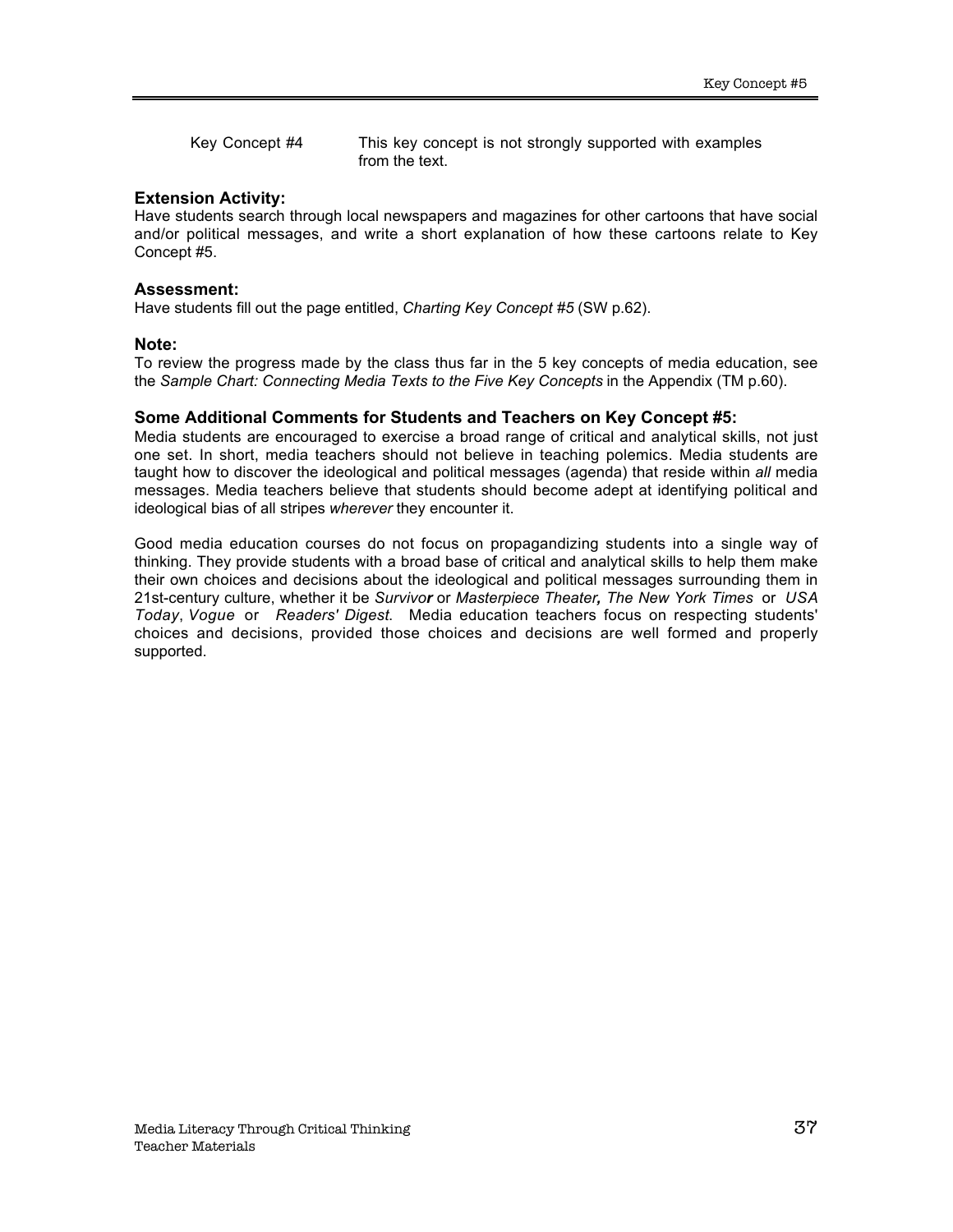# **Personal Response to a Media Text**

Many students have difficulty expressing a response to text of any kind. They sometimes get stuck at the level of "I like it," or "I don't like it," and justify their opinion with circular logic such as "because it is great," or "because it sucks."

Clearly this is not enough when it comes to learning how to express a response to text either in a personal or a critical mode.

It is easier for students to learn the steps of justification of response working from a personal standpoint where the rules allow that any properly supported opinion has some validity.

Teachers might want to begin by asking students general questions about their favorite TV shows, and asking students in teams to explain *why* these shows are their favorites. Any student who can justify an opinion by giving a clear example and explaining exactly how the example justifies the opinion stated can earn a point for his or her team.

Hold a final discussion analyzing the process of making an argument in support of a point of view, and of the importance of:

- 1. A clear statement of the point being made
- 2. A clear and concrete example related to the point being made
- 3. A clear explanation of how and why the example is related to the point under discussion

For example:

- 1. "I like *NYPD Blue* because the camera work is different from most other shows, and that makes it more interesting."
- 2. "There's a good example in the opening credits where the camera moves fast around New York streets and the editing cuts quickly from one scene to another, just giving you glimpses of scenes before cutting right to another one."
- 3. "Most ordinary shows just use regular camera work with long shot, medium shot and close up. Nothing jerky or fast paced. And I have seen so much of that kind of camera work and editing that I now find it boring, and I prefer the *NYPD Blue* style."

After working through an exercise like this, classes might be ready to use the student workbook for Personal Response to a Media Text.

The examples on the film *Titanic* (SW p.64-5) can be used to illustrate the principles of personal response, and groups of students can be asked to replicate the *Titanic* chart using another, more recent, popular film.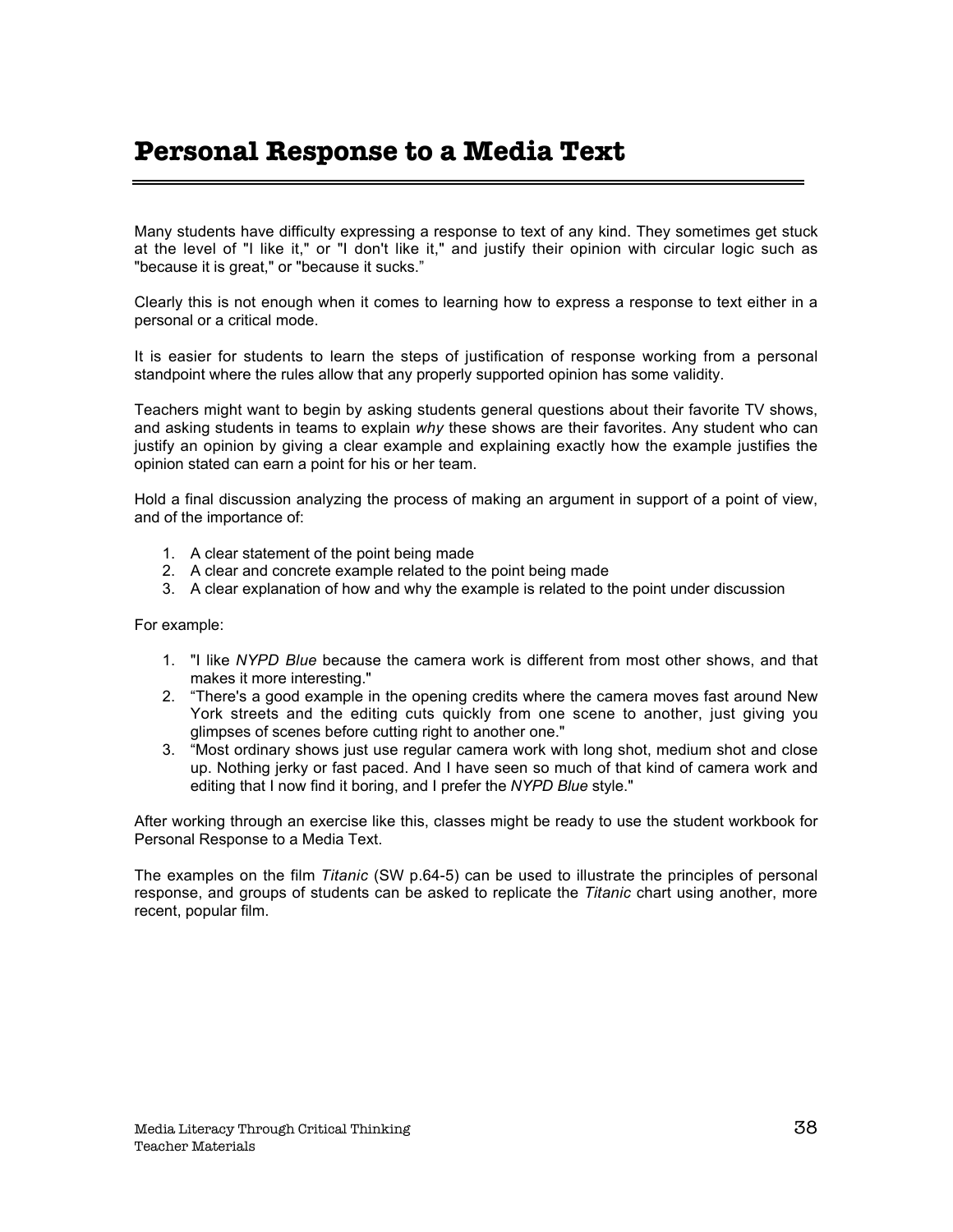# **Rubric for Assessing Personal Response**

### **LEVEL 5**

The student integrates personal feelings, experiences, hopes fears, reflections or beliefs with the text. The personal response is rooted in the text and a clear understanding of the whole text, and its subtext(s), and makes connections to other texts.

### **LEVEL 4**

The student connects personal feelings, experiences, hopes, fears, reflections or beliefs with the text. The personal response refers to the text, conveys a sense of understanding of the text and partial understanding of its subtext.

### **LEVEL 3**

The student explores personal feelings, experiences, hopes, fears, reflections or beliefs and makes a superficial or concrete connection to the text.

### **LEVEL 2**

The student retells or paraphrases the text or identifies devices in isolation making only a superficial reference to personal feelings or experiences. Or the student writes about personal feelings, etc., without connecting to or referring to the text.

### **LEVEL 1**

The student response shows little or no interaction with or understanding of the text.

### **LEVEL 0**

The student response is irrelevant or incomprehensible.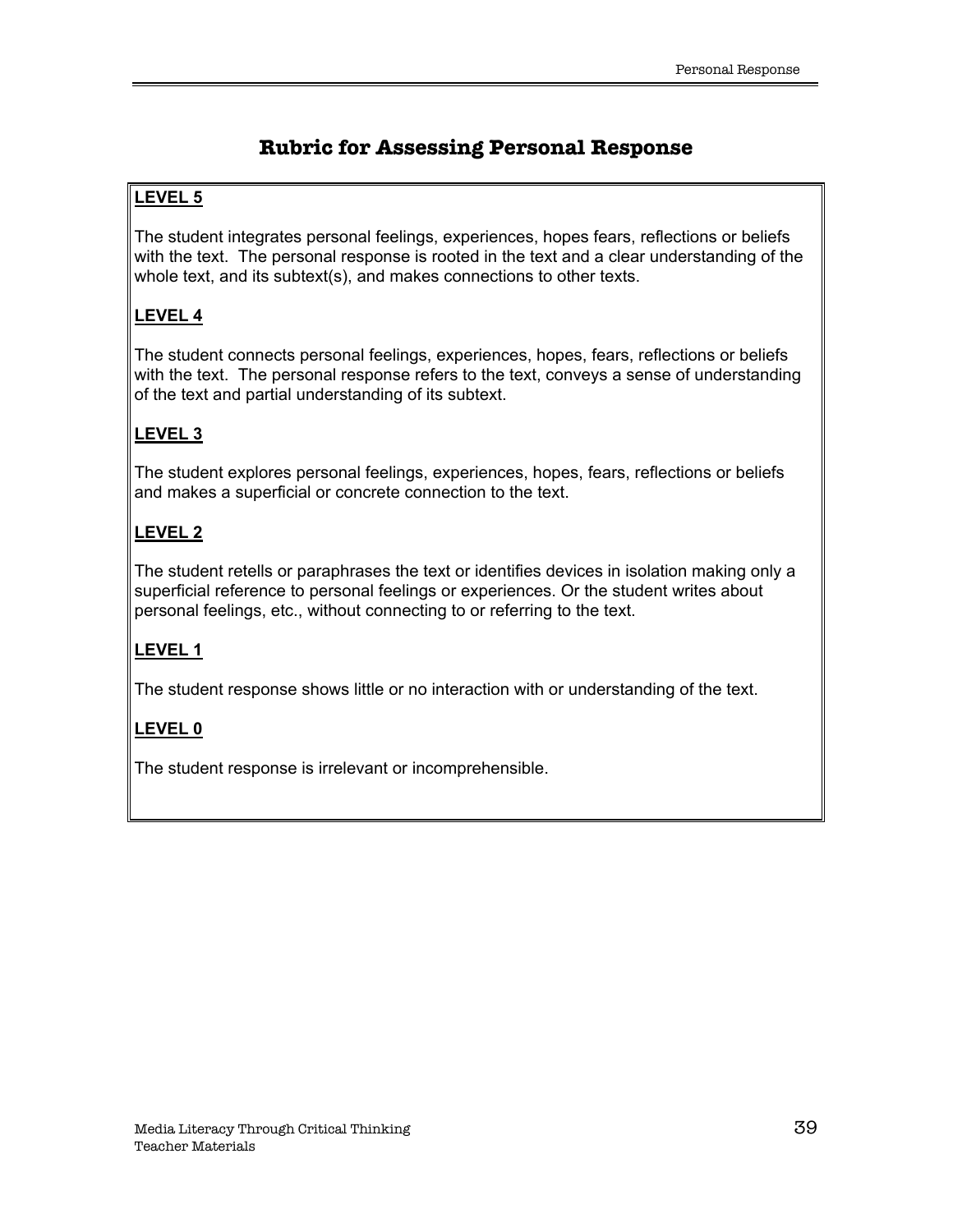# **Practice Analyzing, Interpreting, and Evaluating Media Texts**

Essential Academic Learning Requirements for Washington State: 2.2 Develop Content and Ideas, 2.3 Use Effective Delivery, 4.3 Analyze Mass Communication Last Updated 2000.

An analytical response asks the students to use the concepts they have learned to carefully examine a media text (SW p.67). These details can include connections to any of the purposes and target audiences; as well as any of the five key concepts.

When preparing an analytical response, students are instructed to complete the following steps:

- 1. Examine the media text.
- 2. Take a second look at it (and a third and fourth, if necessary).
- 3. Complete the chart on the Analytical Response Sheet by looking for evidence of the text's purpose, target audience, and connections to at least three key concepts.
- 4. Use the evidence to make connections or interpretations to the applicable key concepts.
- 5. Write an evaluative statement that addresses the following question:

### *How effective is this text in delivering the message to the target audience? Explain by using evidence from the text to support your evaluation.*

Students are asked to study media text, the ad for the West Seattle Street Festival (SW p.68), and then to examine two students' analytical responses. The first student's response is developed in much more detail than you would expect from any one student. Explain that the example is intended to show everything that could possibly be included in a response, but that students will be expected in their own responses to concentrate on two or three key concepts and a single purpose. The second student's response is one that does not provide a complete and thorough analytical response.

Students can use the blank *Analytical Response Sheet* (SW p.74) to do their own analytical responses.

For an additional set of sample responses, have students review the *Example of Analytical Response to a Media Text: Shane* (SW p.75-9).

It is important for students to read the text several times so they have a clear understanding of it. Students may also work in groups to assist each other in their first attempts at composing analytical responses.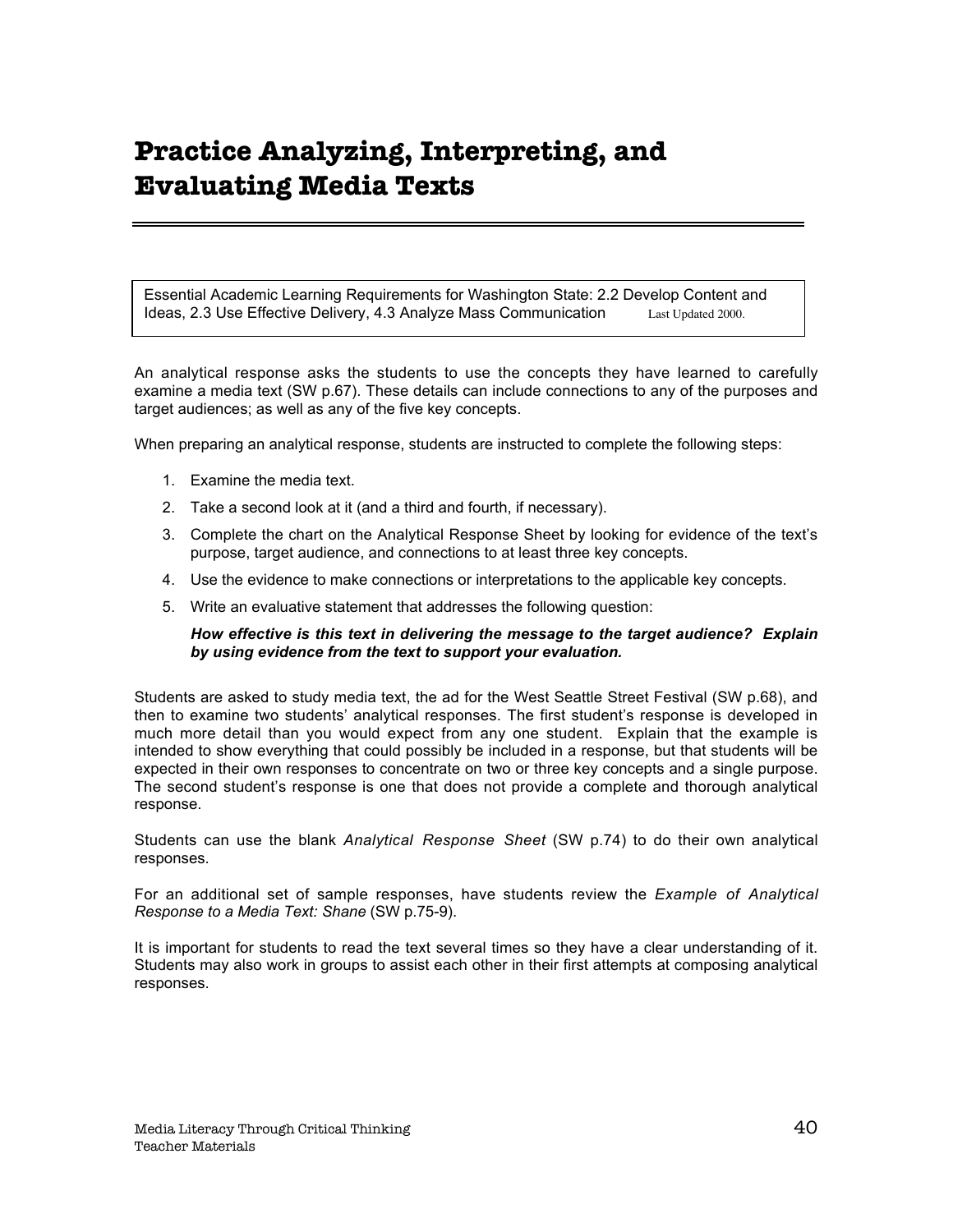# **Final Project**

Essential Academic Learning Requirements for Washington State: 2.2 Develop Content and Ideas, 4.3 Analyze Mass Communication Last Updated 2000.

At this point, students are introduced to a project in which they will apply all the skills and concepts they have learned so far.

The project is for students to present analytical responses to media texts through visual and oral presentations. The presentation should be clear and concise in illustrating how the key concepts, purposes, and techniques apply to the text.

It is important for the students to remember that they should choose a text that targets their age group. The students will be asked to explain how the text targets their age group.

Students should constantly be defining and redefining the work they do as they develop their analytical responses. As they are going through this process, they may discover more and more links between their media texts and the key concepts, media purposes, and target audiences.

Students are given a step-by-step process for their projects (SW p.80-1).

The remaining pages of this section provide students with additional tools they can use to make sure they are developing complete and thorough presentations.

The following *Final Project Checklist* (TM p. 42-3) can be used to help students through the process as they develop their final assessment projects. A column has been included to remind students of due dates for the various stages. Teachers are reminded to review this checklist periodically to ensure that students are on schedule with their projects.

For a case study of a media project that maps students' critical insight, see *An Investigation into Levels of Critical Insight in 16+ yrs.-old Students*, in the Appendix (TM p. 57-9).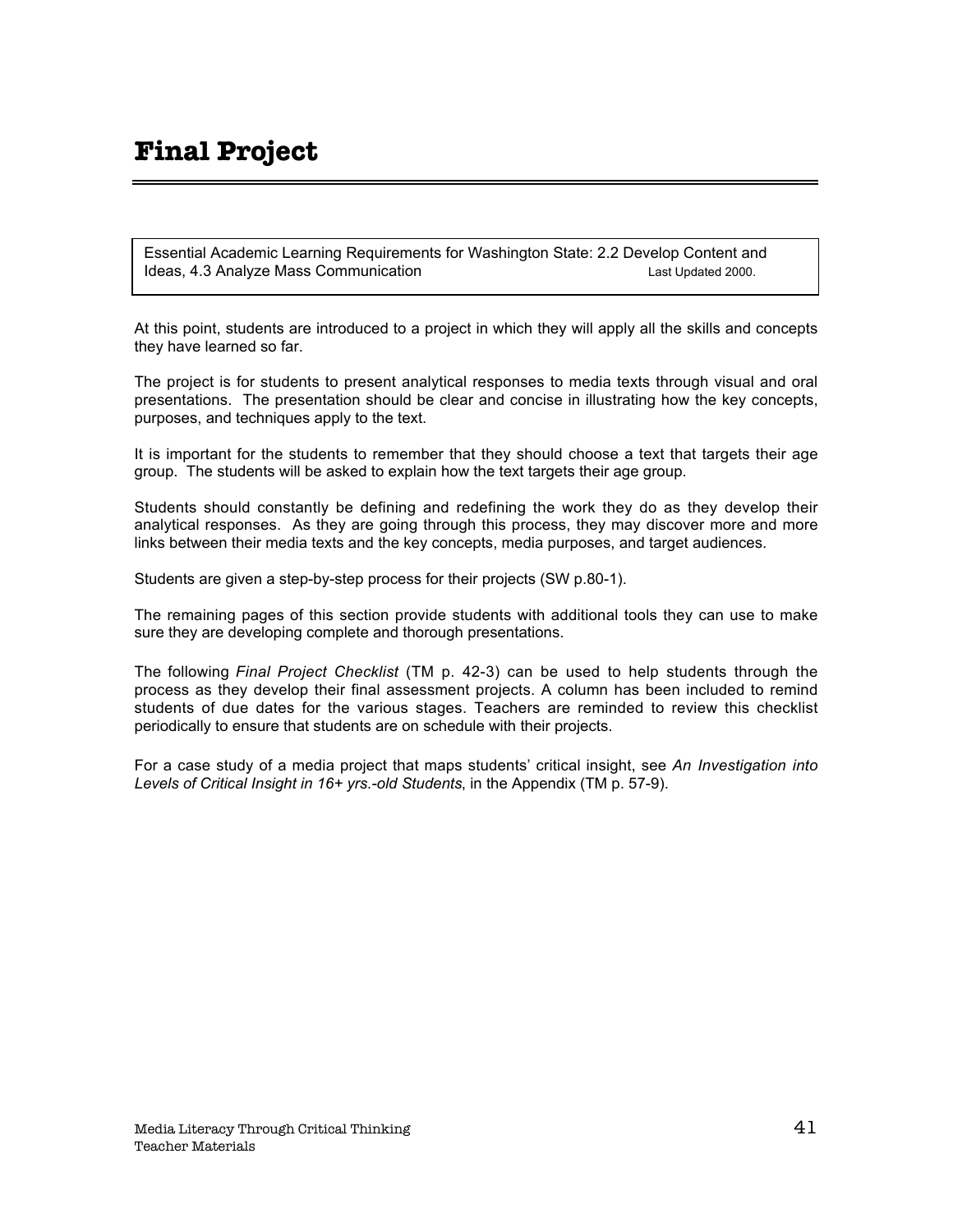| <b>Step</b>                                                    | Due<br><b>Date</b> | <b>Checklist/Tasks</b>                                                                                                                                                                                                                                                                                                                                                                                                                                                                                                                                                                                                           |
|----------------------------------------------------------------|--------------------|----------------------------------------------------------------------------------------------------------------------------------------------------------------------------------------------------------------------------------------------------------------------------------------------------------------------------------------------------------------------------------------------------------------------------------------------------------------------------------------------------------------------------------------------------------------------------------------------------------------------------------|
| Step 1: Research and<br><b>Selection Process</b><br>(EALR 4.3) |                    | I have explored a variety of media texts to choose<br>$\blacksquare$<br>the best text for analysis.<br>I have examined the following types of media<br>texts:                                                                                                                                                                                                                                                                                                                                                                                                                                                                    |
|                                                                |                    | My media text:<br>is appropriate for presentation to my class<br>$\circ$<br>illustrates purpose, target audience, and<br>$\circ$<br>three key concepts                                                                                                                                                                                                                                                                                                                                                                                                                                                                           |
| Step 2: Gathering<br>Information<br>(EALR 4.2)                 |                    | I have collected information from the media text<br>٠<br>and completed the chart on the Analytical<br><b>Response Sheet</b><br>I have completed a skeletal plan for my<br>٠<br>presentation. I have addressed issues such as:<br>describing the purpose of and the target<br>$\circ$<br>audience for my presentation,<br>describing my media text,<br>$\circ$<br>explaining how I will do my visual<br>$\circ$<br>presentation<br>explaining why my media text is appropriate<br>$\circ$<br>for my age group, and<br>considering demographics and cultural<br>$\circ$<br>issues of the age group when choosing my<br>media text. |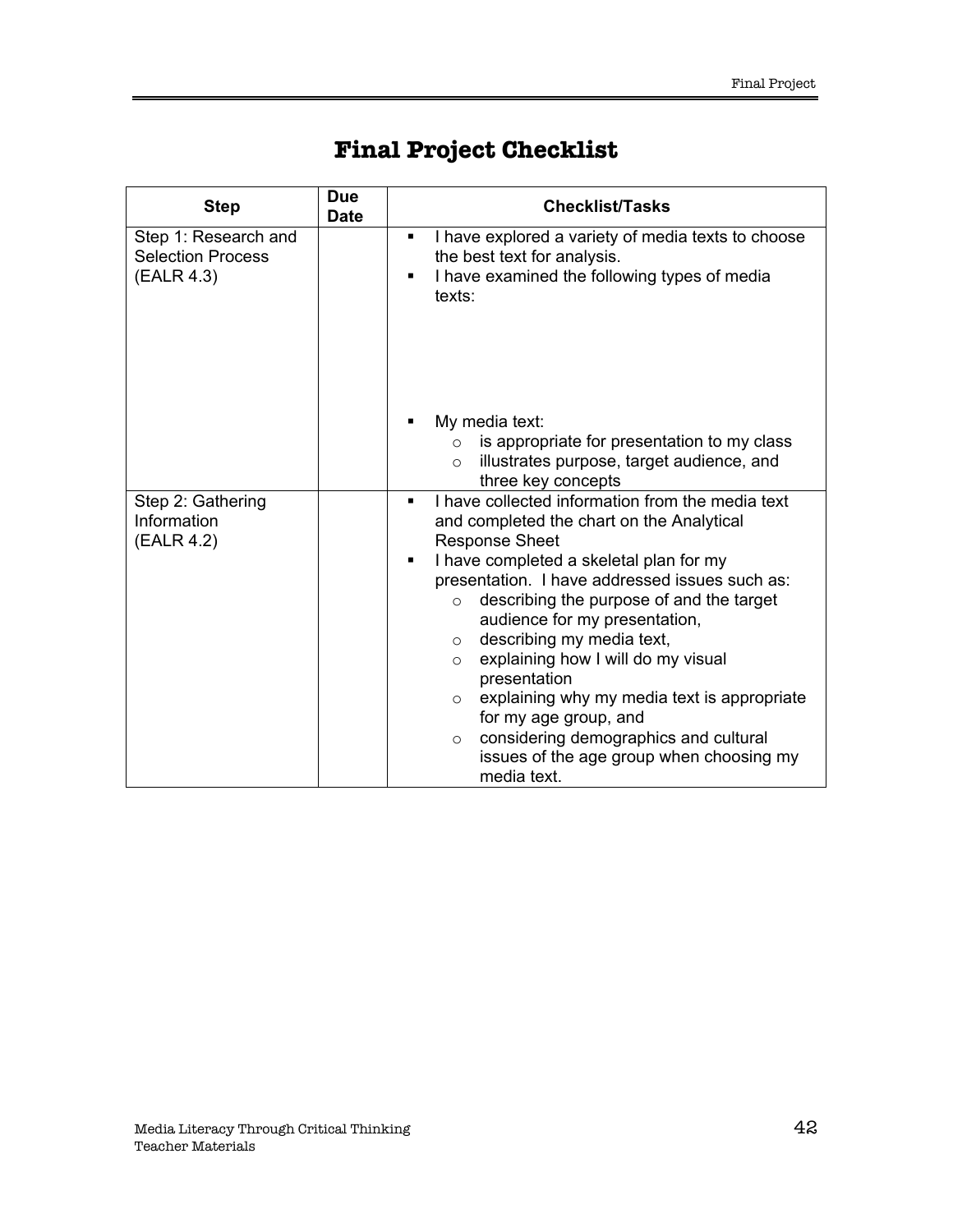# **Final Project Checklist (cont'd)**

| <b>Step</b>                                                       | <b>Due</b><br><b>Date</b> | <b>Checklist/Tasks</b>                                                                                                                                                                                                                                                                                                                                                                                                                                                                                                                                                                                                                                                                                                                                                                                                                                                                                                                                                                                                                                                                                                                                                                                                                                                                |
|-------------------------------------------------------------------|---------------------------|---------------------------------------------------------------------------------------------------------------------------------------------------------------------------------------------------------------------------------------------------------------------------------------------------------------------------------------------------------------------------------------------------------------------------------------------------------------------------------------------------------------------------------------------------------------------------------------------------------------------------------------------------------------------------------------------------------------------------------------------------------------------------------------------------------------------------------------------------------------------------------------------------------------------------------------------------------------------------------------------------------------------------------------------------------------------------------------------------------------------------------------------------------------------------------------------------------------------------------------------------------------------------------------|
| Step 3: Developing<br><b>Your Presentation</b><br>(EALR 2.2, 4.3) |                           | I have created an oral presentation that clearly<br>٠<br>and concisely displays the connections between<br>my media text, its target audience, purpose, and<br>connections with key concepts.<br>I have created a visual presentation of my media<br>٠<br>text that is visually appealing.<br>My visual aid has:<br>٠<br>a layout that is attractive, effective, and<br>$\circ$<br>appropriate. It has good use of easy-on-the-<br>eye white space.<br>key ideas that stand out by using variations<br>$\circ$<br>in font and style.<br>graphics (illustrations, charts, and graphs),<br>$\circ$<br>when needed, to help the reader interpret<br>data and draw conclusions.<br>$\circ$ text that is carefully edited and free of errors.<br>I have done a self-review of my analysis of my<br>٠<br>media text, checking for thoroughness of the<br>connections made to the text.<br>I have done a self-review of my visual and oral<br>٠<br>presentation, checking that it covers all aspects<br>of a complete presentation (e.g., audience,<br>organization, delivery).<br>I have rehearsed my oral presentation and<br>٠<br>implemented revisions.<br>I have used the scoring criteria to be sure I have<br>٠<br>all the necessary details in completing a quality<br>presentation. |
| Step 4: Peer Review                                               |                           | I have scheduled a peer-to-peer conference.<br>٠                                                                                                                                                                                                                                                                                                                                                                                                                                                                                                                                                                                                                                                                                                                                                                                                                                                                                                                                                                                                                                                                                                                                                                                                                                      |
| and Revision                                                      |                           | I have rehearsed my oral presentation for my<br>٠                                                                                                                                                                                                                                                                                                                                                                                                                                                                                                                                                                                                                                                                                                                                                                                                                                                                                                                                                                                                                                                                                                                                                                                                                                     |
| (EALR 4.2)                                                        |                           | peers and implemented any feedback and<br>suggestions.                                                                                                                                                                                                                                                                                                                                                                                                                                                                                                                                                                                                                                                                                                                                                                                                                                                                                                                                                                                                                                                                                                                                                                                                                                |
| Step 5: Delivering Your                                           |                           | I have given my presentation.<br>٠                                                                                                                                                                                                                                                                                                                                                                                                                                                                                                                                                                                                                                                                                                                                                                                                                                                                                                                                                                                                                                                                                                                                                                                                                                                    |
| Presentation                                                      |                           | I have received teacher and peer evaluation for my<br>presentation.                                                                                                                                                                                                                                                                                                                                                                                                                                                                                                                                                                                                                                                                                                                                                                                                                                                                                                                                                                                                                                                                                                                                                                                                                   |
| (EALR 2.1, 2.3, 2.4,<br>2.5, 4.2)                                 |                           | I have done a self-assessment and set goals for                                                                                                                                                                                                                                                                                                                                                                                                                                                                                                                                                                                                                                                                                                                                                                                                                                                                                                                                                                                                                                                                                                                                                                                                                                       |
|                                                                   |                           | future presentations.                                                                                                                                                                                                                                                                                                                                                                                                                                                                                                                                                                                                                                                                                                                                                                                                                                                                                                                                                                                                                                                                                                                                                                                                                                                                 |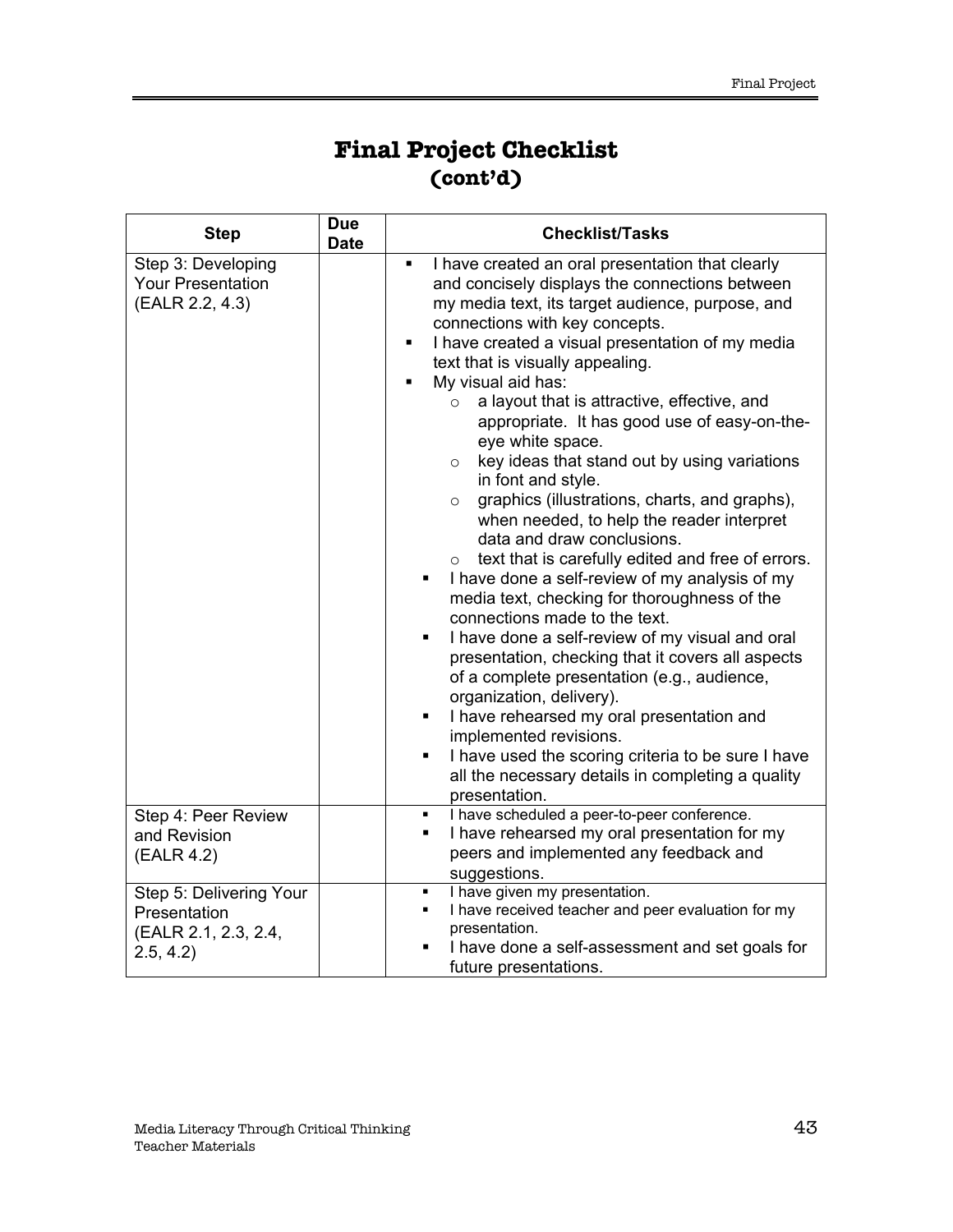*Media Literacy Through Critical Thinking* provides the teacher with opportunities to give students feedback on their progress. Students may use the charts and forms provided to help them (and their teacher) monitor their progress in learning of various concepts and skills. Because nobody knows the students in the class as well as the teacher, it is important that the materials be adapted and modified to meet the needs of individual classes and students.

### **An Assessment Primer:**

There are three kinds of assessment: student assessment, program assessment, and system assessment.

### 1. STUDENT ASSESSMENT

Why is it important to assess?

- **To find out what the students know (knowledge)**
- ß To find out what the students can do and how well they can do it (skill; performance)
- **FREGOLUT FORM THE TO find out how students go about the task of doing their work (process)**
- To find out how students feel about their work (motivation, effort)

What are the functions of assessment?

- **Diagnostic: tells us what the student needs to learn**
- **Formative: tells us how well the student is doing as work progresses**
- ß Summative: tells us how well the student did at the end of a unit/task

What should we assess?

- **Student work at all stages of development but particularly at the end**
- **Student process**
- **EXEC** Acquisition of knowledge and skills
- **•** Development of sophistication and complexity in student work

How should we assess?

- Day to day observation
- **Figure 1** Tests and quizzes
- **Rubrics**
- Rating scales
- **•** Project work
- **Portfolio**

Who should be involved in assessment?

- The teacher
- The student
- The student's peers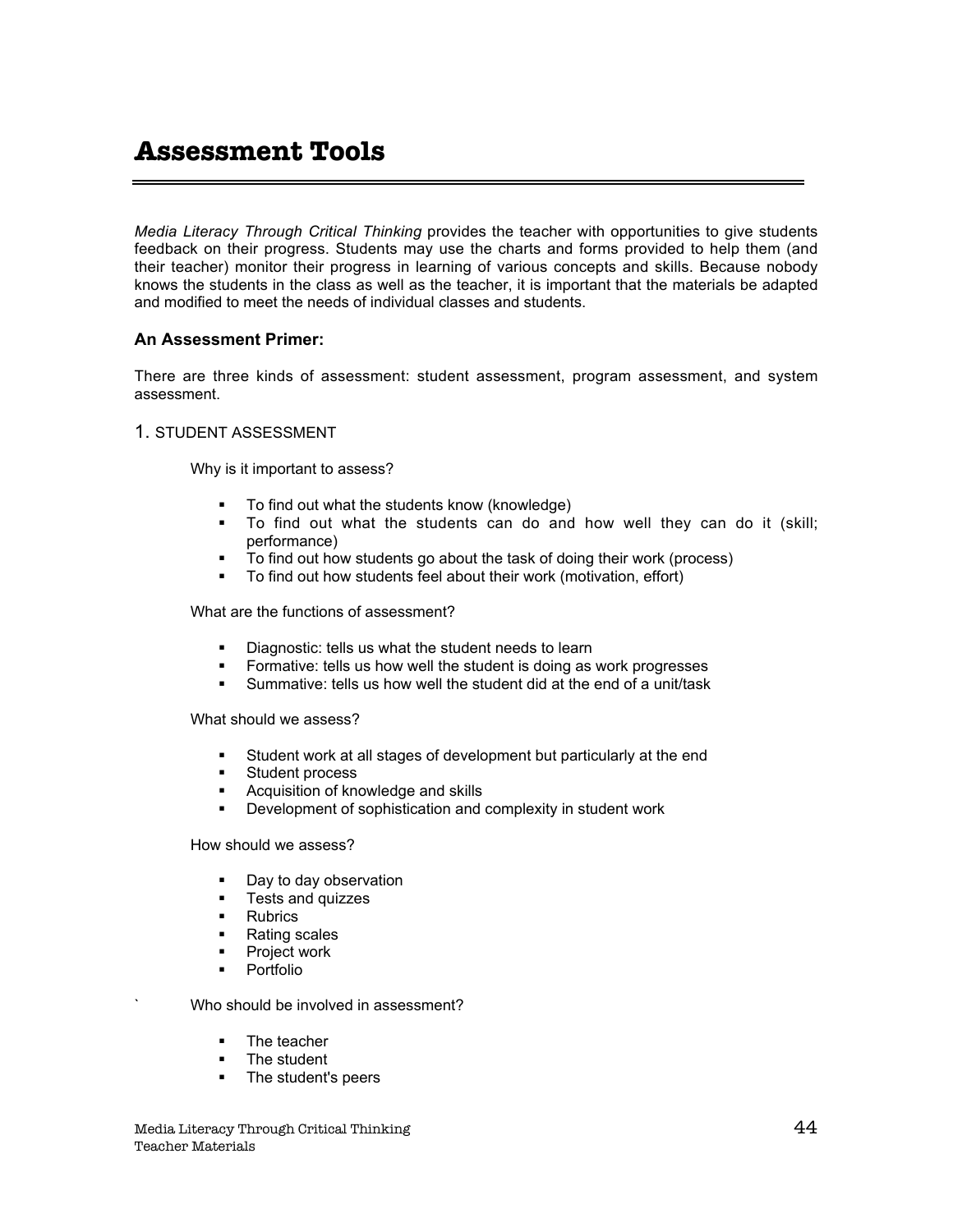**•** Parents

What should we do with the information from our assessment?

- Use it to improve the focus of teaching and learning (diagnosis)
- **Use it to focus student attention on strengths and weaknesses (motivation)**
- **Use it to improve program planning (program assessment)**
- **Use it for evaluation, decision-making and reporting to parents**

### 2. PROGRAM ASSESSMENT

Why is it important?

- **Program assessment leads to program improvement.**
- **EXECTER 1** Teachers need to have continuous information that their program is delivering what it sets out to deliver. Assessment data can confirm a program or point out where it is not meeting its objectives.
- Program planning ought not to take place without building in a place for program assessment.

What are the functions?

- To keep the program focused on success<br>■ To indicate areas where extra instructional
- ß To indicate areas where extra instructional emphasis is needed
- ß To help teachers pinpoint successful and unsuccessful approaches and pedagogies

What should we assess?

- The focus of the program on its stated aims and outcomes
- The degree to which students succeed in meeting the expectations of the program (agglomerations of student assessment)

How should we assess?

- Third party observation (teacher buddy, building administrator, resource person, outside consultant)
- **Self administered questionnaire**
- **Analysis of student results**
- **Interviews with students, teachers, parents**
- ß Survey of community levels of satisfaction
- **Survey of student and teacher portfolios**

What should we do with the information from the assessment?

**Turn it into program improvements**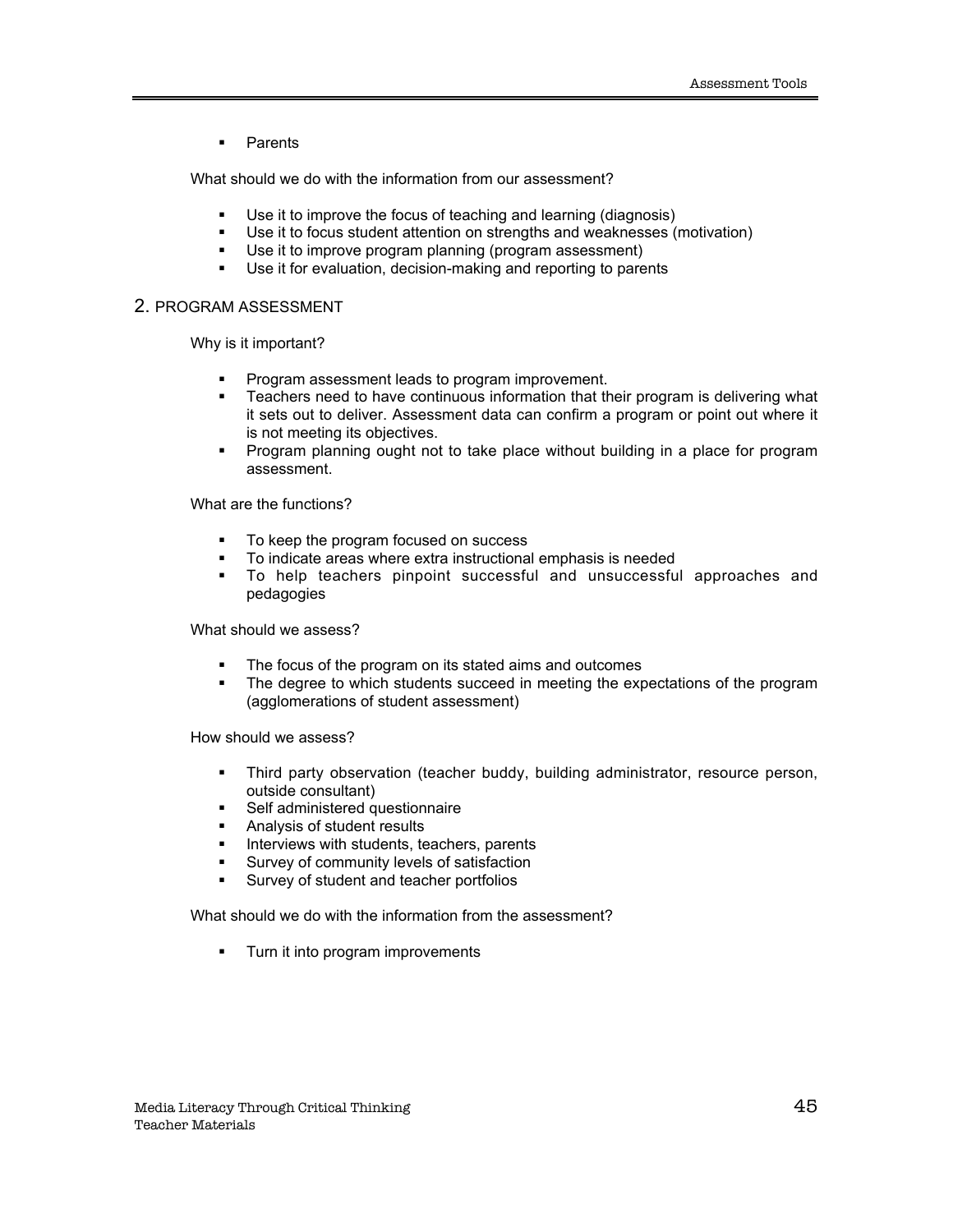### 3. SYSTEM ASSESSMENT

System assessment is like program assessment except that it is applied on a larger scale. A program assessment might take in only a single classroom, but a system assessment can take in an entire school district or even larger area of organization. System assessment nearly always involves the use of third party consultants.

One kind of system assessment that teachers might be involved in is the assessment of the implementation of a curriculum across several classrooms or schools. This could be initiated by the teachers themselves to see how they are doing as a team, or it could be initiated from outside as a supervisory measure. In either case the purpose is to assure accountability.

Grass-roots accountability initiatives are much preferable to external initiatives, for obvious reasons.

| <b>Assessment</b>                            | <b>Evaluation</b>                               |
|----------------------------------------------|-------------------------------------------------|
| Assessment is the gathering of information   | Evaluation is the act of setting a value on the |
| about something (like student performance)   | assessment information                          |
| Assessment is information                    | Evaluation is a judgment                        |
| Assessment is qualitative                    | Evaluation is quantitative                      |
| Assessment pinpoints specific strengths and  | Evaluation ranks and sorts individuals within   |
| weaknesses                                   | groups                                          |
| Assessment is diagnostic and formative, as   | Evaluation is summative                         |
| well as summative                            |                                                 |
| Assessment is most useful to teachers and    | Evaluation is most useful to administrators,    |
| students                                     | politicians and parents                         |
| Assessment focuses on the individual student | Evaluation focuses on the group                 |
| Assessment is an educational measure         | Evaluation is a political/administrative        |
|                                              | measure                                         |
| Assessment is referenced by criterion        | Evaluation is referenced by norm                |

### **The Differences Between Assessment and Evaluation**

### **Peer Evaluation:**

The teacher will notice that the following *Peer Evaluation for Media Literacy Through Critical Thinking* (TM p.47-9) looks identical to the *Scoring Criteria* (SM p.84) in the student workbook. The intention is that students become familiar with the scoring criteria the teacher will use to assess their final presentations.

After each portion of their peer evaluation, comments can be written to help the students revise to improve their final presentations.

Students may also use this peer evaluation form for doing self-evaluations as well.

### **Content of Presentation Scoring Guide:**

Some teachers may wish to assess only the content portion of the presentation (including the visual aid). All of these scoring criteria are given on the *Content of Presentation Scoring Guide* (TM p.50), so that teachers have that option.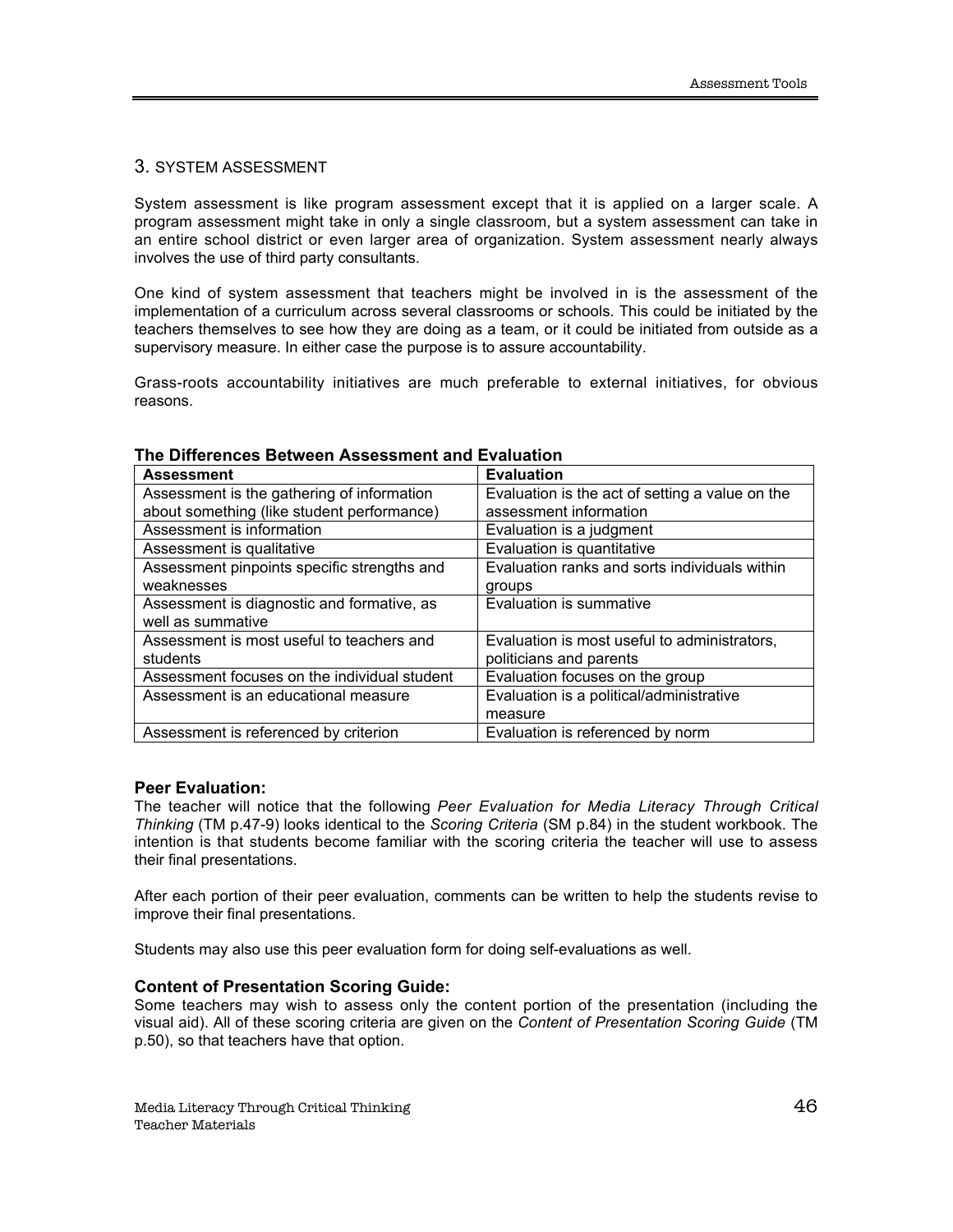### **Analytic Scoring Guide:**

This rubric is for the final presentation of the student's projects. *The Analytic Scoring Guide* (TM p.51-3) includes the content portion of the final project as well as the oral presentation portion.

## **Peer Evaluation for Media Literacy Through Critical Thinking**

| <b>Element</b>                           |                                                                                                                                                                           |                                                                                                                                                                                |                                                                                                                                       |        |
|------------------------------------------|---------------------------------------------------------------------------------------------------------------------------------------------------------------------------|--------------------------------------------------------------------------------------------------------------------------------------------------------------------------------|---------------------------------------------------------------------------------------------------------------------------------------|--------|
| <b>Content of</b><br><b>Presentation</b> | 3                                                                                                                                                                         | 2                                                                                                                                                                              |                                                                                                                                       |        |
| Suitable Text                            | <b>Highly Suitable</b><br>٠<br>and lends itself<br>to analysis clearly                                                                                                    | Only partly<br>٠<br>suitable; does not<br>lend itself to<br>analysis                                                                                                           | Inappropriate or<br>unsuitable; it does<br>not lend itself to<br>analysis                                                             | Score: |
| Quality of<br>Analysis                   | Provides clear,<br>٠<br>perceptive and<br>insightful analysis<br>Connections to at<br>least three key<br>concepts and a<br>purpose<br><b>Provides</b><br>adequate support | Provides simple<br>٠<br>analysis<br>Connection to one<br>$\blacksquare$<br>or two key<br>concepts and a<br>purpose<br>Provides less than<br>$\blacksquare$<br>adequate support | Analysis is unclear<br>and ambiguous<br>Attempts<br>connections to key<br>concepts and<br>purpose<br>Provides little or<br>no support | Score: |
| Comments                                 |                                                                                                                                                                           |                                                                                                                                                                                |                                                                                                                                       |        |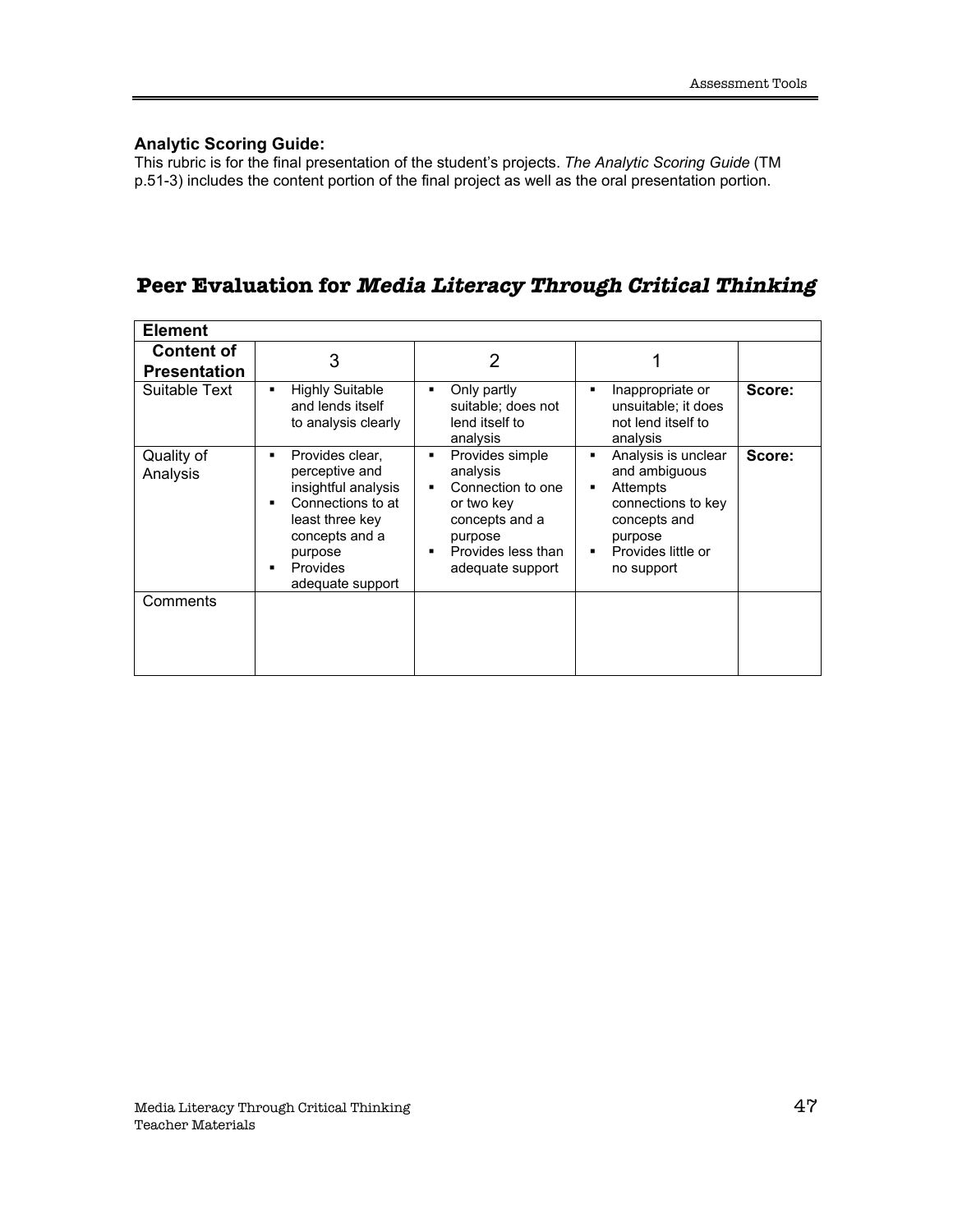|                             |                                                                                                                                                                                                                                                         | $\mathbf{U}$                                                                                                                                                                                                                                      |                                                                                                                                                                                                                            |        |
|-----------------------------|---------------------------------------------------------------------------------------------------------------------------------------------------------------------------------------------------------------------------------------------------------|---------------------------------------------------------------------------------------------------------------------------------------------------------------------------------------------------------------------------------------------------|----------------------------------------------------------------------------------------------------------------------------------------------------------------------------------------------------------------------------|--------|
| <b>Element</b>              |                                                                                                                                                                                                                                                         |                                                                                                                                                                                                                                                   |                                                                                                                                                                                                                            |        |
| Oral<br><b>Presentation</b> | 3                                                                                                                                                                                                                                                       | $\overline{2}$                                                                                                                                                                                                                                    | 1                                                                                                                                                                                                                          |        |
| Audience                    | Makes insightful<br>$\blacksquare$<br>and intelligent<br>connections<br>between own<br>purpose and<br>audience interest<br>and needs                                                                                                                    | Makes general<br>$\blacksquare$<br>connections<br>between own<br>purposes and<br>audience interest<br>and needs                                                                                                                                   | Makes minimal<br>$\blacksquare$<br>or no connection<br>between own<br>purposes and<br>audience interest<br>and needs                                                                                                       | Score: |
| Organization                | Create a fully<br>$\blacksquare$<br>detailed, well-<br>developed<br>presentation<br>Effectively uses an<br>$\blacksquare$<br>interesting<br>introduction, well-<br>developed ideas,<br>appropriate<br>transitions, and<br>strong conclusion             | Creates a partially<br>$\blacksquare$<br>complete<br>presentation with<br>some supporting<br>details<br>Somewhat<br>$\blacksquare$<br>organized with a<br>general sequencing<br>of ideas and some<br>transitions                                  | Creates an<br>$\blacksquare$<br>incomplete<br>presentation with<br>minimal or no<br>supporting<br>details<br>$\blacksquare$<br>Unorganized<br>presentation with<br>minimal or no<br>logic of ideas                         | Score: |
| Delivery                    | Appropriately<br>$\blacksquare$<br>varies tone, pitch,<br>and pace of<br>speech to enhance<br>communication<br>Consistently and<br>$\blacksquare$<br>skillfully uses facial<br>expression, body<br>movement, and<br>gestures to convey<br>tone and mood | Somewhat varies<br>$\blacksquare$<br>tone, pitch, and<br>pace of speech to<br>create minimal<br>effect to aid<br>communication<br>$\blacksquare$<br>Uses some facial<br>expressions, body<br>movement, and<br>gestures to convey<br>tone and mood | Little or no<br>$\blacksquare$<br>variety in tone,<br>pitch, and pace<br>of speech<br>Minimal or no<br>$\blacksquare$<br>use of facial<br>expressions,<br>body<br>movements, and<br>gestures to<br>convey tone and<br>mood | Score: |
| Language                    | Consistently uses<br>$\blacksquare$<br>varied language<br>that is interesting<br>and appropriate to<br>the topic and the<br>audience<br>Develops effective<br>$\blacksquare$<br>voice for the<br>audience and<br>purpose                                | Occasionally uses<br>$\blacksquare$<br>language that is<br>interesting and<br>well-situated to the<br>topic and audience<br>$\blacksquare$<br>Occasionally uses<br>effective voice for<br>the audience and<br>purpose                             | $\blacksquare$<br>Little or no use of<br>language or<br>voice that is<br>interesting and<br>suited to the<br>topic or the<br>audience                                                                                      | Score: |

# **Peer Evaluation for Media Literacy through Critical Thinking (cont'd)**

**Comments**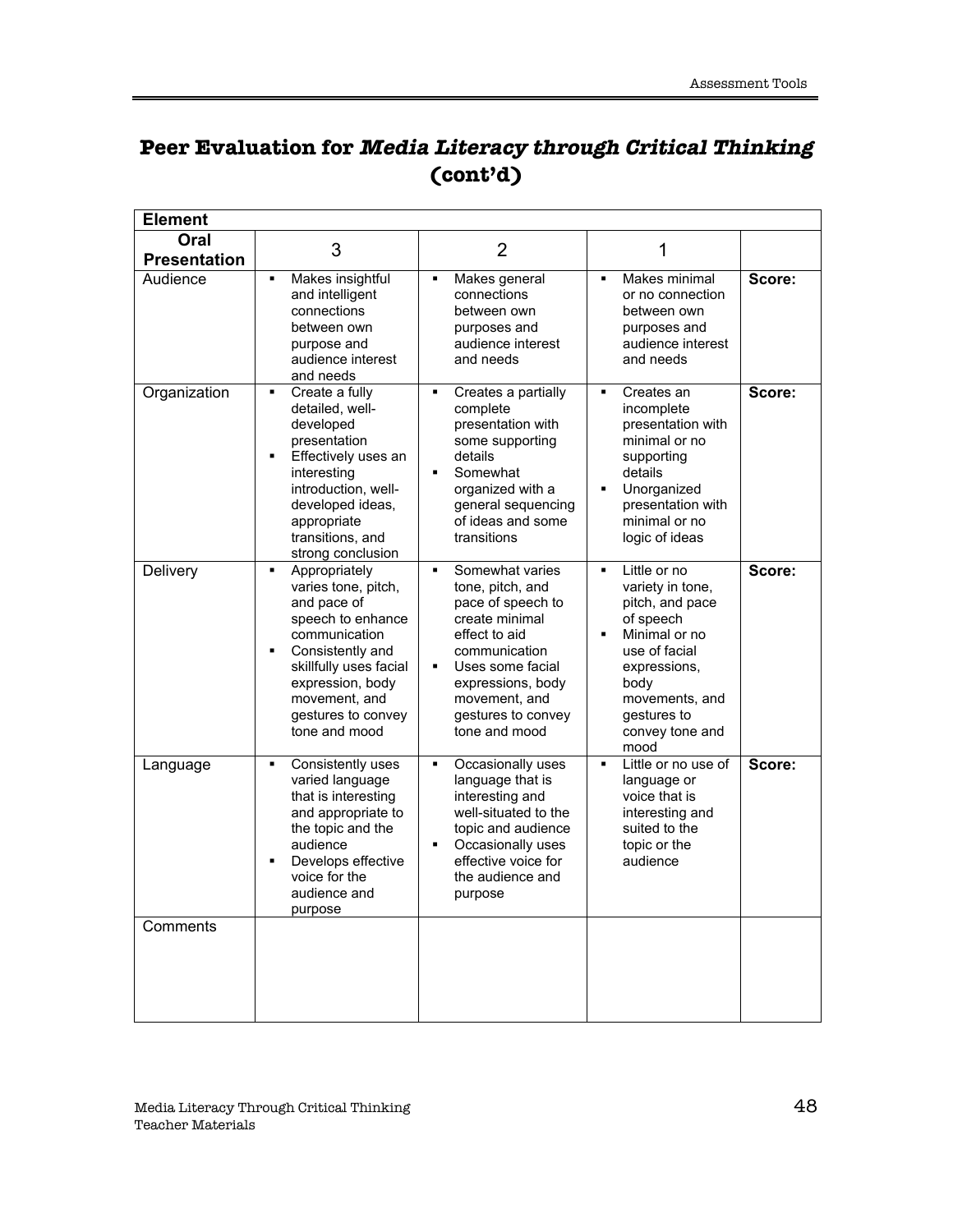# **Peer Evaluation for Media Literacy through Critical Thinking (cont'd)**

| <b>Element</b>                                  |                                                                                                                                                                                                                                                                                                                       |                                                                                                                                                                                                                                                                                                                                     |                                                                                                                                                                                                                                                                                                                                       |        |
|-------------------------------------------------|-----------------------------------------------------------------------------------------------------------------------------------------------------------------------------------------------------------------------------------------------------------------------------------------------------------------------|-------------------------------------------------------------------------------------------------------------------------------------------------------------------------------------------------------------------------------------------------------------------------------------------------------------------------------------|---------------------------------------------------------------------------------------------------------------------------------------------------------------------------------------------------------------------------------------------------------------------------------------------------------------------------------------|--------|
| <b>Visual</b><br><b>Presentation</b><br>of Text | 3                                                                                                                                                                                                                                                                                                                     | $\overline{2}$                                                                                                                                                                                                                                                                                                                      | 1                                                                                                                                                                                                                                                                                                                                     |        |
| Quality<br>Analysis of<br>Text                  | Visual aid<br>$\blacksquare$<br>provides clear,<br>perceptive, and<br>insightful analysis<br>Connections to at<br>$\blacksquare$<br>least three key<br>concepts and a<br>purpose<br>Connections are<br>accurate and clear                                                                                             | Visual aid provides<br>$\blacksquare$<br>simple analysis<br>Connection to one<br>$\blacksquare$<br>or two key<br>concepts and a<br>purpose<br>Connections are<br>$\blacksquare$<br>sometimes<br>accurate and clear                                                                                                                  | Visual aid analysis<br>٠<br>is unclear and<br>ambiguous<br>Attempts<br>$\blacksquare$<br>connections to<br>key concepts and<br>purpose<br>Connections are<br>largely<br>inappropriate;<br>explanations may<br>be irrelevant                                                                                                           | Score: |
| Format,<br>Layout, and<br>Conventions           | Visual aid is eye-<br>$\blacksquare$<br>catching<br>Effectively<br>٠<br>employs layout,<br>graphics, and<br>visual devices to<br>make the aid<br>visually appealing<br>Creatively and<br>$\blacksquare$<br>effectively<br>communicates<br>messages through<br>artistic, graphic,<br>and/or multimedia<br>presentation | Visual aid is<br>$\blacksquare$<br>ordinary and<br>adequate<br>Occasionally<br>$\blacksquare$<br>employs effective<br>layout, graphs, and<br>visual devices to<br>make the aid<br>visually appealing<br>Adequately<br>$\blacksquare$<br>communicates<br>messages through<br>artistic, graphic,<br>and/or multimedia<br>presentation | Visual aid is<br>$\blacksquare$<br>unoriginal<br>Has ineffective<br>$\blacksquare$<br>layout, graphs,<br>and visual devices<br>which may detract<br>from the<br>presentation<br>Ineffectively<br>٠<br>communicates<br>messages through<br>artistic, graphic,<br>and/or multimedia<br>presentation to<br>present ideas and<br>concepts | Score: |
| Comments                                        |                                                                                                                                                                                                                                                                                                                       |                                                                                                                                                                                                                                                                                                                                     |                                                                                                                                                                                                                                                                                                                                       |        |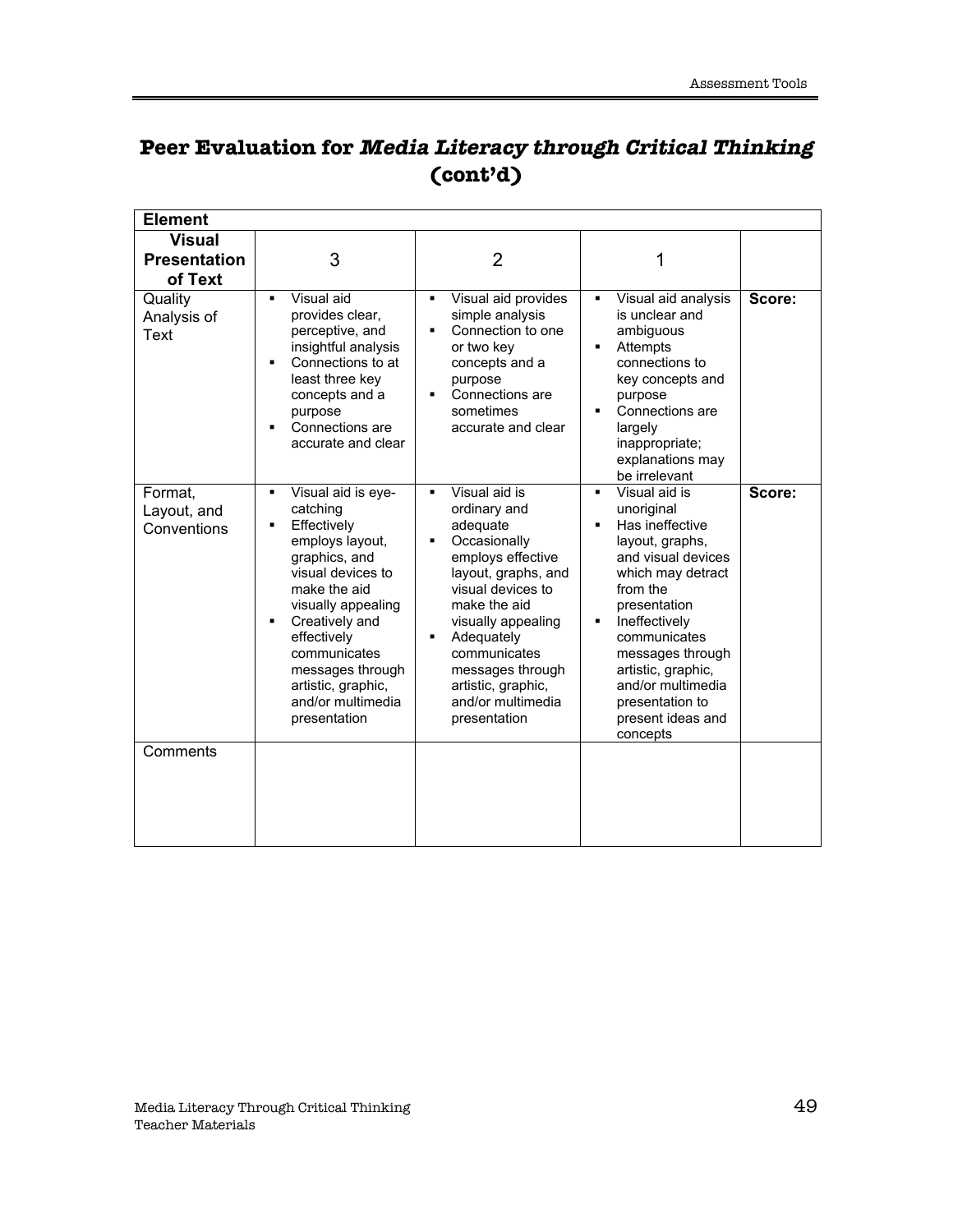| <b>Element</b>                                  |                                                                                                                                                                                                                                                                                                                                          |                                                                                                                                                                                                                                                                                                                      |                                                                                                                                                                                                                                                                                                                                                       |        |  |
|-------------------------------------------------|------------------------------------------------------------------------------------------------------------------------------------------------------------------------------------------------------------------------------------------------------------------------------------------------------------------------------------------|----------------------------------------------------------------------------------------------------------------------------------------------------------------------------------------------------------------------------------------------------------------------------------------------------------------------|-------------------------------------------------------------------------------------------------------------------------------------------------------------------------------------------------------------------------------------------------------------------------------------------------------------------------------------------------------|--------|--|
| <b>Content of</b>                               | 3                                                                                                                                                                                                                                                                                                                                        | $\overline{2}$                                                                                                                                                                                                                                                                                                       | 1                                                                                                                                                                                                                                                                                                                                                     |        |  |
| <b>Presentation</b>                             |                                                                                                                                                                                                                                                                                                                                          |                                                                                                                                                                                                                                                                                                                      |                                                                                                                                                                                                                                                                                                                                                       |        |  |
| Suitable Text                                   | <b>Highly suitable</b><br>$\blacksquare$<br>and lends itself<br>clearly to analysis                                                                                                                                                                                                                                                      | Only partly<br>$\blacksquare$<br>suitable; does not<br>lend itself to<br>analysis                                                                                                                                                                                                                                    | $\blacksquare$<br>Inappropriate or<br>unsuitable; it does<br>not lend itself to<br>analysis                                                                                                                                                                                                                                                           | Score: |  |
| Quality of<br>Analysis                          | Provides clear,<br>$\blacksquare$<br>perceptive and<br>insightful analysis<br>Connections to at<br>$\blacksquare$<br>least three key<br>concepts and a<br>purpose<br>Provides<br>П<br>adequate support                                                                                                                                   | Provides simple<br>$\blacksquare$<br>analysis<br>Connection to one<br>$\blacksquare$<br>or two key<br>concepts and a<br>purpose<br>Provides less than<br>$\blacksquare$<br>adequate support                                                                                                                          | $\blacksquare$<br>Analysis is<br>unclear and<br>ambiguous<br>Attempts<br>$\blacksquare$<br>connections to<br>key concepts and<br>purpose<br>Provides little or<br>$\blacksquare$<br>no support                                                                                                                                                        | Score: |  |
| <b>Visual</b><br><b>Presentation</b><br>of Text | 3                                                                                                                                                                                                                                                                                                                                        | $\overline{2}$                                                                                                                                                                                                                                                                                                       | 1                                                                                                                                                                                                                                                                                                                                                     |        |  |
| Quality<br>Analysis of<br>Text                  | Visual aid<br>$\blacksquare$<br>provides clear,<br>perceptive, and<br>insightful analysis<br>Connections to at<br>Ξ<br>least three key<br>concepts and a<br>purpose<br>Connections are<br>٠<br>accurate and<br>clear                                                                                                                     | Visual aid<br>$\blacksquare$<br>provides simple<br>analysis<br>Connection to one<br>٠<br>or two key<br>concepts and a<br>purpose<br>Connections are<br>$\blacksquare$<br>sometimes<br>accurate and<br>clear                                                                                                          | Visual aid<br>$\blacksquare$<br>analysis is<br>unclear and<br>ambiguous<br>Attempts<br>$\blacksquare$<br>connections to<br>key concepts and<br>purpose<br>Connections are<br>$\blacksquare$<br>largely<br>inappropriate;<br>explanations may<br>be irrelevant                                                                                         | Score: |  |
| Format.<br>Layout, and<br>Conventions           | Visual aid is eye-<br>$\blacksquare$<br>catching<br>Effectively<br>$\blacksquare$<br>employs layout,<br>graphics, and<br>visual devices to<br>make the aid<br>visually<br>appealing<br>Creatively and<br>$\blacksquare$<br>effectively<br>communicates<br>messages<br>through artistic,<br>graphic, and/or<br>multimedia<br>presentation | Visual aid is<br>$\blacksquare$<br>ordinary and<br>adequate<br>Occasionally<br>employs effective<br>layout, graphs,<br>and visual devices<br>to make the aid<br>visually appealing<br>$\blacksquare$<br>Adequately<br>communicates<br>messages<br>through artistic,<br>graphic, and/or<br>multimedia<br>presentation | $\blacksquare$<br>Visual aid is<br>unoriginal<br>Has ineffective<br>$\blacksquare$<br>layout, graphs,<br>and visual<br>devices which<br>may detract from<br>the presentation<br>Ineffectively<br>$\blacksquare$<br>communicates<br>messages<br>through artistic,<br>graphic, and/or<br>multimedia<br>presentation to<br>present ideas<br>and concepts | Score: |  |

# **Content of Presentation Scoring Guide**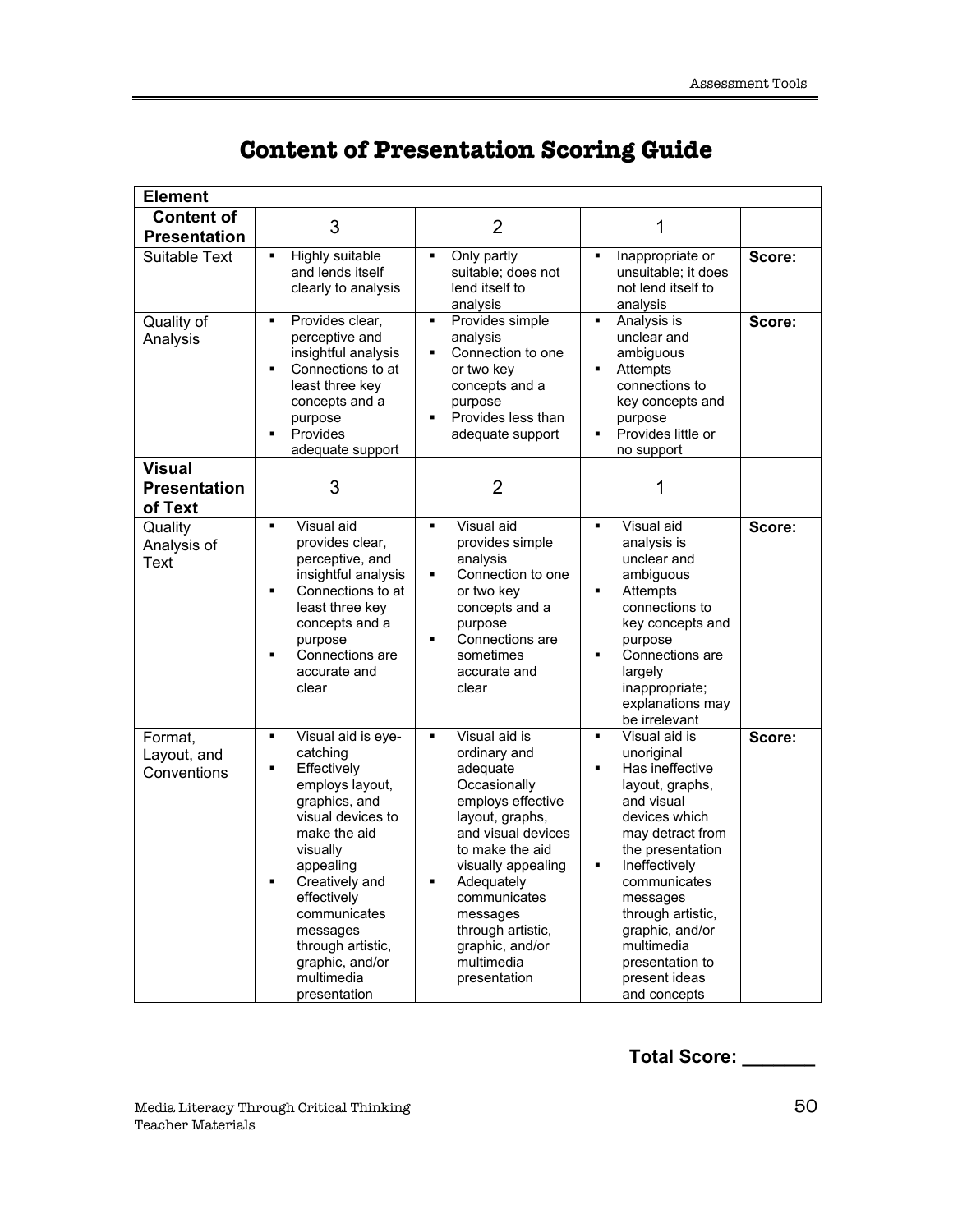| <b>Element</b>                           |                                                                                                                                                               |                                                                                                                                       |                                                                                                                                          |        |
|------------------------------------------|---------------------------------------------------------------------------------------------------------------------------------------------------------------|---------------------------------------------------------------------------------------------------------------------------------------|------------------------------------------------------------------------------------------------------------------------------------------|--------|
| <b>Content of</b><br><b>Presentation</b> | 3                                                                                                                                                             | 2                                                                                                                                     |                                                                                                                                          |        |
| Suitable Text                            | Highly suitable and<br>lends itself clearly<br>to analysis                                                                                                    | Only partly<br>suitable: does not<br>lend itself to<br>analysis                                                                       | Inappropriate or<br>unsuitable: it<br>does not lend<br>itself to analysis                                                                | Score: |
| Quality of<br>Analysis                   | Provides clear,<br>perceptive and<br>insightful analysis<br>Connections to at<br>least three key<br>concepts and a<br>purpose<br>Provides adequate<br>support | Provides simple<br>analysis<br>Connection to one<br>or two key<br>concepts and a<br>purpose<br>Provides less than<br>adequate support | Analysis is<br>unclear and<br>ambiguous<br>Attempts<br>connections to<br>key concepts and<br>purpose<br>Provides little or<br>no support | Score: |

# **Analytic Scoring Guide**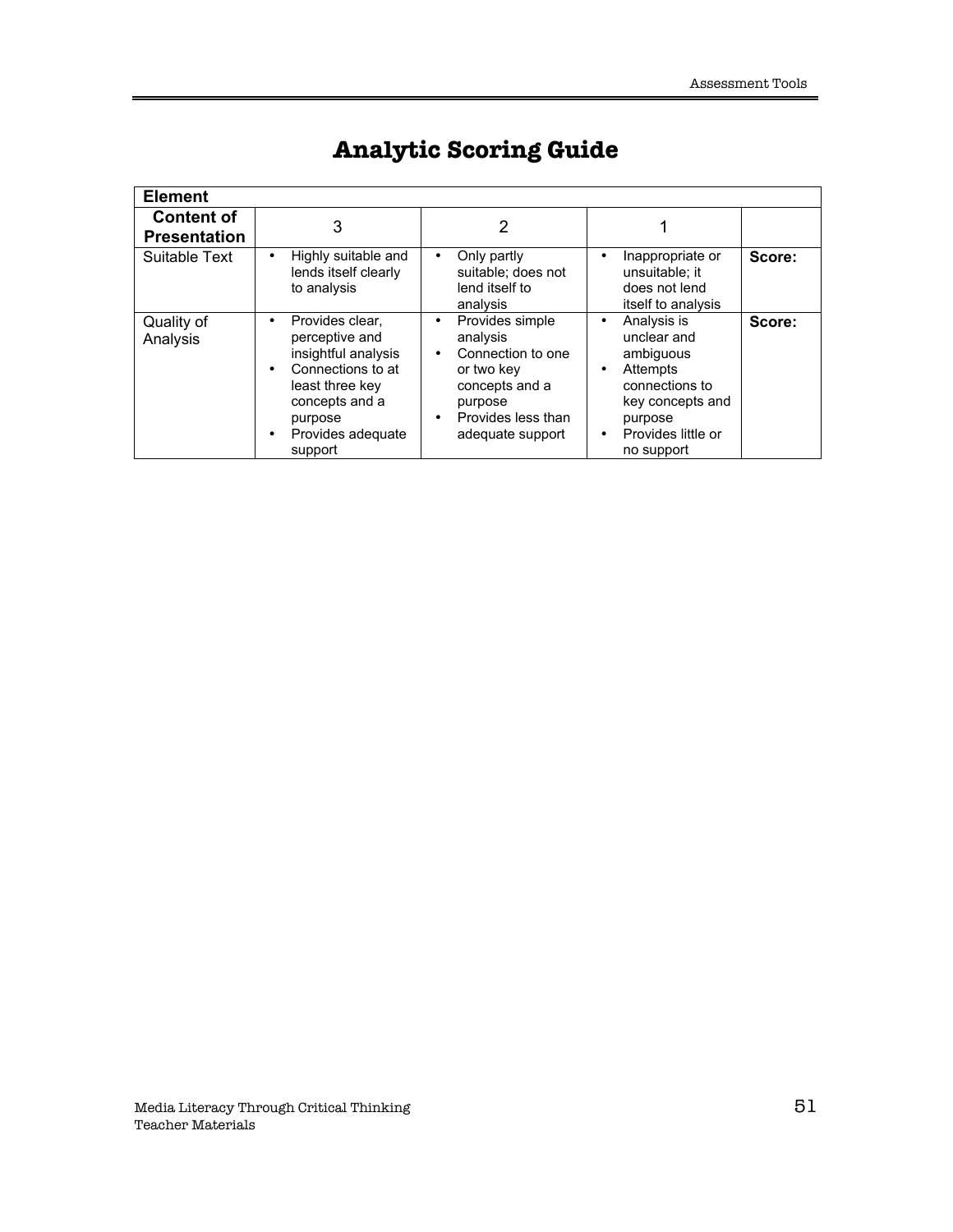# **Analytic Scoring Guide (cont'd)**

| Oral                | 3                                                                                                                                                                                                                   | 2                                                                                                                                                                                                             | 1                                                                                                                                                                                |        |
|---------------------|---------------------------------------------------------------------------------------------------------------------------------------------------------------------------------------------------------------------|---------------------------------------------------------------------------------------------------------------------------------------------------------------------------------------------------------------|----------------------------------------------------------------------------------------------------------------------------------------------------------------------------------|--------|
| <b>Presentation</b> |                                                                                                                                                                                                                     |                                                                                                                                                                                                               |                                                                                                                                                                                  |        |
| Audience            | Makes insightful<br>and intelligent<br>connections<br>between own<br>purpose and<br>audience interest<br>and needs                                                                                                  | Makes general<br>connections<br>between own<br>purposes and<br>audience interest<br>and needs                                                                                                                 | Makes minimal or<br>no connection<br>between own<br>purposes and<br>audience interest<br>and needs                                                                               | Score: |
| Organization        | Create a fully<br>detailed, well-<br>developed<br>presentation<br>Effectively uses an<br>interesting<br>introduction, well-<br>developed ideas,<br>appropriate<br>transitions, and<br>strong conclusion             | Creates a partially<br>complete<br>presentation with<br>some supporting<br>details<br>Somewhat<br>organized with a<br>general sequencing<br>of ideas and some<br>transitions                                  | Creates an<br>incomplete<br>presentation with<br>minimal or no<br>supporting details<br>Unorganized<br>presentation with<br>minimal or no<br>logic of ideas                      | Score: |
| Delivery            | Appropriately<br>varies tone, pitch,<br>and pace of speech<br>to enhance<br>communication<br>Consistently and<br>skillfully uses facial<br>expression, body<br>movement, and<br>gestures to convey<br>tone and mood | Somewhat varies<br>tone, pitch, and<br>pace of speech to<br>create minimal<br>effect to aid<br>communication<br>Uses some facial<br>expressions, body<br>movement, and<br>gestures to convey<br>tone and mood | Little or no variety<br>in tone, pitch, and<br>pace of speech<br>Minimal or no use<br>of facial<br>expressions,<br>body movements,<br>and gestures to<br>convey tone and<br>mood | Score: |
| Language            | Consistently uses<br>varied language<br>that is interesting<br>and appropriate to<br>the topic and the<br>audience<br>Develops effective<br>voice for the<br>audience and<br>purpose                                | Occasionally uses<br>language that is<br>interesting and<br>well-situated to the<br>topic and audience<br>Occasionally uses<br>effective voice for<br>the audience and<br>purpose                             | Little or no use of<br>language or voice<br>that is interesting<br>and suited to the<br>topic or the<br>audience                                                                 | Score: |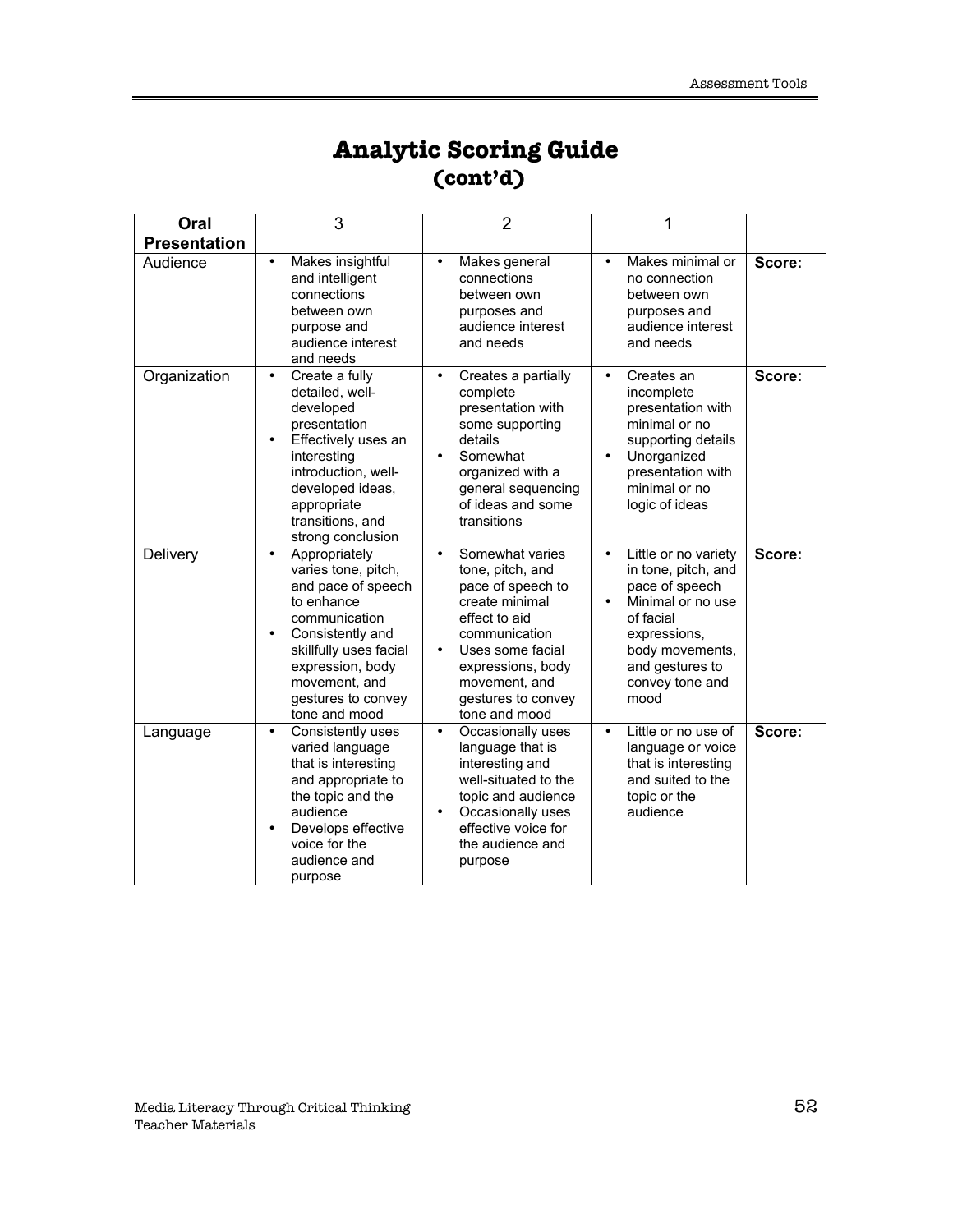# **Analytic Scoring Guide (cont'd)**

| <b>Element</b>                                  |                                                                                                                                                                                                                                                                              |                                                                                                                                                                                                                                                                                                   |                                                                                                                                                                                                                                                                                              |        |
|-------------------------------------------------|------------------------------------------------------------------------------------------------------------------------------------------------------------------------------------------------------------------------------------------------------------------------------|---------------------------------------------------------------------------------------------------------------------------------------------------------------------------------------------------------------------------------------------------------------------------------------------------|----------------------------------------------------------------------------------------------------------------------------------------------------------------------------------------------------------------------------------------------------------------------------------------------|--------|
| <b>Visual</b><br><b>Presentation</b><br>of Text | 3                                                                                                                                                                                                                                                                            | $\overline{2}$                                                                                                                                                                                                                                                                                    | 1                                                                                                                                                                                                                                                                                            |        |
| Quality<br>Analysis of<br>Text                  | Visual aid<br>provides clear.<br>perceptive, and<br>insightful analysis<br>Connections to at<br>least three key<br>concepts and a<br>purpose<br>Connections are<br>accurate and clear                                                                                        | Visual aid provides<br>simple analysis<br>Connection to one<br>or two key<br>concepts and a<br>purpose<br>Connections are<br>sometimes<br>accurate and clear                                                                                                                                      | Visual aid analysis<br>is unclear and<br>ambiguous<br>Attempts<br>connections to<br>key concepts and<br>purpose<br>Connections are<br>largely<br>inappropriate;<br>explanations may<br>be irrelevant                                                                                         | Score: |
| Format,<br>Layout, and<br>Conventions           | Visual aid is eye-<br>catching<br>Effectively<br>employs layout,<br>graphics, and<br>visual devices to<br>make the aid<br>visually appealing<br>Creatively and<br>effectively<br>communicates<br>messages through<br>artistic, graphic,<br>and/or multimedia<br>presentation | $\overline{\text{Visual}}$ aid is<br>ordinary and<br>adequate<br>Occasionally<br>employs effective<br>layout, graphs, and<br>visual devices to<br>make the aid<br>visually appealing<br>Adequately<br>communicates<br>messages through<br>artistic, graphic,<br>and/or multimedia<br>presentation | Visual aid is<br>unoriginal<br>Has ineffective<br>layout, graphs,<br>and visual devices<br>which may detract<br>from the<br>presentation<br>Ineffectively<br>communicates<br>messages through<br>artistic, graphic,<br>and/or multimedia<br>presentation to<br>present ideas and<br>concepts | Score: |

**Total Score: \_\_\_\_\_\_\_**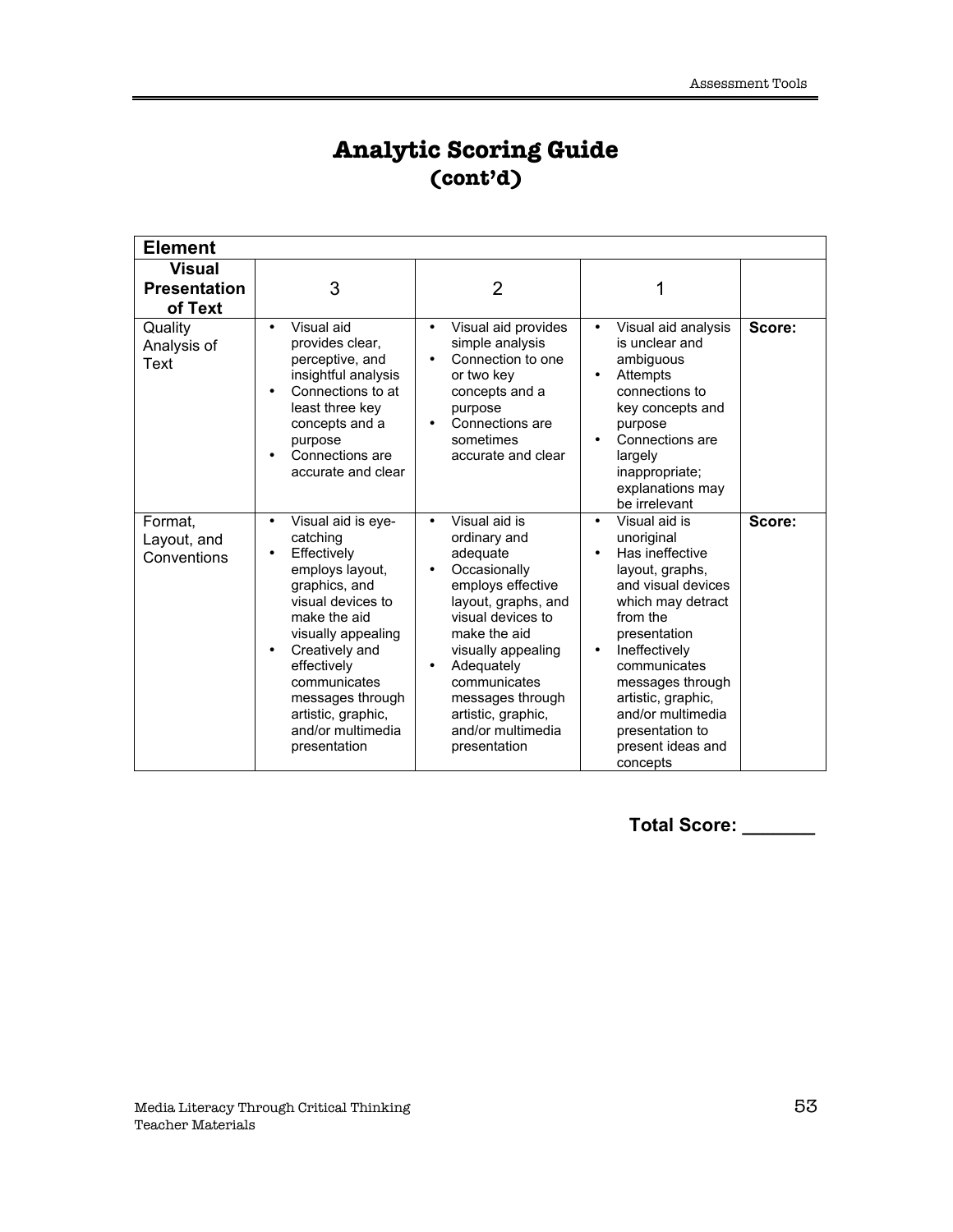# **Appendix**

## **The Eight Key Concepts of Media Education**

### **1. All media are constructs.**

Media messages are carefully put together by their creators. Often the messages are constructed with enormous effort and expense, even though to the audience they appear quite natural. Motion pictures, for instance, are the products of careful manipulation of such constructive elements as:

- **Photography**
- **Sound**
- **Lighting**
- **Costume**
- **Script**
- **Direction**
- **Acting**
- ß Special effects

Students of mass communication need to develop the skills of looking beneath the surface of media messages to see how they are constructed. This skill is sometimes called "deconstruction."

### **2. The media construct versions of reality**.

Audiences tend to accept media texts as natural versions of events and ideas, when, in fact, they are only representations of events and ideas. The reality we see in media texts is a constructed reality, built for us by the people who made the media text. Students of mass communication need to develop skills of interpreting texts so that they can tell the difference between reality and textual versions of reality.

### **3. Audiences negotiate meaning in media**.

Audiences interact with media texts in idiosyncratic ways. Some audiences accept some messages totally at face value. Other audiences may reject the same text, disagree with its message or find it objectionable. Yet other audiences, not certain if they have embraced or rejected the text, will try to come to terms with it by negotiating. Audiences who negotiate with a text might ask questions, seek out other people's opinions, or try different interpretations or reactions the way people try on new clothes, to see how they suit the wearer. Students of mass communication need to be open to multiple interpretations of texts, and aware that reaction to a text is a product of both the text itself and all that the audience brings to the text in terms of its accumulated experience of life.

### **4. Media have commercial implications.**

ß One of the chief purposes of most media is to promote consumerism. While we enjoy many of the products of media, such as magazines, we need to be aware that some media texts are created to deliver an audience to advertisers rather than to deliver texts to audiences.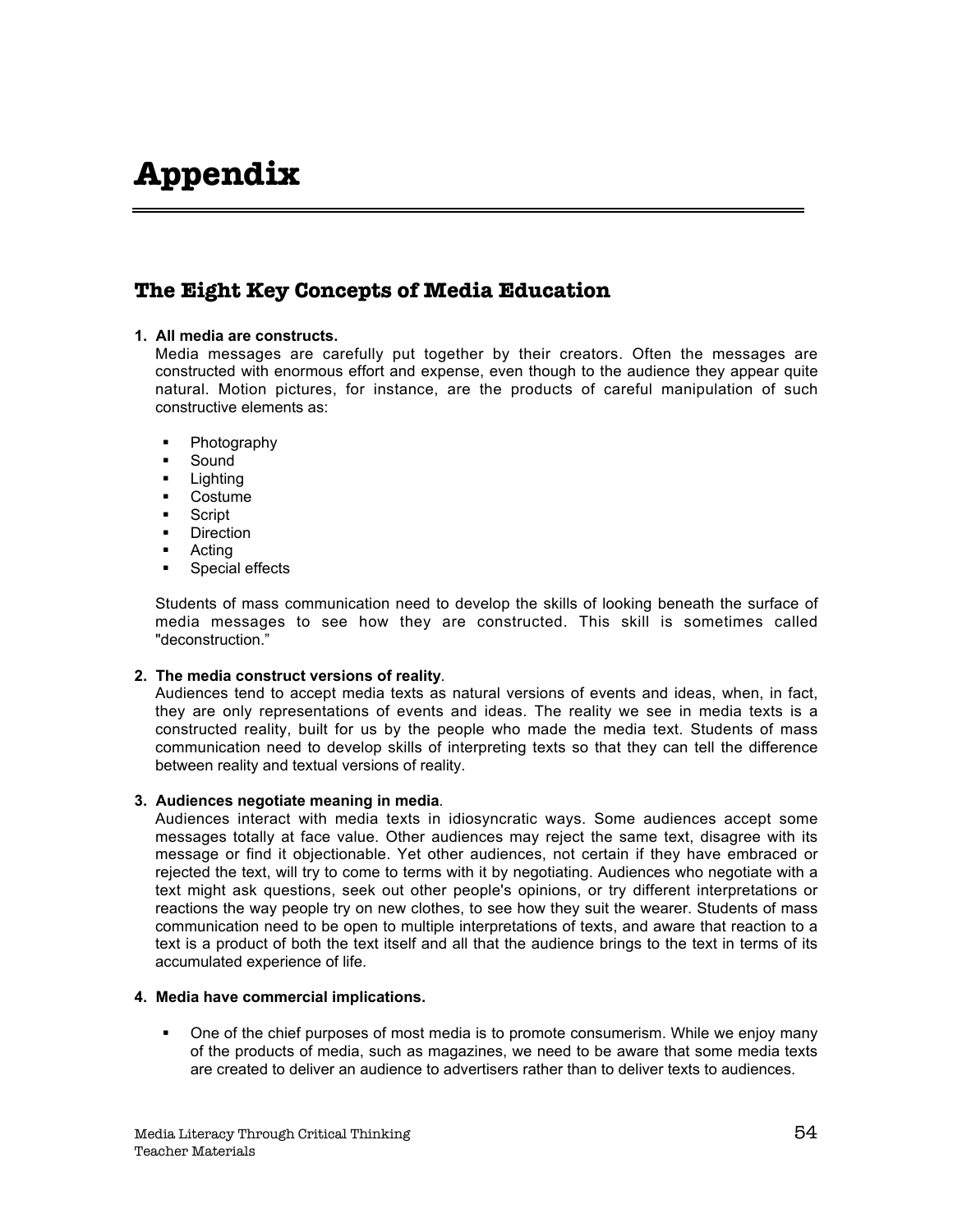ß With increasing regularity, four or five massive communications conglomerates dominate media production facilities like newspaper/book/magazine publishers and TV/film production and distribution companies. Mass communications students need to be aware of the implications of the media's commercial agenda.

#### **5. Media contain ideological and value messages.**

The very fact that some people object to some media texts is evidence that those texts contain value messages. Most feature films promote what is called *The Hollywood Dream,* in which love conquers all. Some newspapers and magazines are targeted at a small audience that can be identified by its values or ideology (belief system). Detecting the ideological and values agenda of media texts is an important skill in mass communication analysis.

#### **6. Media have social and political implications.**

As successful famine-relief campaigns by popular musicians have proven, mass communication can be a powerful influence for social action and change. The realms of social and political influence can be observed overlapping during election campaigns, although such everyday texts as TV documentaries on the environment are political as well as informational. Detecting the social and political implications of media texts is an important skill in mass communication analysis.

#### **7. Form and content are closely related in the media.**

Sometimes our perception of an event or an issue is influenced by the media. People who read different newspapers form different impressions about the same news stories. People who take their knowledge of history from feature films will have a different impression of past events than those who study original documents. The student skilled in mass communication analysis understands how content and form are connected.

### **8. Each medium has its own unique aesthetic form.**

Mass communication is the source of incalculable enjoyment and entertainment. Analysis of mass communication texts should enhance students' ability to enjoy and be entertained as they grow in understanding of how media texts work.

(Adapted from *Media Literacy Resource Document*, the Ontario Ministry of Education, Toronto, 1989)

### **Media Education: Eighteen Basic Principles**

Len Masterman is one of the leading thinkers in the international media education movement. His book, *Teaching the Media* (Comedia Books, 1985), is considered the definitive text for K-12 teachers on the subject. The Council of Europe Press published Mr. Masterman's new book, *Media Education in Europe in the 1990s*.

- 1. Media Education is a serious and significant endeavor. At stake in it is the empowerment of majorities and the strengthening of society's democratic structures.
- 2. The central unifying concept of Media Education is that of representation.
- 3. The media mediate. They do not reflect reality but re-present it. The media, that is, are symbolic or sign systems. Without this principle no media education is possible. From it, all else flows.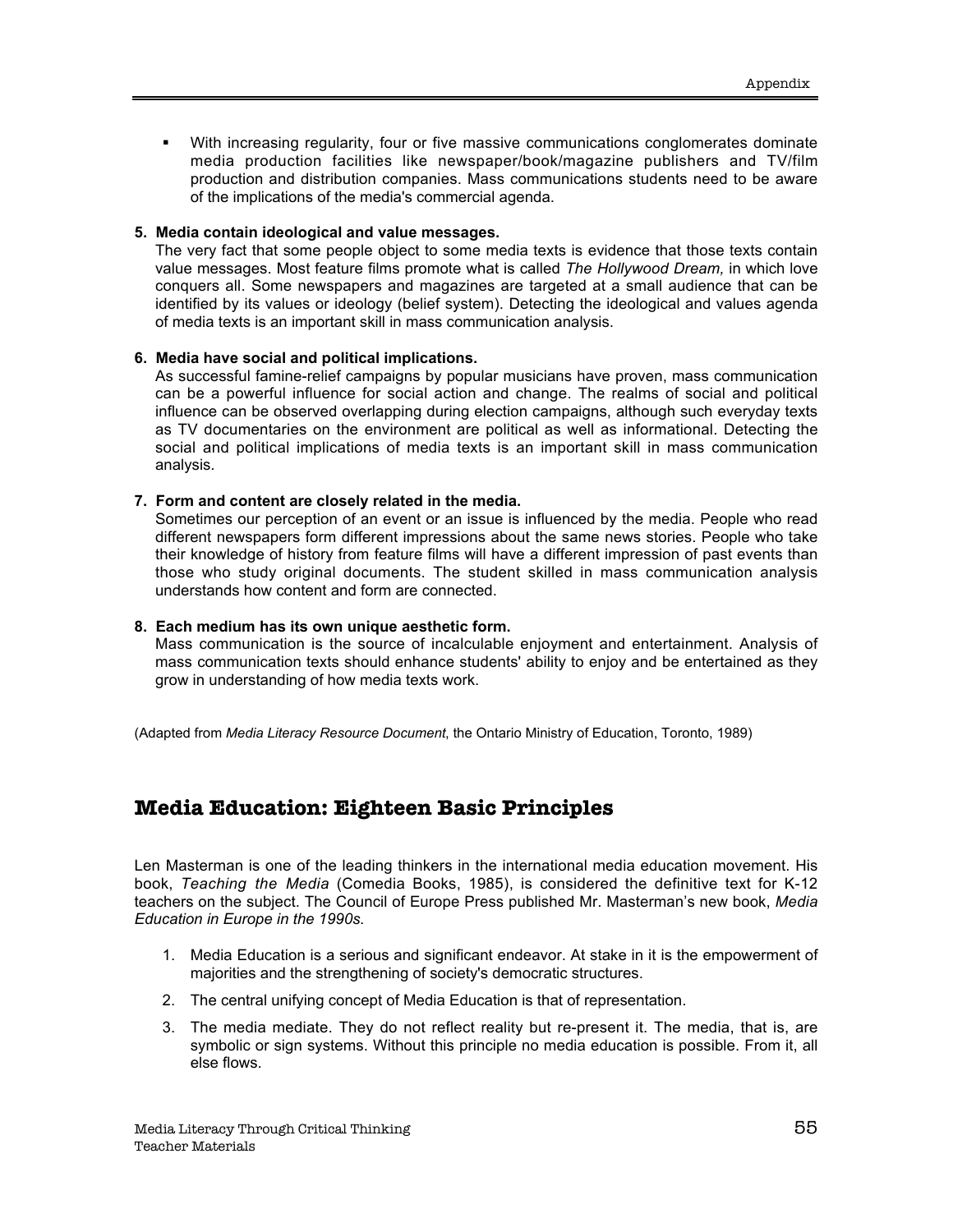- 4. Media Education is a lifelong process. High student motivation, therefore, must become a primary objective.
- 5. Media Education aims to foster not simply critical intelligence, but critical autonomy.
- 6. Media Education is investigative. It does not seek to impose specific cultural values.
- 7. Media Education is topical and opportunistic. It seeks to illuminate the life-situations of the learners. In doing so it may place the "here-and-now" in the context of wider historic and ideological issues.
- 8. Media Education's key concepts are analytical tools rather than an alternative content. Content, in Media Education, is a means to an end. That end is the development of transferable analytical tools rather than an alternative content.
- 9. The effectiveness of Media Education can be evaluated by just two criteria: the ability of students to apply their critical thinking to new situations, and the amount of commitment and motivation displayed by students.
- 10. Ideally, evaluation in Media Education means student self-evaluation, both formative and summative.
- 11. Media Education attempts to change the relationship between teacher and taught by offering both objects for reflection and dialogue.
- 12. Media Education carries out its investigations via dialogue rather than discussion.
- 13. Media Education is essentially active and participatory, fostering the development of more open and democratic pedagogies. It encourages students to take more responsibility for and control over their own learning, to engage in joint planning of the syllabus, and to take longer-term perspectives on their own learning. In short, Media Education is as much about new ways of working as it is about the introduction of a new subject area.
- 14. Media Education involves collaborative learning. It is group focused. It assumes that individual learning is enhanced not through competition but through access to the insights and resources of the whole group.
- 15. Media Education consists of both practical criticism and critical practice. It affirms the primacy of cultural criticism over cultural reproduction.
- 16. Media Education is a holistic process. Ideally it means forging relationships with parents, media professionals and teacher-colleagues.
- 17. Media Education is committed to the principle of continuous change. It must develop in tandem with a continuously changing reality.
- 18. Underpinning Media Education is a distinctive epistemology. Existing knowledge is not simply transmitted by teachers or "discovered" by students. It is not an end but a beginning. It is the subject of critical investigation and dialogue out of which new knowledge is actively created by students and teachers.

This list was originally published in the spring 1990 issue of *Strategies Quarterly*. Reprinted with permission of author, Len Masterman.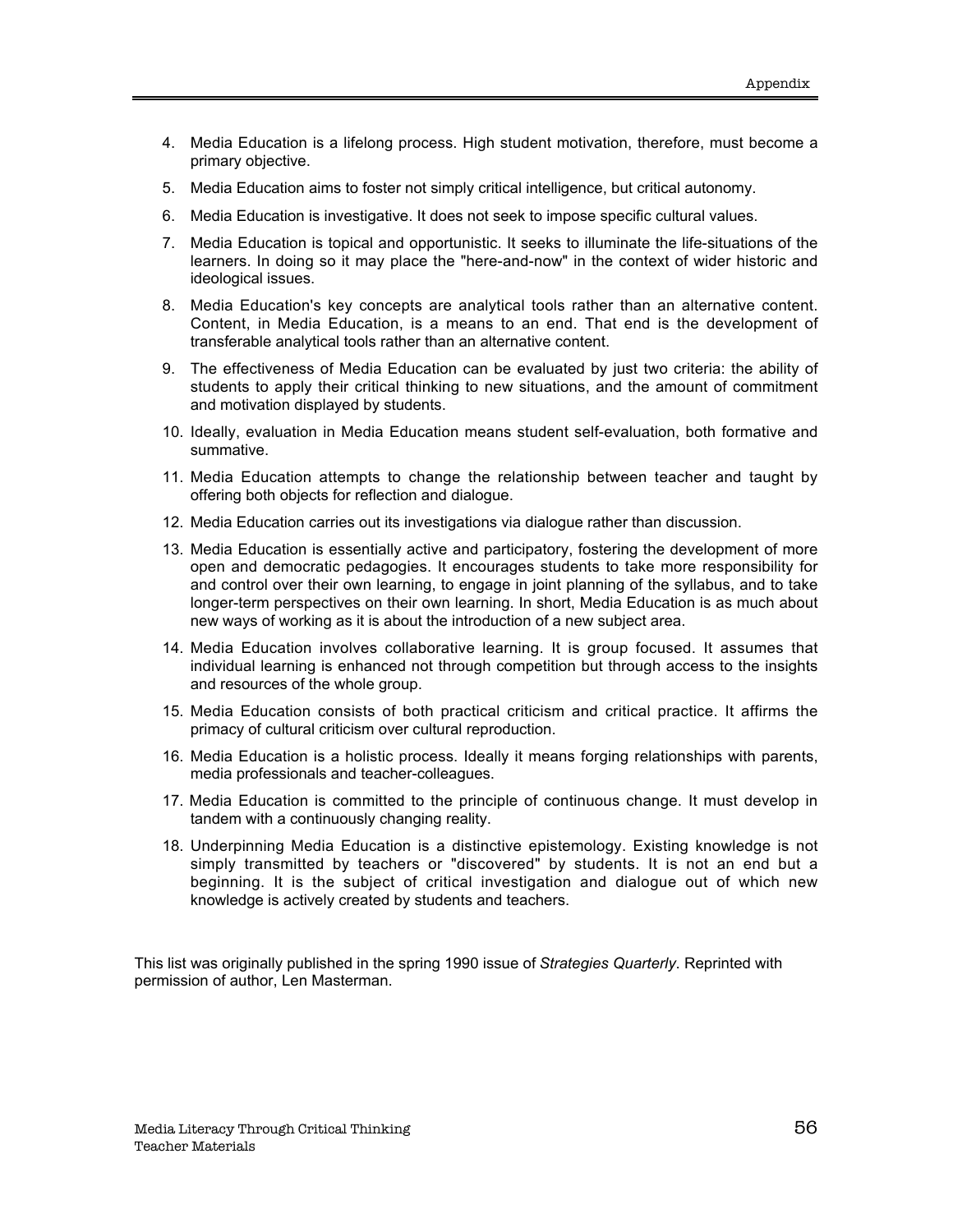# **An Investigation into Levels of Critical Insight in 16+ yrs.-old Students**

**By Chris M. Worsnop, based on the Research of Dr. Alexander Fedorov, Taganrog Pedagogical Institute, Russia.**

KEY WORDS:

| Critical analysis | Classroom practice |
|-------------------|--------------------|
| Assessment        | Questioning        |
| Pedagogy          | Feature films      |

This paper describes a project based on the work of Prof. Alexander Fedorov of Taganrog Pedagogical Institute, Russia.

After screening a feature film, Fedorov analyzed the talk of 16 year-old students to reveal discrete levels of critical insight in four areas: plot, character and author, synthesis.

|  | With Fedorov's collaboration, I developed a scale to reflect his observations. |
|--|--------------------------------------------------------------------------------|
|--|--------------------------------------------------------------------------------|

|               | Plot                                                                                                                                                                                                              | Character                                                                                                                                                                                                                                                                                | Author                                                                                                                                                                                                                                                                                                                                                                                               | Synthesis                                                                                                                                                                                                                                                                               |
|---------------|-------------------------------------------------------------------------------------------------------------------------------------------------------------------------------------------------------------------|------------------------------------------------------------------------------------------------------------------------------------------------------------------------------------------------------------------------------------------------------------------------------------------|------------------------------------------------------------------------------------------------------------------------------------------------------------------------------------------------------------------------------------------------------------------------------------------------------------------------------------------------------------------------------------------------------|-----------------------------------------------------------------------------------------------------------------------------------------------------------------------------------------------------------------------------------------------------------------------------------------|
|               | (tabula)                                                                                                                                                                                                          | (persona)                                                                                                                                                                                                                                                                                | (creator)                                                                                                                                                                                                                                                                                                                                                                                            | (adjudicator)                                                                                                                                                                                                                                                                           |
| High<br>level | Sees the story as<br>one component of<br>the author's, actor's<br>& other artists'<br>work. Expands<br>comprehension by<br>connecting story to<br>themes, universal<br>mythological<br>patterns & other<br>works. | Understands the<br>complexity of<br>performance &<br>psychology of<br>characterization.<br>Comprehends how<br>performances<br>complement other<br>components of the<br>work. Expands<br>comprehension by<br>connecting<br>characters and<br>performances to<br>models in other<br>works. | <b>Identifies</b><br>with/points out the<br>concrete &<br>conceptual work of<br>the media<br>author(s). Editing,<br>script, lighting,<br>sound, camera<br>placement/<br>movement,<br>composition,<br>ideology. Expands<br>comprehension by<br>perceiving the<br>interaction of the<br>various artistic<br>components of the<br>work & by<br>connecting to other<br>works by this &<br>other authors. | Views the work as<br>a united and<br>integrated whole. Is<br>aware of & can<br>articulate<br>excellences, gaps,<br>excesses &<br>deficiencies. Cites<br>sources to<br>substantiate<br>conclusions. Makes<br>predictions based<br>on multiple &<br>integrated insights<br>of the oeuvre. |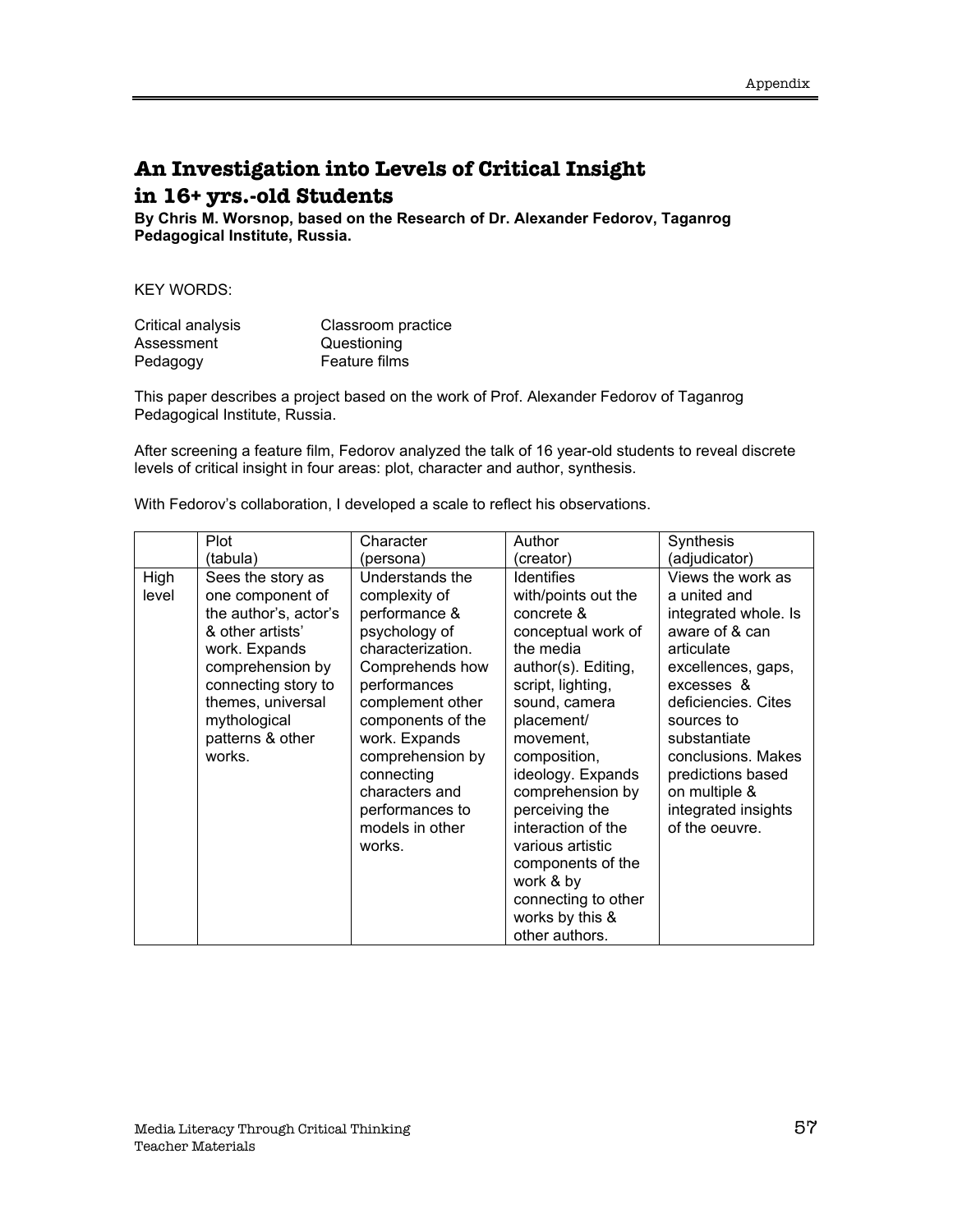| Middle<br>level | Understands the<br>story, its<br>development &<br>syntax.                                                                                                                                                                      | <b>Identifies</b> with<br>character(s)-their<br>psychology,<br>motives.<br>actions-as heroic<br>figures. | <b>Understands</b><br>(some) separate<br>components of the<br>authoring arts, &<br>may make<br>occasional<br>connections among<br>them | Can state &<br>support personal<br>preferences<br>informally. Can<br>make judgments<br>based on<br>knowledge of genre<br>and/or the body of<br>work of an actor or<br>an individual artist<br>(e.g., Steven<br>Spielberg) Predicts<br>outcomes based on<br>insights/patterns of<br>plot and character. |
|-----------------|--------------------------------------------------------------------------------------------------------------------------------------------------------------------------------------------------------------------------------|----------------------------------------------------------------------------------------------------------|----------------------------------------------------------------------------------------------------------------------------------------|--------------------------------------------------------------------------------------------------------------------------------------------------------------------------------------------------------------------------------------------------------------------------------------------------------|
| Low<br>level    | May not follow the<br>entire narrative<br>thread, but naively<br>focus on fragments<br>or episodes as the<br>principal focus/<br>purpose of the<br>work. Makes little<br>distinction between<br>representation and<br>reality. | Sees (one or a<br>small selection of)<br>characters in two-<br>dimensional terms.                        | Is very marginally<br>aware of some<br>aspects of the<br>author's art (e.g.,<br>special effects,<br>sound).                            | May refer to other<br>works in simple<br>comparison. Makes<br>predictions based<br>on simple plot<br>conventions.<br>© 2000,<br>Chris M. Worsnop<br>Alexander Fedorov                                                                                                                                  |

The eventual purpose of the scale is as an assessment instrument and teaching guide for classroom use. Both Fedorov and I validated the scale by using it to analyze the talk of further classes of students.

The methodology we used was to screen a common film (Roman Polanski's *Frantic*) and to interview students subsequently, following a common procedure.

The 20-minute interviews of groups of ten students were divided into three parts.

- **Part 1 was unstructured. The interviewer used general questions such as, "What do you** have to say about this film?", "Does anyone else have anything to say?"
- Part 2 used more leading questions such as, "What was the best part of the film? Why?", "What questions does the film lead you to ask?"
- **Part 3 used focused, Socratic questions such as, "Describe the relationship between two** characters," "What lighting effect did the author use, and why?"

The interviewer frequently asked, "How did you know that?" to encourage metacognition.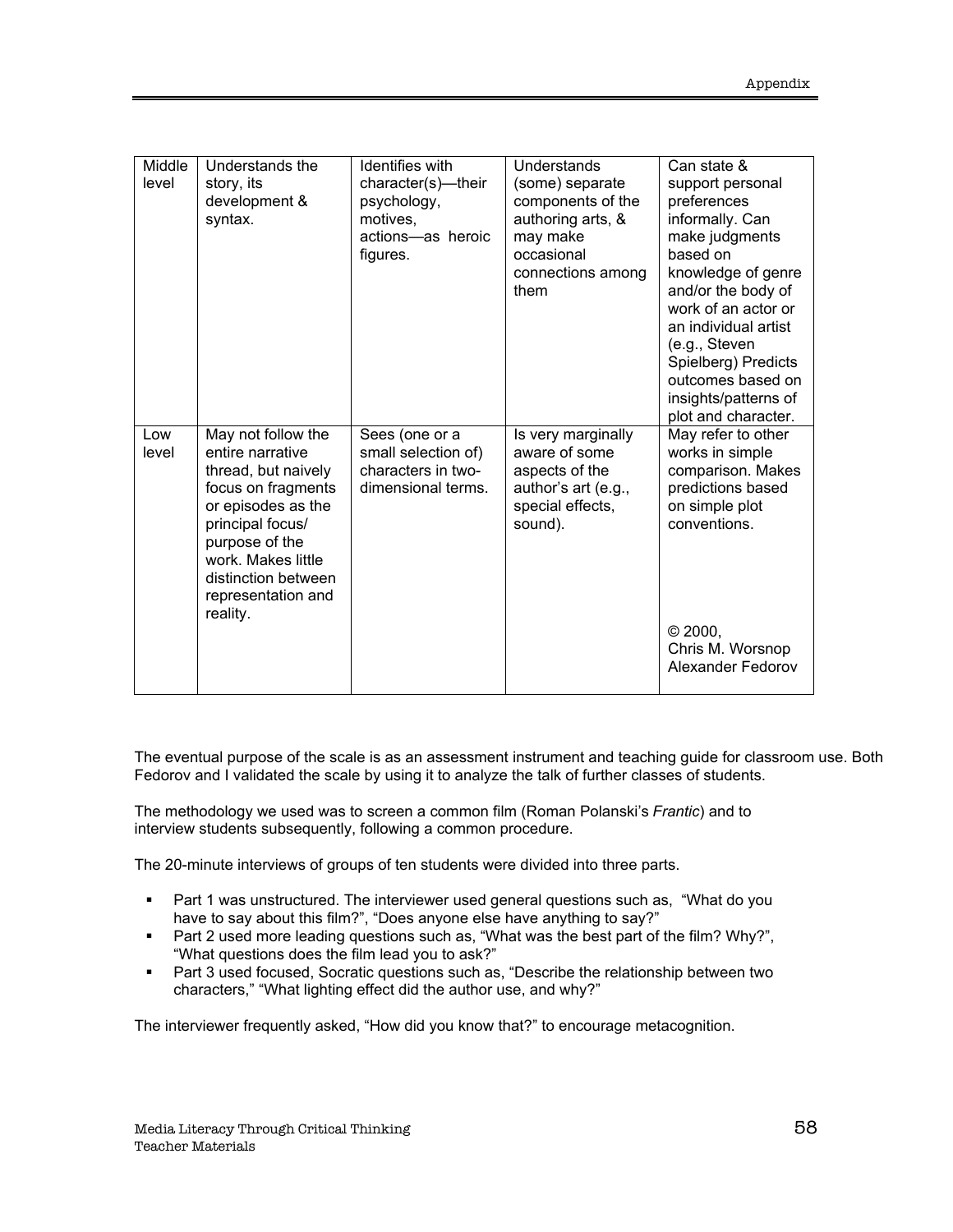The interviews were videotaped, and the tapes transcribed for analysis. The scale above was used to assign a level (high, middle, low) and realm (plot, character, author, synthesis) to each student utterance.

Analysis showed very few students operating at the highest level, and most high-level responses occurring in the third round of questioning.

The conclusion was that the scale was successful in analyzing students' levels of critical insight. However, the analysis revealed questions, and issues for later exploration:

- **EXECT Learning style: How does the analysis illuminate varying student learning styles?**
- **Scaffolding: How does the analysis reflect the way students build their learning based on their** own previous attempts, the teacher's intervention, or the comments of other students?
- Air time: What is the significance of the teacher, one student or a small group of students dominating the time and verbal "space" in a class discussion?
- **Social practices: To what extent is the lack of spontaneous response (part 1) determined** socially?

Colleagues in Canada, USA, Russia, the UK and Australia are being recruited for a second round of investigation. Inquiries from any interested teachers are welcome. worsnop@pathcom.com